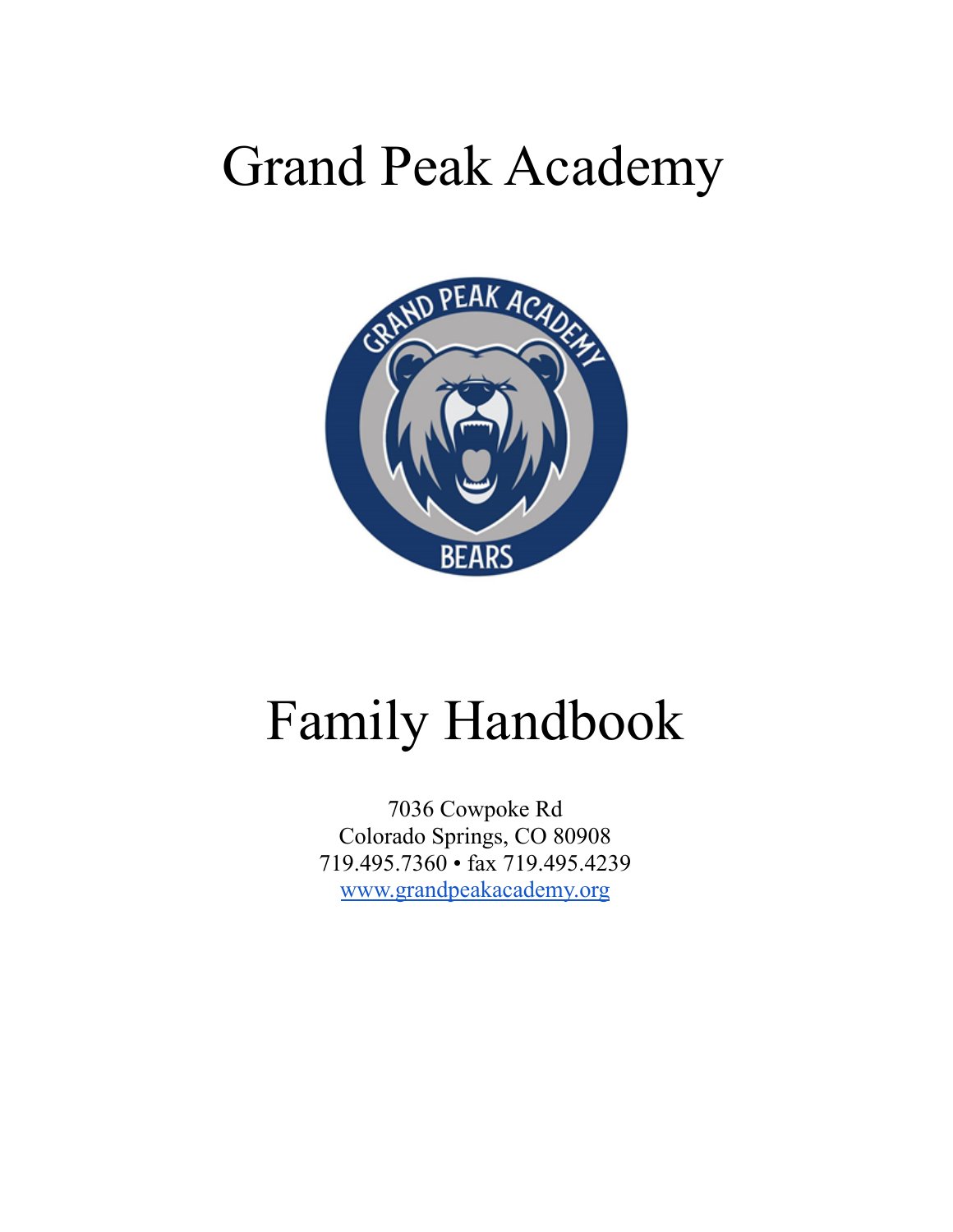## **Contents**

| <b>SCHOOL OVERVIEW</b>                        | 3              |
|-----------------------------------------------|----------------|
| <b>GENERAL SCHOOL INFORMATION</b>             | $\overline{7}$ |
| <b>ACADEMIC PROGRAM</b>                       | 13             |
| <b>ATTENDANCE PROCEDURES</b>                  | 20             |
| <b>DRESS CODE</b>                             | 23             |
| <b>SCHOOL BEHAVIOR &amp; DISCIPLINE</b>       | 27             |
| <b>HARASSMENT</b>                             | 32             |
| <b>SCHOOL BULLYING POLICY</b>                 | 33             |
| NON-DISCRIMINATION POLICY                     | 35             |
| <b>SCHOOL INTERNET USE</b>                    | 36             |
| PARENT AND COMMUNITY INVOLVEMENT              | 38             |
| STUDENT HEALTH AND MEDICATION                 | 40             |
| STUDENT LOCKERS (Middle School students only) | 44             |
| STUDENT RIGHTS AND SAFEGUARDS                 | 46             |
| <b>SCHOOL RULES THE LOVE AND LOGIC WAY</b>    | 48             |
| <b>STUDENT FEES</b>                           | 50             |
| <b>ACKNOWLEDGEMENT FORMS</b>                  | 50             |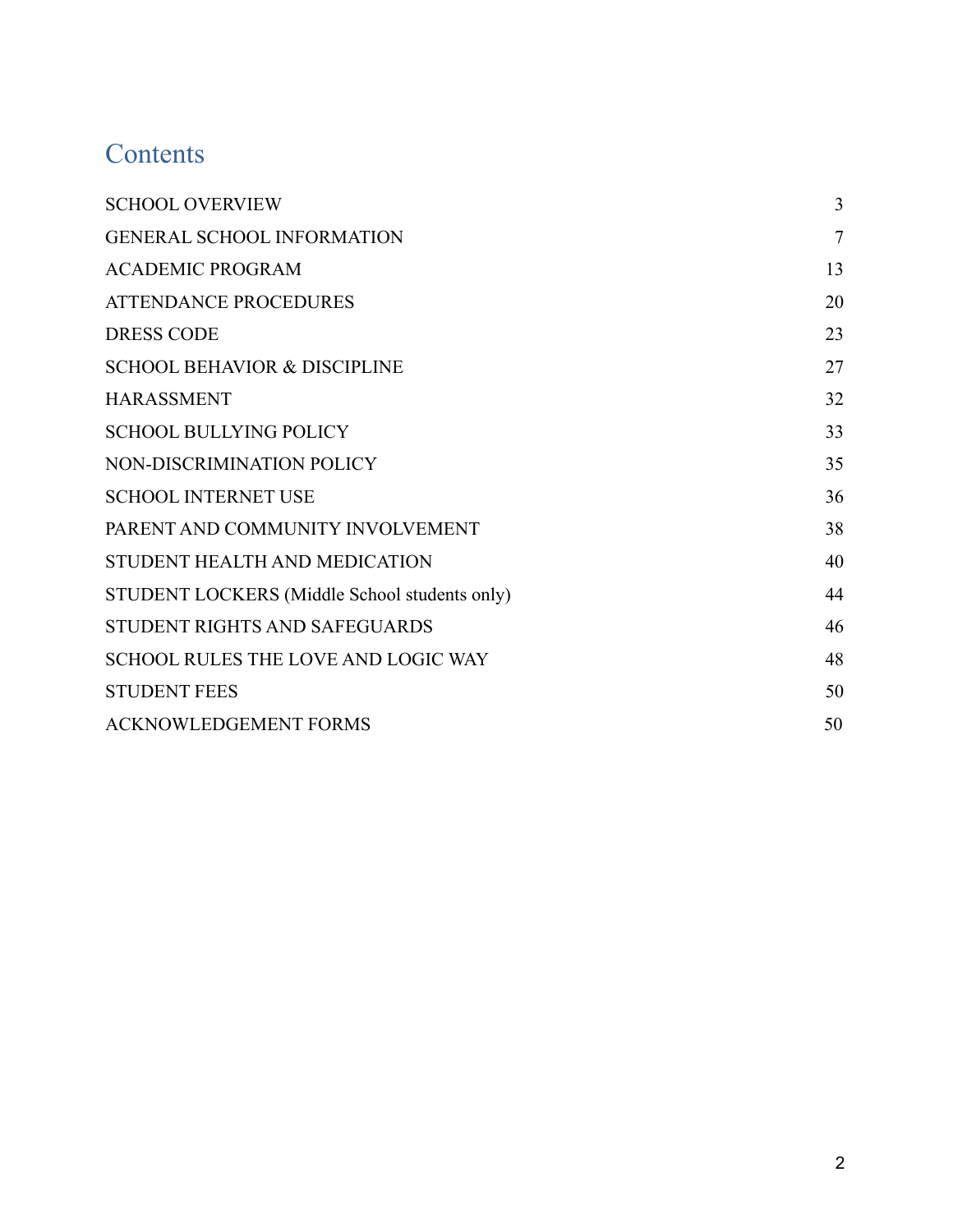## <span id="page-2-0"></span>**SCHOOL OVERVIEW**

## **GRAND PEAK ACADEMY MISSION STATEMENT**

The mission of the Grand Peak Academy is to develop students of great character, who are culturally aware, accepting of diversity, appreciators of history, arts, mathematics, and sciences, and are prepared to meet the challenges of the world today. We value parental partnership through direct involvement in classroom and school activities and community stewardship through our support of local charities and hosting of community events.

## **GRAND PEAK ACADEMY VISION AND GOALS**

We provide cultural immersion through coherent, cumulative, knowledge-based curriculum by exposing our students to the diversity of the greater world around them. Our engaging athletics program teaches students how to overcome adversity through teamwork, individual introspection of effort, and develops qualities of leadership and sportsmanship. Our music and arts program offers students the possibilities to explore their imagination and celebrate the value of creativity and expression. We expect and encourage our parents to volunteer and engage in all areas of their child's educational career.

The goals for Grand Peak Academy align with the state of Colorado's academic and non-academic priorities, as well as our Mission and Vision.

## **ADMINISTRATIVE GOALS**

Grand Peak Academy believes that quality teachers and staff are an essential ingredient for high student performance. The school's goal is to employ staff who are mature, academically prepared, and professionally skilled, who are ethical role models, love children, and who can build positive relationships within the school community. Role modeling, as well as values imparted as a result of classroom interaction, has a significant effect on students. A well-defined structure of discipline is imperative to the development of children. Discipline, tempered with love and empathy, produces freedom, responsibility, and encourages virtuous character. Children learn by the way we live, not just by what we say. Walking our talk is critical to the mission of the school.

## **PLAN FOR SUCCESS**

Grand Peak Academy's decision making is guided by the Plan for Success. This plan defines who we are and differentiates us from other charter schools. It shapes the culture of the school and forms the framework to shape school goals and priorities. This plan assures the continued operation of a quality school that serves to partner with parents in educating their children. The Plan for Success is:

- Academic Success
- Economic Sustainability
- Character Growth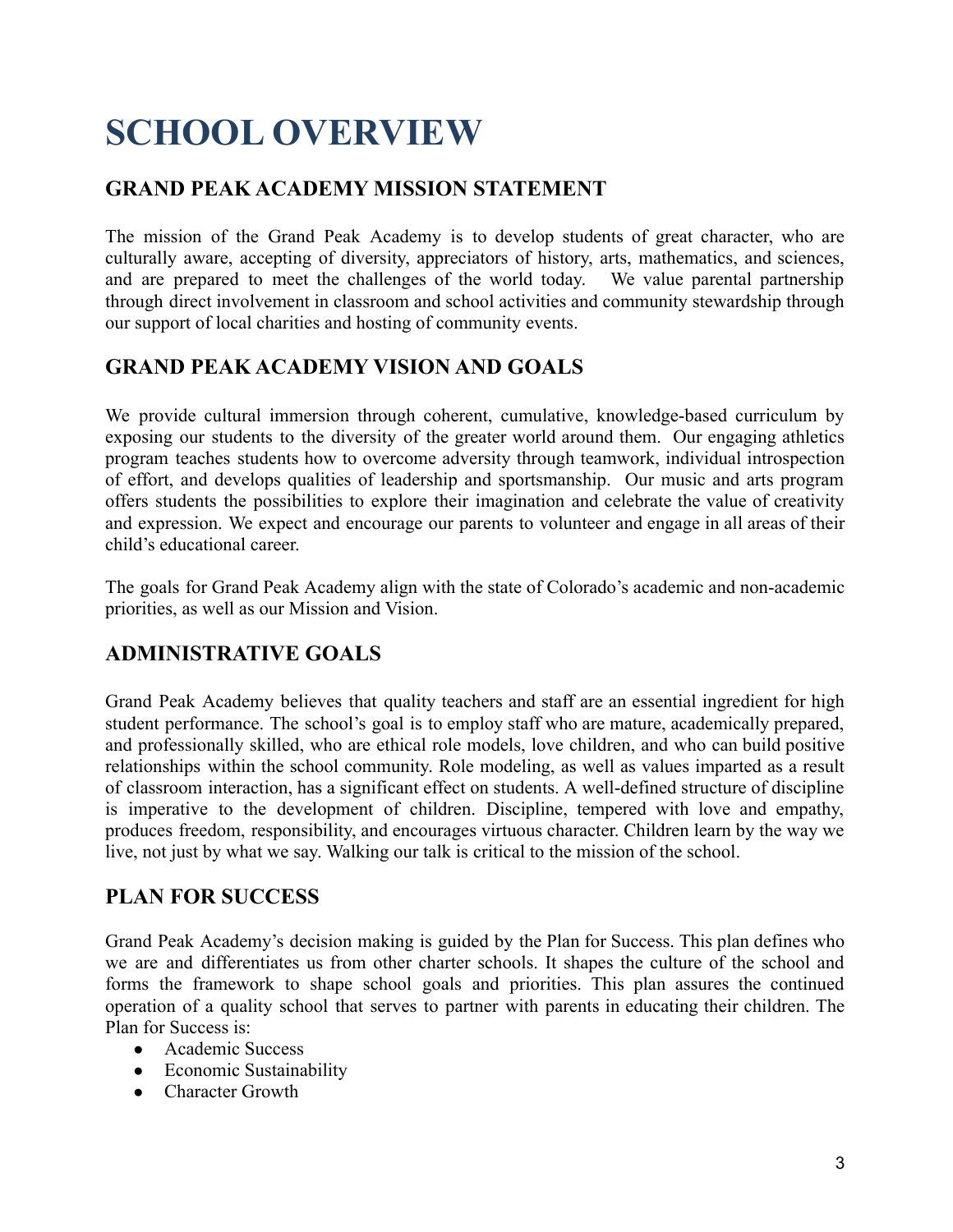## **CLOSED CAMPUS**

Grand Peak Academy has a closed campus policy in which students must stay on the campus from the time they arrive until dismissal or until they are signed out by a parent/guardian. Students who arrive after the start of school must be signed in by their parent/guardian and receive a tardy slip before attending class. Students who leave during the school day due to appointment or illness must also be signed out in the front office by the parent/guardian. Grand Peak Academy will not release any children during the final 15 minutes of the school day as students are receiving final instruction from their teachers and packing up for end-of-day procedures.

### **SCHOOL/OFFICE HOURS and SCHOOL CALENDAR**

School hours and calendar can be found at www.grandpeakacademy.org.

## **STUDENT MORNING DROP-OFF TIME**

Students should not be dropped any earlier than fifteen (15) minutes before school starts since supervision is not provided before that time. Students may enter the building when it opens, fifteen (15) minutes before the school day, and need to be in their seats by the starting bell to avoid being tardy. Late arrivals interrupt the learning environment. Consistent late arrivals may lead to a conference between the Parent, Student, and Administration.

## **STUDENT AFTERNOON PICK-UP TIME**

Students are to be picked up promptly upon dismissal. Until teachers become familiar with parents/vehicles, parents should carry identification and show upon staff request. Parents who wish to park and walk to pick up the student in the designated area must also have proper identification that shows they are allowed to pick up that child. Students must be picked up no later than fifteen (15) minutes after dismissal. Before a student can be released to walk home at the end of the school day, the parent/guardian must complete a "Walker Release" form. Please see the Walker section below for more information regarding students that walk home.

Parents with a Middle School Student should plan to arrive no earlier than three minutes after the middle school day ends.

## **CARPOOL**

When in carpool, parents are asked to abide by the following rules to ensure the safety of our students and contribute to the consistent flow of traffic:

- Follow directions by staff members when in the carpool lanes
- Please refrain from cell phone use
- Students should exit and enter cars on the passenger side only
- Parents should not exit their vehicle while in carpool lanes
- Pull forward as directed
- Siblings should go to the youngest's place in the carpool. The youngest sibling's pick-up location is where all siblings will meet to be picked up.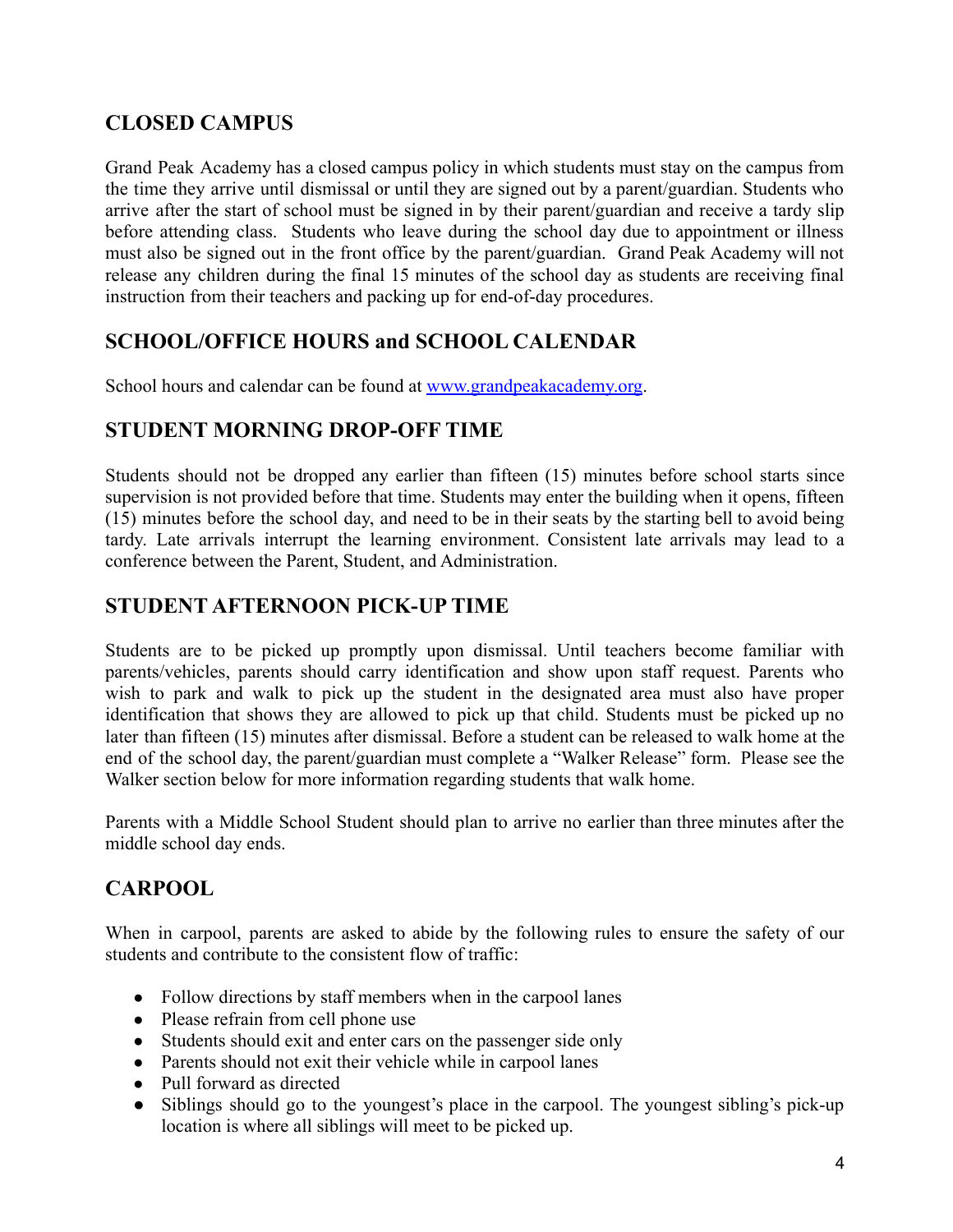## **BICYCLES & OTHER FORMS OF STUDENT TRANSPORTATION**

Students may ride bicycles/scooters to school as long as they are proficient enough to be safe. Students must walk the bike/scooter once on school grounds, and they must be parked in the racks provided. Bikes/scooters are not to be in the building or the parking lot at any time during school hours. Once bikes/scooters are in the racks, they are not to be removed until the student is ready to go home. Each student is responsible for locking his/her bike or scooter. For safety and liability reasons, in-line/roller skates, shoe skates, and skateboards are not allowed on campus at any time, including when school is not in session.

### **WALKERS**

Students are categorized as a "walker" when a "Walker Release" form has been completed. "Walkers" are students who ride the D49 bus or for families living within walking distance. Students without approved walker release forms are treated as a carpool student. Walker release forms can be found on our website, <https://www.grandpeakacademy.org/forms/>

## **DAY CARE BUS RIDERS**

Please provide the front office with the following information if you have chosen a daycare provider to pick up your student: 1) student's name, 2) daycare provider, 3) days of the week to ride the daycare bus, and 4) status if not riding the daycare bus (the presumption is "carpool"). Throughout the year, you must contact the front office AND the daycare provider if you need to make a change.

## **PRESCHOOL SIBLINGS**

For families with a preschool student AND an older Grand Peak Academy student, the older student will be dismissed to carpool, and wait for their parent(s)

## **INDOOR RELEASE**

Indoor release means that students stay in their homeroom, and the parent goes to each homeroom to pick up each student. Indoor release is communicated via email, Facebook, and mobile app after parking, and parents may enter the building at 3:00 pm (3:10 pm for middle school students) and make their way to the student's classroom, present an ID (required), and pick up the student. Lightning, heavy rain and wind chills are the primary factors that guide the decision to call an indoor release. Since weather conditions change quickly, an indoor release will be called as soon as conditions permit. An indoor release does take more time than a regular release.

*Walkers with an Indoor Release:* With an indoor release, "walkers" are released as usual unless the parent calls the school to make a change; or in the case of extreme inclement weather, "walkers" will be held until we deem the weather is safe to release.

*Day Care Bus Riders with an Indoor Release:* Same process as outlined above under Day Care Bus Riders.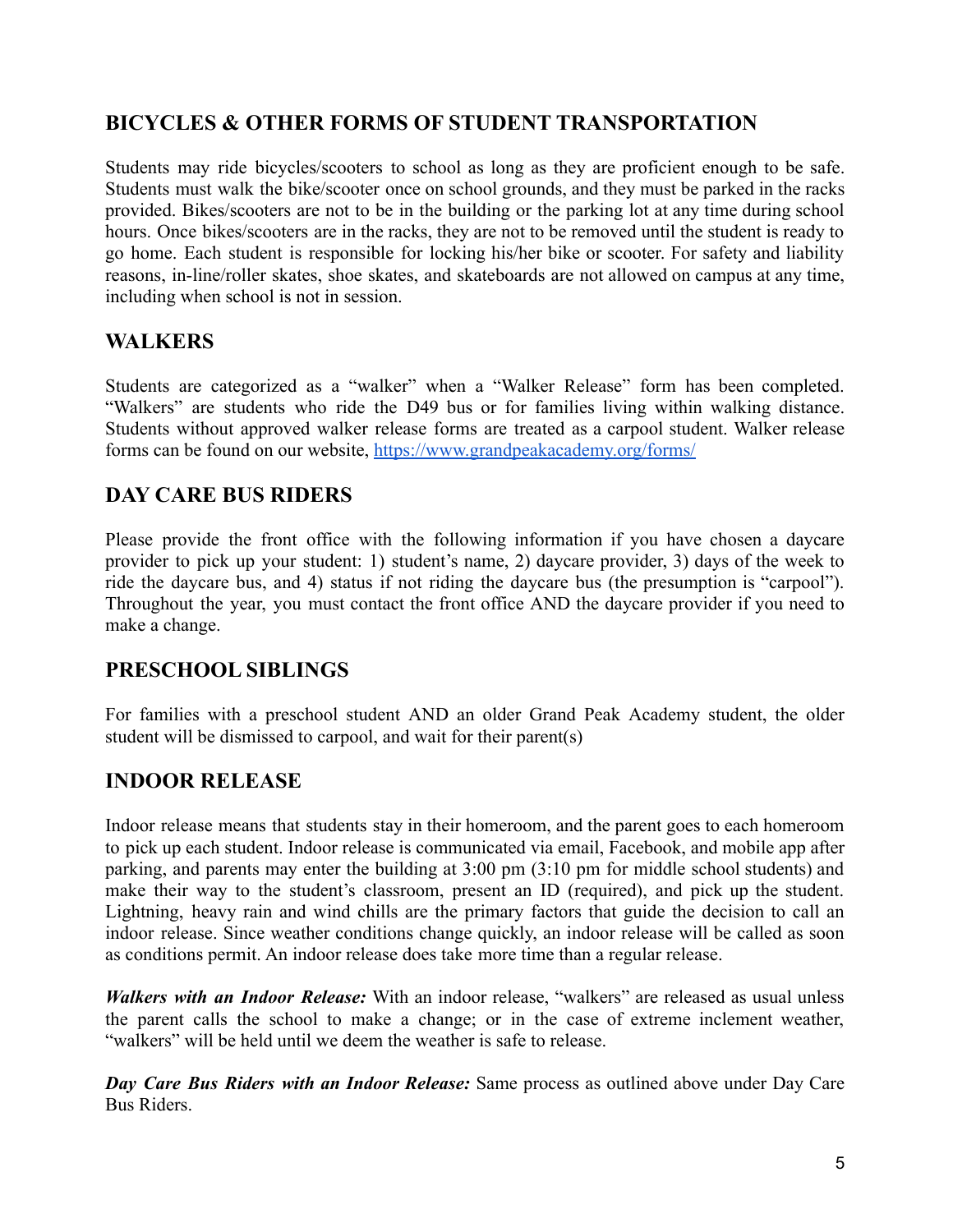### **SNOW DAYS or DELAYED START**

Grand Peak Academy follows the School District 49 decision to close or delay school due to inclement weather. When the school is closed or delayed, several radio stations and television stations are contacted to broadcast the fact, listed as "D-49 closed" or "D-49 two-hour delay" in the television scroll. School closures and delays are communicated on the school's Facebook page (be sure to "like" Grand Peak Academy to receive the notices). In most cases, the decision to close or delay school is made by 5:00 am. If school is canceled, all scheduled school activities are canceled. Parents should keep an eye on the daily weather forecast and should make prior arrangements for daycare services if released early.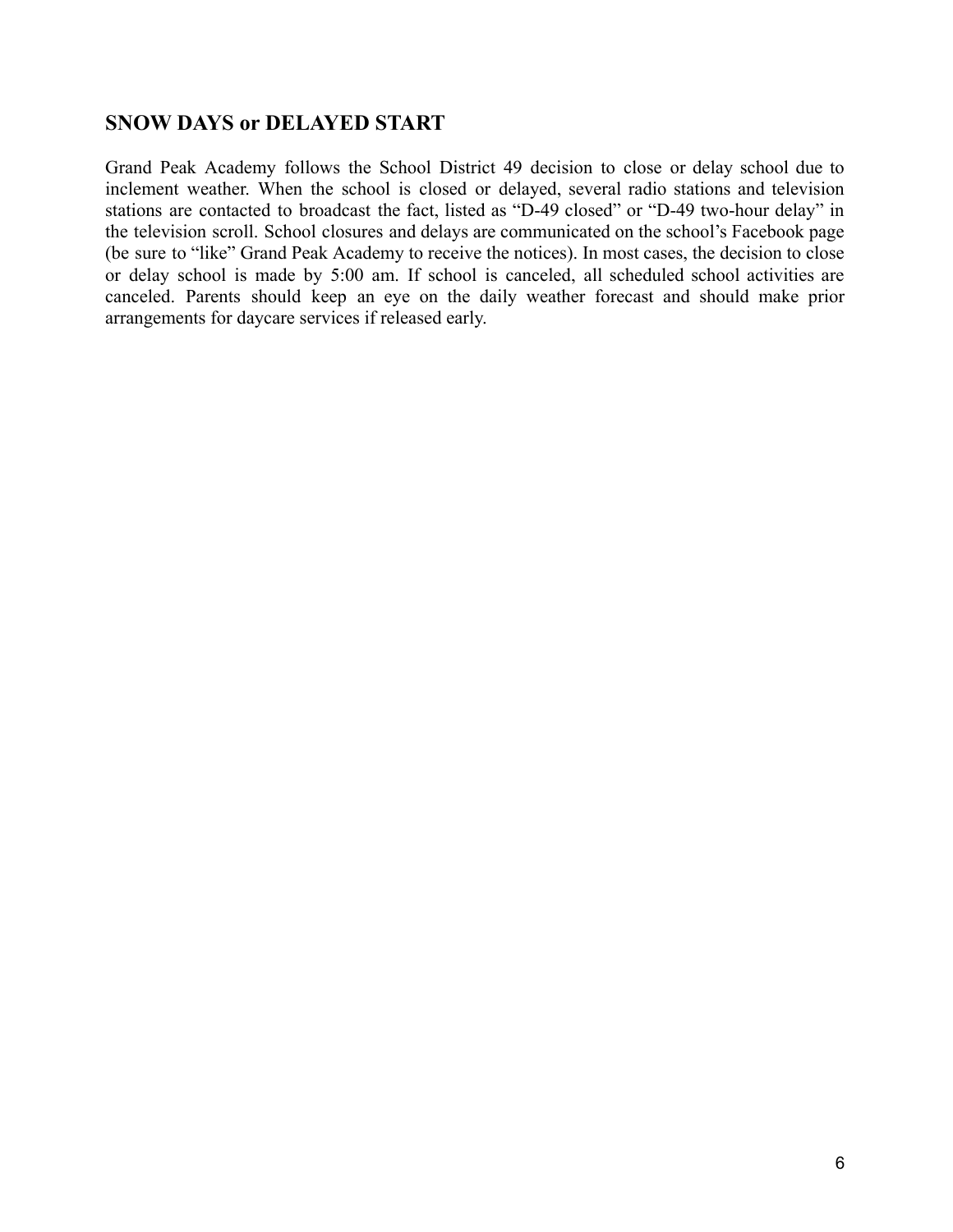## <span id="page-6-0"></span>**GENERAL SCHOOL INFORMATION**

## **PARENT SURVEYS**

It is very important to us that you have made the choice to place your students in Grand Peak Academy and we are committed to ensuring our relationship in educating your children is a long-term one. A critical tool in evaluating whether or not we will continue to be your choice is by evaluating the results we receive on our Parent/Guardian Survey. The information gathered from the survey will assist us in evaluating and improving our school operations and productivity.

### **BEFORE and AFTER SCHOOL CARE PROGRAMS**

Grand Peak Academy partners with Champions (www.discoverchampions.com) to provide before and after school care (6:30am-8:00am, 3:00pm-6:00pm). Champions provides coverage from 8:30am-10:00am on days when District 49 conducts a two-hour delay. However, Champions does not provide care when the campus is closed due to weather. Please contact Champions regarding days when school is not in session. There are several providers that offer bus service to and from Grand Peak Academy.

All before and after school clubs must have the approval of the Administration and be chaperoned by an approved adult sponsor. Clubs are to be financially self-supporting.

## **CELL PHONES and OTHER PERSONAL ELECTRONIC DEVICES**

Grand Peak Academy recognizes the value of personal electronic devices such as cell phones, personal digital assistants, MP3 players, etc. Such devices are useful to organize information, access information, and as a communication tool. However, these devices are banned from use during the school day so that they may not be used to disrupt learning in any way or be a distraction to students, staff, or others in the school. These devices should be kept in the student's backpack and/or locker throughout the day. The school does not accept any responsibility or liability for electronic devices brought to school. If electronic devices are seen during the school day by staff, these devices may be confiscated. When an electronic device is confiscated, it may become the responsibility of the parent to retrieve the device from the school office.

### **CHILD ABUSE**

NOTICE TO ALL PARENTS/GUARDIANS OF GRAND PEAK ACADEMY STUDENTS: Grand Peak Academy is obligated by federal, state, and local laws to inform all parents/guardians of the following statutes concerning alleged child abuse and/or neglect:

1. By Law, the El Paso County Department of Human Services has the prerogative to make an unscheduled visit to Grand Peak Academy and require that a student who is the subject of a child abuse/neglect report be interviewed during school hours without any obligation to notify the parents/guardians of the student or seek permission from the parents/guardians to conduct the interview;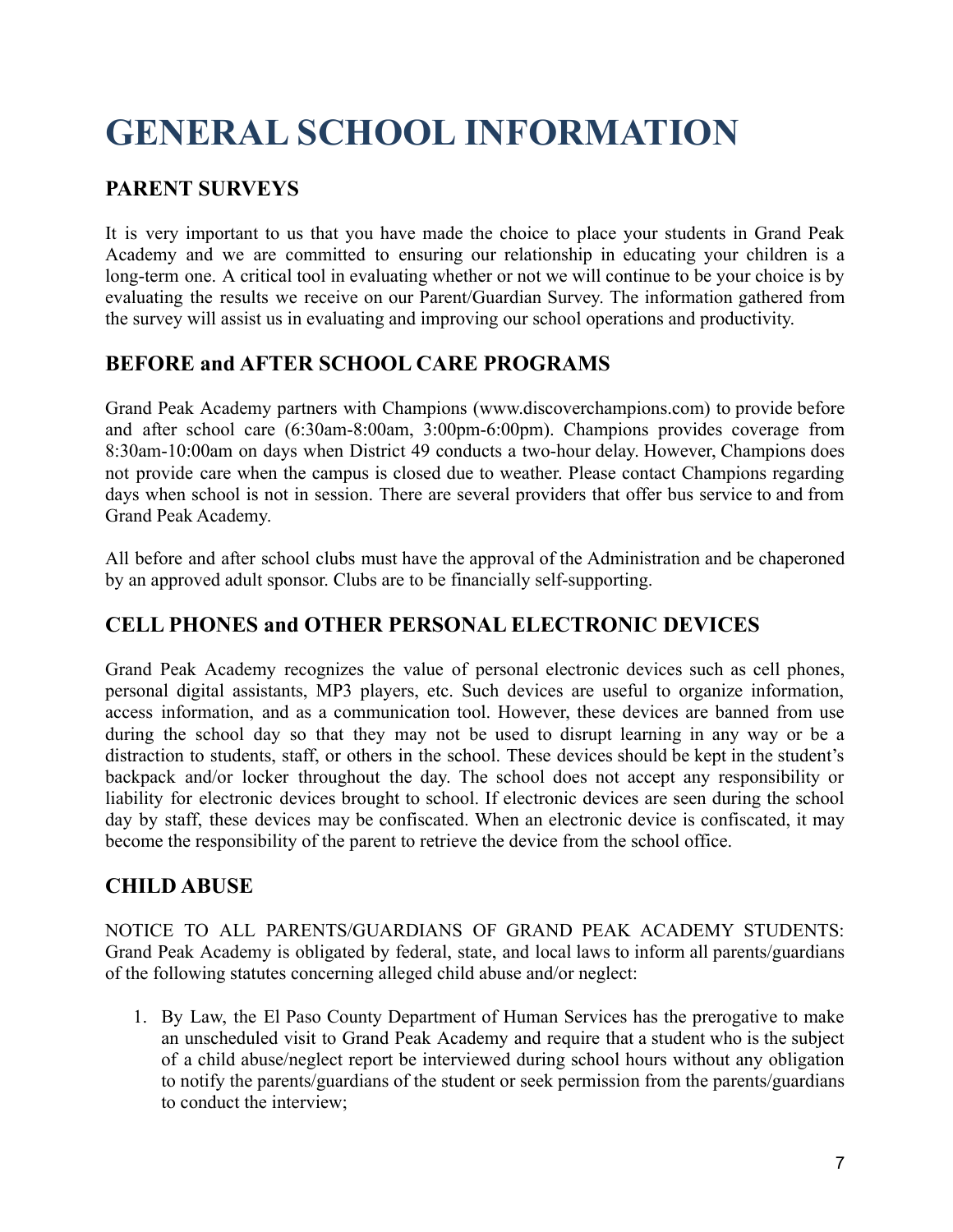**2.** Legally, Grand Peak Academy needs to inform parents that any Grand Peak Academy employee who has reasonable cause to know or suspect that a child has been subjected to abuse or neglect is legally REQUIRED to report or cause a report to be made of such fact to the Department of Human Services (DHS) immediately. Therefore, if a discussion between a Grand Peak Academy employee and a parent/guardian concerning a student leads the employee to a conclusion that there is reasonable cause to suspect that the student has been subjected to abuse or neglect, the employee is REQUIRED BY LAW to report the parent/guardian to the DHS immediately.

## **CHILD CUSTODY**

In most cases, when parents are divorced, it is the responsibility of the parents to provide to the school office a copy of the most recent custody agreement and/or court order which limits the rights of the other parent in matters such as custody, records access, or visitation. Unless such documents are on file with Grand Peak Academy, the school must provide equal rights to both parents. The school strives to meet the needs of divorced parents. In general, one parent-teacher conference will be scheduled; however, if necessary, an additional conference may be scheduled to accommodate the other parent. Parents may access student progress and report cards through online web-based portals. Please contact the school for information regarding the current student portal.

### **EMERGENCY PROCEDURES**

Grand Peak Academy has specific emergency procedures for all types of emergencies. These have been developed in cooperation with emergency personnel and are designed to keep students safe. Sometimes, the school will be in a "lockdown" or "lockout" where all doors are locked, and no one, not even parents, is allowed inside the building. In some emergency situations, cell phones are not permitted in order to keep lines open for emergency personnel. Parents are always welcome to come and review the emergency procedures handbook if they have questions about what the school will do in emergency situations. If parents are notified to pick up their child through a reverse 911 notification, please understand that the school will ask that you show a picture ID when picking up a child. In the case that our community needs to leave the campus, Grand Peak Academy's parent-child reunification location is Vista Ridge High School on 6888 Black Forest Road, Colorado Springs, CO 80923.

## **FAMILY CONFERENCES**

Please see the most current school calendar for dates. The conversations that take place during these conferences between the teachers and families (parents/guardians and students) are critically important to student achievement and student success. *100% attendance by families is required at our family conferences.* All efforts will be made to work with family schedules.

## **FIELD TRIPS**

Field trips are an integral part of the Grand Peak Academy program, and attendance is required (students must wear the "field trip" shirt when participating in any/all field trips). All students must turn in a signed permission slip (and fee, if necessary) from their parents/guardians before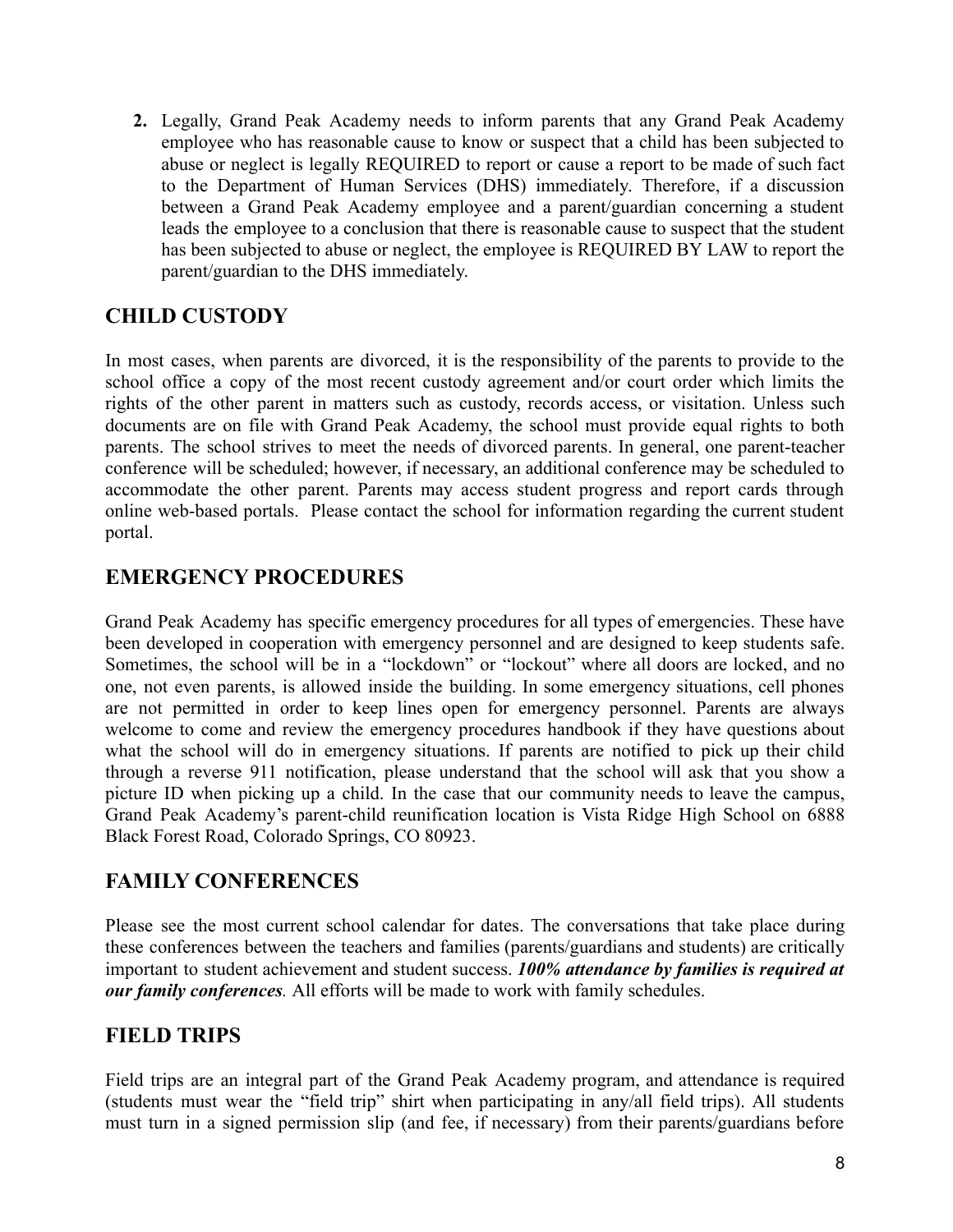being permitted to attend the field trip. In most cases, buses will be used for transportation. Standard uniforms are to be worn on all field trips unless specifically announced otherwise by the teacher.

From time to time, classes may wish to take "walking" field trips to the local park, for example. Field trip permission slips are still required for such field trips.

## **LOST AND FOUND**

Any/all student items (e.g., coats, sweaters, lunch boxes, backpacks) must be labeled with the last name and phone number in case the item is lost. The Lost and Found is located in a designated area near the front office. Periodically, items in Lost and Found will be donated. Grand Peak Academy will make every effort to notify parents before the donation.

### **OBSERVATIONS**

In order to create a consistent school atmosphere for learning, it is recommended that 24-hour notice be given if an observation is desired. A parent wishing to observe a class must arrive before class begins. Each class will have available seating for observers. Observing parents do not participate in classroom activities unless invited to do so by the teachers, and observers must not interrupt teachers and/or students. Observers may take notes; however, computers, audio/video recording, etc. may violate privacy laws, and are not permitted.

### **PETS**

Animals, including leashed pets, are not permitted on school grounds unless they are part of the Canine Companion Program or Dog Therapy Program. However, children may bring their pet dog/cat or other small animal to school for "show and tell" as long as the teacher grants prior approval and appropriate pet control methods are maintained (leash, cage, kennel, etc.). Allergies may prevent pets from coming to school.

## **PLAYGROUND EXPECTATIONS**

- Follow the playground aide/and or teacher's directions at all times and stay within the playground boundaries.
- Use equipment safely and for its intended purpose.
- No tackling, grabbing clothes, or rough play.
- All games are encouraged to be designed to include anyone who wishes to play.

## **SCHOOL LUNCH AND NUTRITION**

The Grand Peak Academy lunch program is provided by School District 49, and the menu corresponds to the District-wide menu, as does the pricing scale. Students perform at their best when they have eaten a nutritious and balanced meal. Grand Peak Academy participates in the National School Lunch Program, which provides free or reduced lunches to eligible students. Parents must complete the Free and Reduced Meals application which is available in the front office or through D49.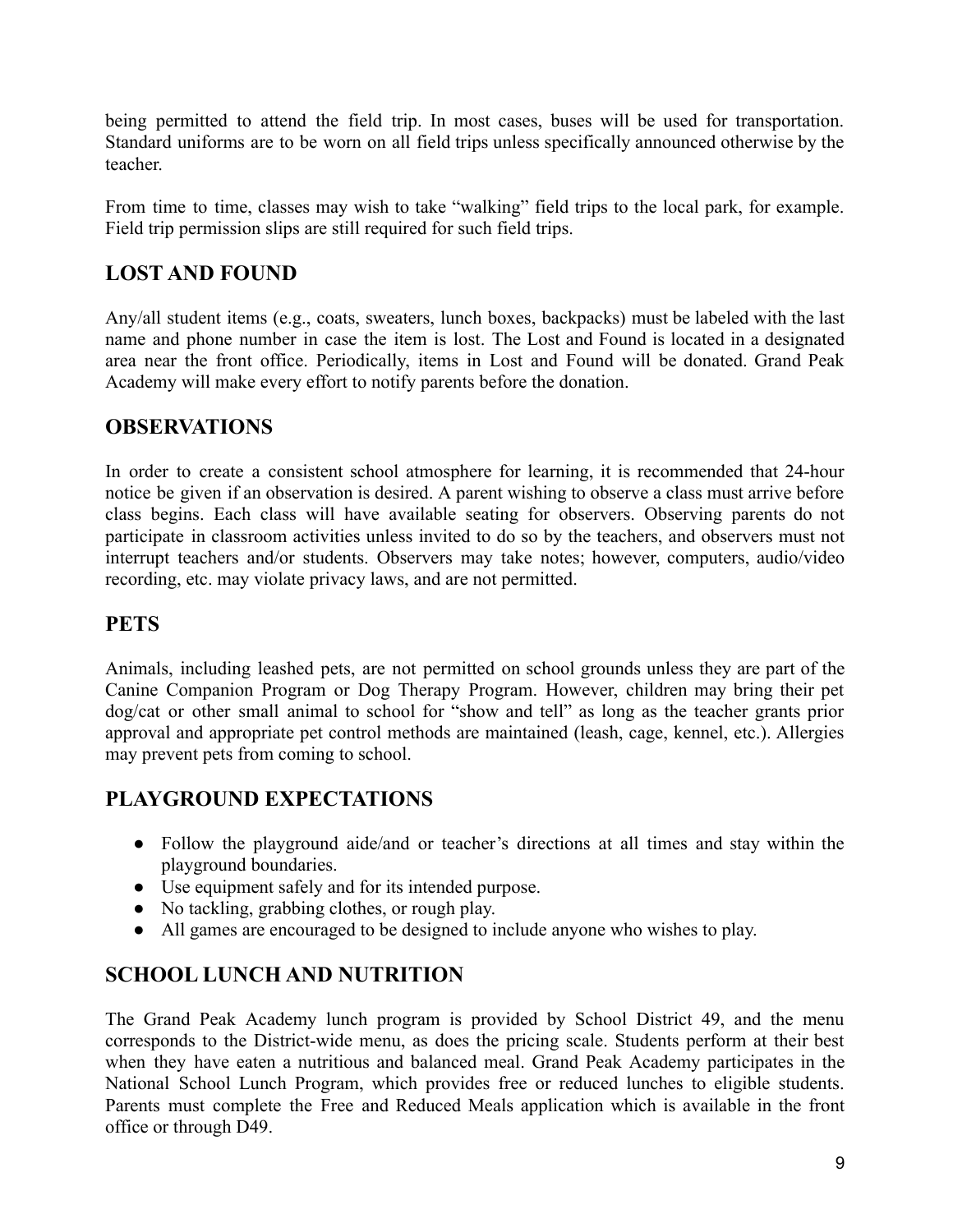As an organization, Grand Peak Academy encourages healthy eating habits for students while on campus. Most grade levels give students time for a snack (provided by the parents) to keep their energy levels stable. Snacks should be nutritious, such as a whole fruit or vegetable, popcorn or cheese. Snacks, lunches, and party treats should have minimal non-natural sugar, low preservatives, and little food coloring. Soft drinks or other high-sugar or caffeinated drinks are not encouraged. For class/birthday parties and snack days, arrangements should be made with your child's teacher prior. Snacks must be purchased from a store. For more information, please see School District 49 Wellness and Nutrition Policy.

### **SEXUAL HARASSMENT**

Families today find it increasingly difficult in our society to protect their children from sexually explicit messages or images either on the television, computer screen, radio, or grocery store check-out line. The immediate impact of these images and messages on our children is most evident in the way that we see young people either speak to or treat others in ways that have strong sexual undertones. It is our goal at Grand Peak Academy to counteract these images by nurturing a vision of friendship.

As a school, however, we are prepared to deal with sexual harassment, which is defined as sexually-oriented remarks, behavior, or jokes that make a person uncomfortable. This inappropriate behavior is a violation of our Code of Conduct and must be reported to a Teacher or Administrator as soon as possible.

### **REGISTERED SEXUAL OFFENDER DATABASE**

All visitors are scanned through our Raptor System to ensure the safety of our students. To obtain information, parents can contact the Colorado Springs Police Department.

### **STUDENT RECORDS**

The school maintains important files of information on each student. Parents/guardians and students may review such records with reasonable advance notice to the school. Parents have the right to challenge any educational record on the grounds that it is inaccurate or misleading. School officials may obtain access to student records for educational purposes. All individually identifiable educational information is confidential except for "directory" information. Directory information includes the student's name, date of birth, place of birth, participation in officially recognized sports and activities, height and weight (for athletic teams), dates of attendance, degrees, and other honors awarded.

#### **STUDENT VALUABLES**

Students should not bring toys, radios, cameras, CDs, electronic games, large amounts of money, etc. to school. At all times, students are to keep track of glasses, watches, and other valuables. Students, not the school, are responsible for their personal property. If it is necessary to bring a valuable item to school, please bring it to the office for safekeeping. Do not keep valuable items in desks. When an item is lost, the student should report it to the teacher or the office. The school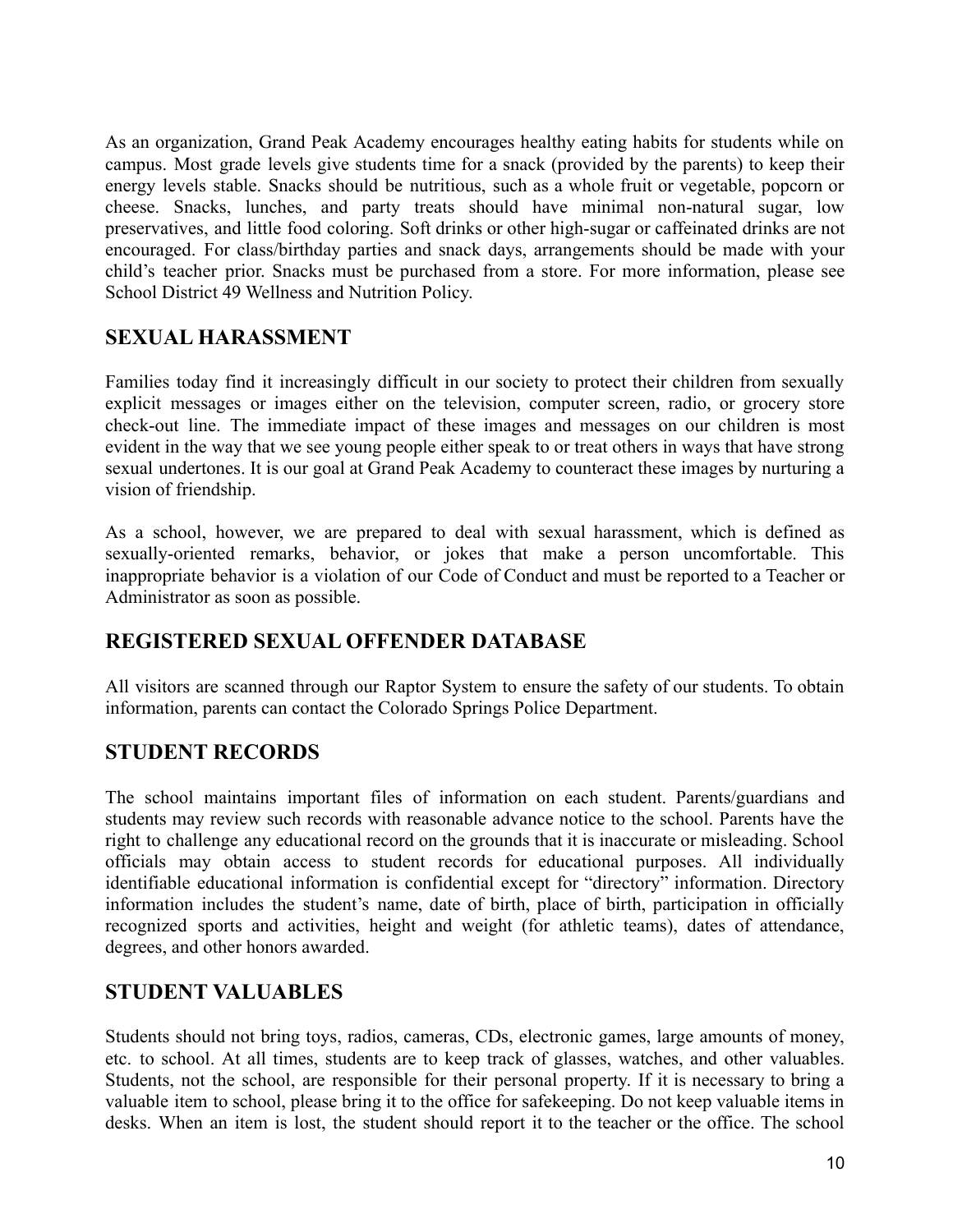staff will attempt to help the student locate the item, but the school is not responsible for supervising personal property, locating it, or paying for lost personal property. The school does not file claims for lost personal property with the police department on behalf of parents or students.

## **TELEPHONE USAGE**

Classrooms will not be disrupted to deliver phone messages, or to call students to the telephone to respect the educational opportunity of all students. Students are not to use the telephones without prior permission from a Grand Peak Academy staff member. Please be sure that you have your daily pick-up plans as well as inclement weather pick-up plans established with your child. Passing phone messages along to students during the school day is extremely disruptive to classroom instruction.

Students will not be allowed to call home to retrieve forgotten homework, lunch, or other items. Natural consequences for forgotten items will help the child to remember such items in the future. Forgotten items delivered to the school for a student will be left in the office. The student may check during breaks such as recess or before/after lunch. The teacher or office staff is not responsible for retrieving or delivering forgotten items to the student. Parents are not to disrupt class to deliver forgotten items.

## **TOBACCO FREE CAMPUS**

Grand Peak Academy prohibits the use of tobacco products on school property. This prohibition applies to staff, students, and members of the general public. Grand Peak Academy discourages students from using tobacco by providing positive adult examples and may present effective anti-tobacco educational programs.

For purposes of this policy, the following definitions apply; fuller definitions may be found in state law.

- 1. "School property" shall mean all property owned, leased, rented or otherwise used by the school, including but not limited to the following:
	- a. The interior portions of any building or other structure;
	- b. All grounds over which the school exercises control, including areas around any buildings, playgrounds, athletic fields, recreation areas, and parking areas;
	- c. All vehicles used by the school.
- 2. "Tobacco" shall include all kinds and forms of tobacco as well as cloves or any other product packaged for smoking, including "vapor pens" and e-cigarettes.
- 3. "Use" shall mean lighting, chewing, inhaling, or smoking any tobacco product.
- 4. Paraphernalia shall include any product or device used for the ingestion of tobacco or any substance deemed inappropriate for school by Administration.

Signs shall be posted in prominent places on all school property to notify the public that smoking or other use of tobacco products is prohibited in accordance with state law and this policy. Any member of the general public considered by the principal or his designee to be in violation of this policy shall be instructed to leave school property immediately.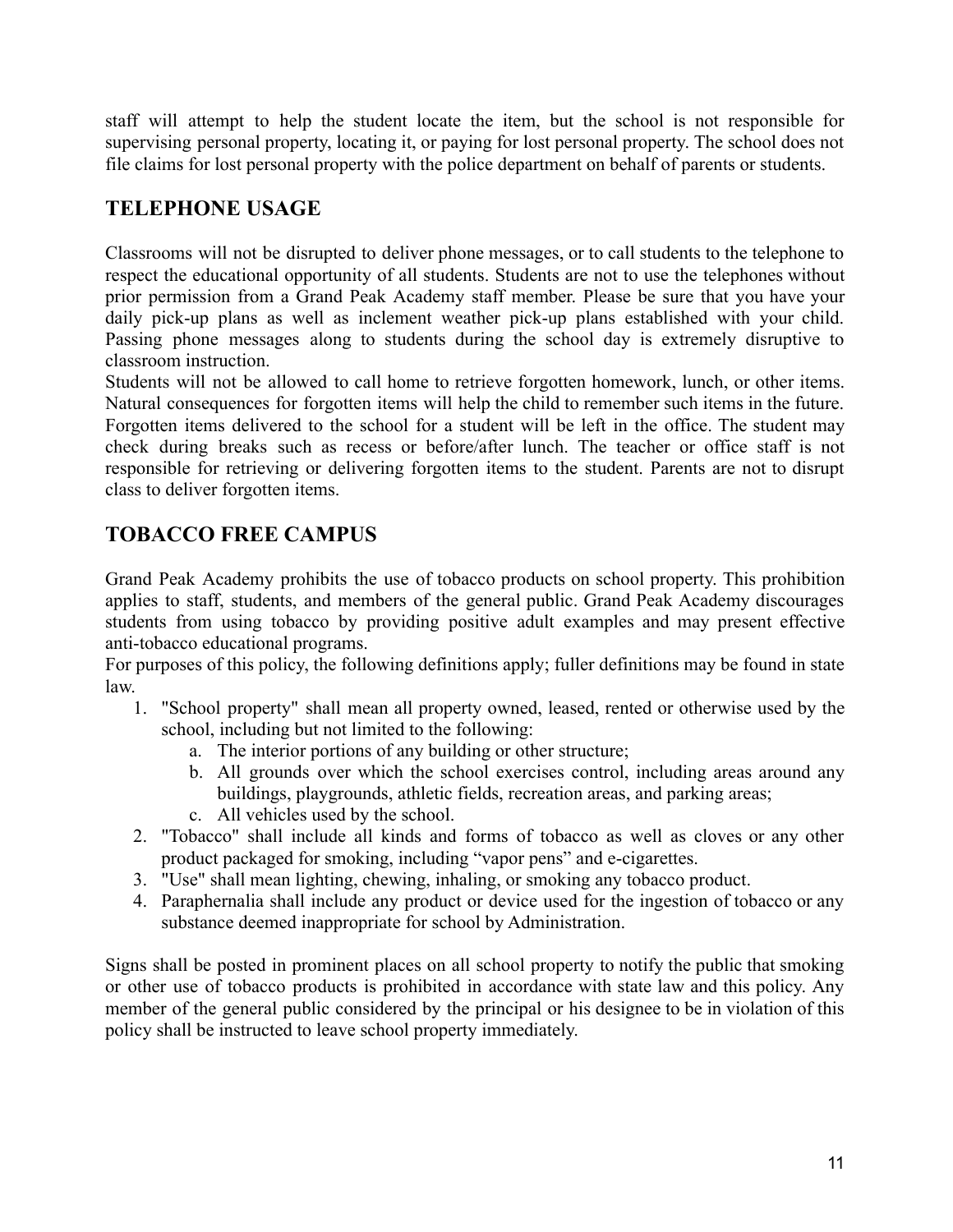### **VISITORS**

Grand Peak Academy invites parents to be partners in their child's education and in the school. Parents are welcome to visit in classrooms and volunteer in a variety of ways throughout the school. **For any classroom visit, please give the teacher advance notice to ensure that the educational process will not be disrupted by the presence of adults in the classroom.** To maintain a safe school environment, the office must know who is entering the school and for what purpose. Parents must sign in at the front office whenever they are in the building. Visitation by other students, including friends and relatives, is not permitted without prior permission. The front office will issue a visitor badge for each visitor and must be worn by the visitor at all times while in the building. A driver's license or other form of identification is required the first time any visitor is issued a badge. Should the frequency of visits or behavior during visits disrupt the classroom, the school Administration or designee may restrict visitation. Grand Peak Academy utilizes Raptor.

### **WEAPONS AT SCHOOL**

Any student carrying, bringing, using, or possessing any dangerous or deadly weapon in any school building, on school grounds, or at any school-sponsored event may be recommended for expulsion. The following are dangerous weapons: firearms (including air guns and pellet guns – loaded or unloaded, operable or inoperable), firearm facsimiles, fixed blade knife, spring-loaded or pocket knife, any knife used to threaten harm to others, brass knuckles, bludgeons, or any other device or substance intended to be used to inflict serious bodily injury or death.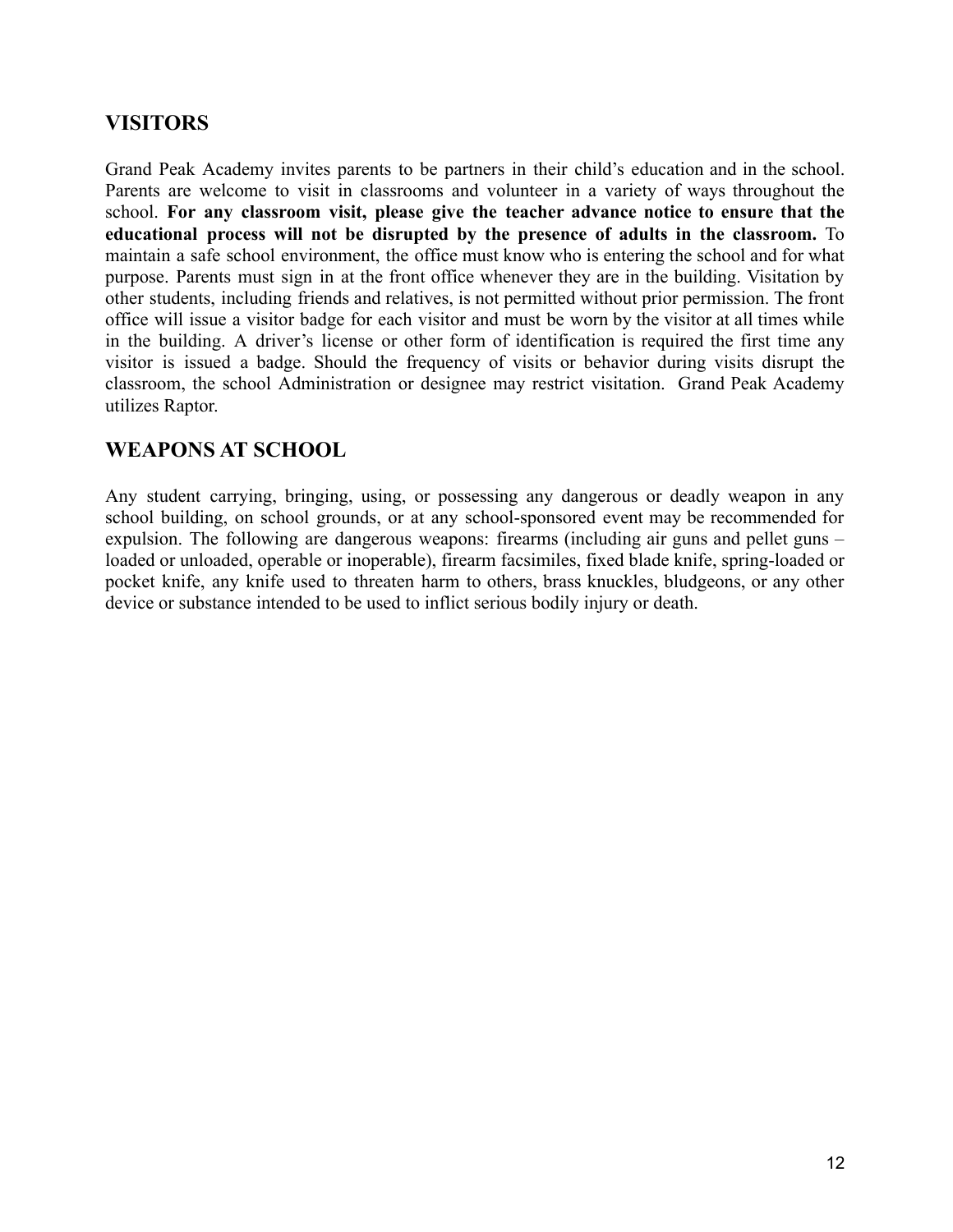## <span id="page-12-0"></span>**ACADEMIC PROGRAM**

The Colorado state standards and the Core Knowledge Scope and Sequence are the foundation for all curricula at Grand Peak Academy. Teachers create a yearlong curriculum map that outlines the standards students are expected to master for each subject/unit. Assessments are used to determine if the student has mastered the subject. All students are expected to master the content and skills and be able to use the information and skills independently. Grand Peak Academy expects students to master the standards in the following:

- Reading Writing Mathematics Science Geography History (American and World)
- Economics Civics Music Art Physical Education Technology

Parents can view the state standards at the following website: [www.cde.state.co.us/cdeassess/documents/olr/k12\\_standards.html](http://www.cde.state.co.us/cdeassess/documents/olr/k12_standards.html)

Also, the Colorado Department of Education (CDE) includes definitions that will guide parents and students in determining if mastery has been reached: www.cde.state.co.us/cdeassess/documents/csap/csap\_plds.html

## **CHARACTER EDUCATION**

Grand Peak Academy seeks to provide not only a solid academic foundation but also a firm grounding in moral and ethical values; this begins with clear standards for personal conduct – basic expectations for appearance, behavior, and attitude – that both enhance the school's learning atmosphere and prepare children for life in a world of other individuals with their own needs, opinions, and expectations.

Grand Peak Academy believes that a focus on character education through modeling, direct instruction, clear expectations, and consistent follow-through help children learn how to become model citizens.

Grand Peak Academy's goal is to help each child develop a strong character based on respect for authority and the rights of others, and the responsibility to take care of his/her own and other's property. This includes regular attendance, few or no discipline referrals, and behavior that will match the expectations of the school.

## **CLASSICAL EDUCATION**

The Classical approach to education is about 1,000 years old and has been experiencing a revival of popularity over the last hundred years. The basis for the Classical approach to education is called the Trivium (www.triviumeducation.com). The Trivium's function in a student's education has multiple meanings at different stages of development. It encompasses the stages of academic development as well as specified pedagogical approaches with all academic disciplines. The three Trivium Arts Stages are the Grammar stage, the Logic stage, and the Rhetoric stage, occurring in that order. All students in grades K-12 experience these stages, but each stage is emphasized at different developmental levels of a student's education.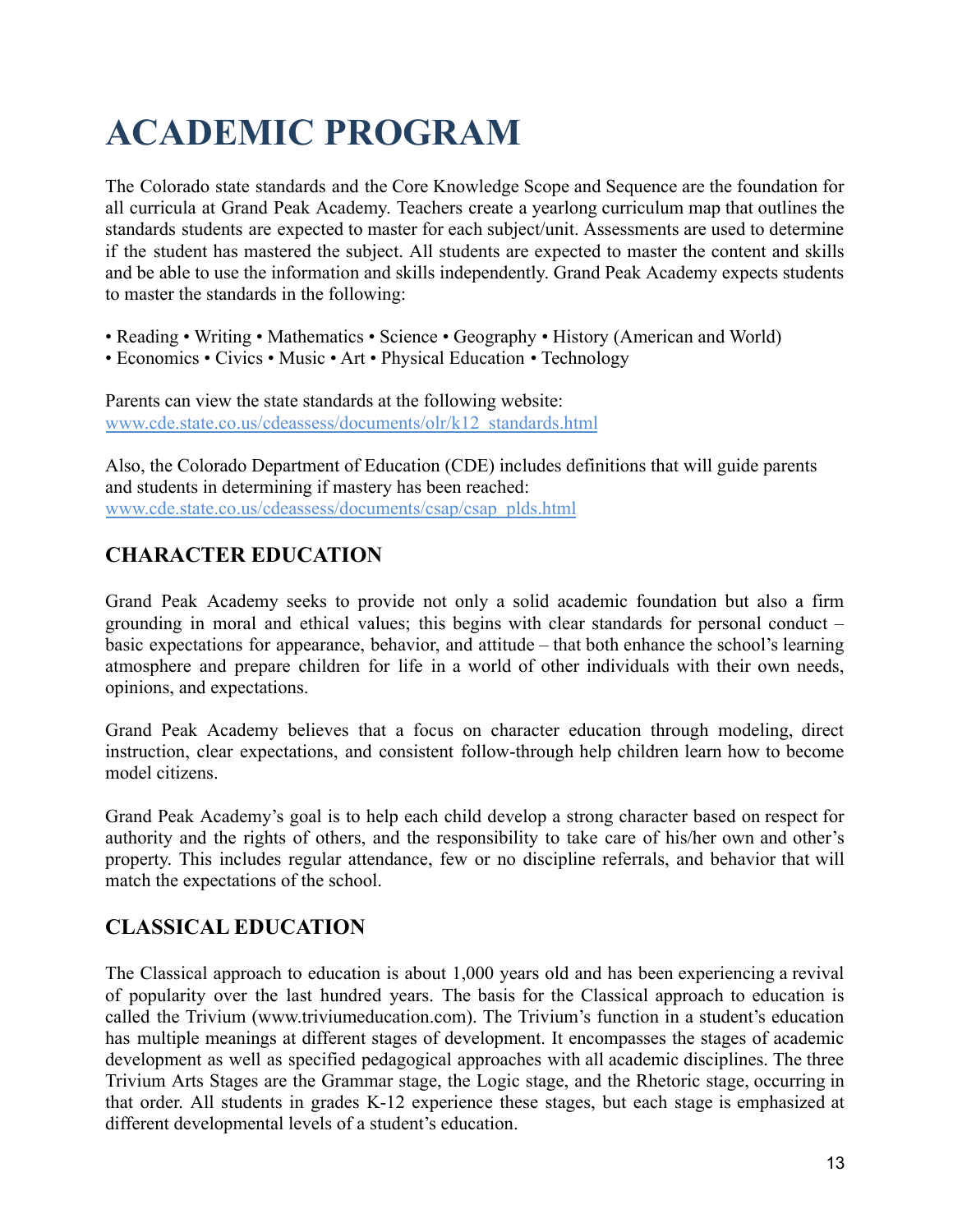### **CORE VIRTUES**

Each month, Grand Peak Academy emphasizes a different core virtue, such as responsibility, respect, joy, diligence, and so forth. These core virtues are discussed explicitly throughout the grade-level curriculum (literature, history, etc.). In addition, regular assemblies are held to showcase these core virtues and award students who exemplify these traits.

### **GRADING POLICY**

Grades are one indicator of a student's performance. They indicate how well a student has mastered a particular subject. We believe that all students are capable of learning to accept responsibility for their own learning. Effective grading practices should provide accurate, meaningful, and consistent communication to a student and parent about what a student knows and is able to do as a result of their school experiences. The ultimate goal is to provide grades that are accurate, consistent, meaningful, and provide support and opportunity for ongoing learning. Teachers will check regularly (frequently) on how students are progressing, what they've learned, and what problems or difficulties they're experiencing. Grading allows for teachers to communicate the achievements of students to parents and others, provide incentives to learn, and provide information that students can use for self-evaluation. Grades ensure that students, families, teachers, counselors, and support specialists have the detailed information they need to make important decisions regarding a student's education. Grades measure, report, and document student progress and proficiency against a set of clearly defined content-area standards and learning objectives collaboratively developed by the administration, faculty, and staff. Grades measure, report, and document academic progress and achievement separately from work habits, character traits, and behaviors so that educators, counselors, and support specialists can accurately determine the difference between learning needs and behavioral or work habit needs. Grades also ensure consistency and fairness in the assessment of learning, and in the assignment of scores and proficiency levels against the same learning standards, across students, teachers, assessments, learning experiences, content areas, and time. Grades are not used as a form of punishment, control, or compliance.

#### **Grading scales used at Grand Peak Academy are:**

- Kindergarten and 1st grade:
	- o E excellence (90 100%)
	- o  $G good (70 90\%)$
	- o P progressing  $(50 70\%)$
	- o N needs improvement (50% and below)
- 2nd grade through 8th grade:
	- o A 90% and above
	- $\alpha$  B 80 89%
	- $o \quad C 70 79\%$
	- o  $D 60 69%$
	- o F 59% or below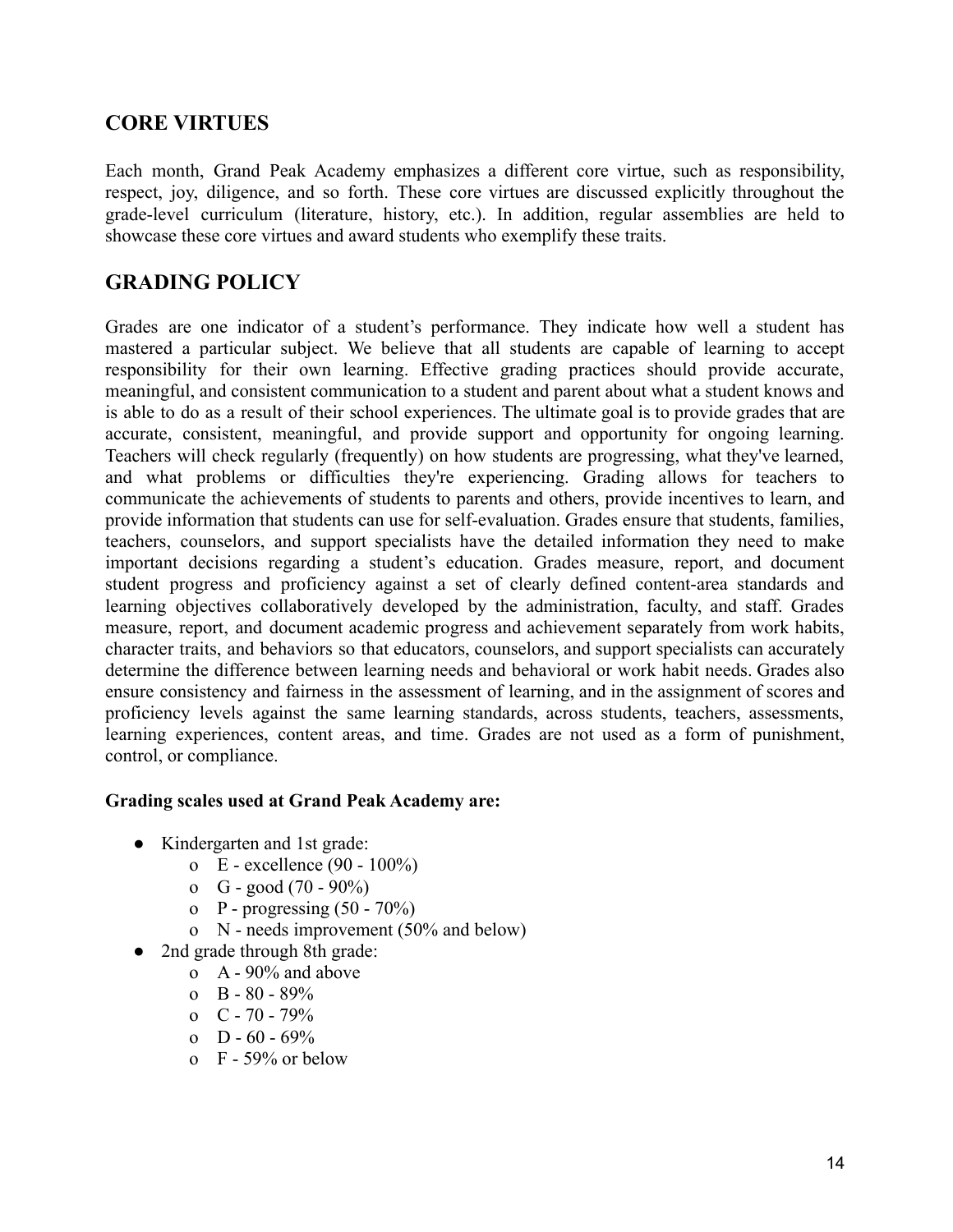## **PROGRESS REPORTS**

Grand Peak Academy provides progress reports to families and students once per quarter. Progress reports should be seen as a snapshot of a student's progress towards their mastery of content and standards. Please refer to the Grand Peak Academy school calendar for dates when progress reports are to be expected. Progress reports and/or updated grades will be provided via PowerSchool Parent Portal.

### **REPORT CARDS**

Grand Peak Academy provides a report card to families and students at the end of each quarter. Report cards will reflect a recording of a student's current progression/status regarding their mastery of the content and standards. Please refer to the Grand Peak Academy school calendar for dates when report cards will be sent home at the end of each quarter. Report cards will also be available via PowerSchool Parent Portal.

## **GRADING – TEACHER EXPECTATIONS**

- Teachers will grade and update PowerSchool within three (3) school days or 72 hours of an assignment, project, and/or assessment being submitted.
- Teachers will conduct frequent checks for understanding as well as regular assessments (formative and summative) that can be used to inform their teaching as well as provide students with an opportunity to monitor their progress.
- Teachers will communicate with students and families their grading categories and/or weights for categories if applicable to their specific class or subject area.
- Teachers may assign (short/quick) homework to students with the expectation that it is completed at home and then reviewed and used the next day in class to guide instruction. Homework assignments may also be entered into the gradebook without a numerical value assigned, instead, a symbol will be used to show completion.
	- Teachers will communicate with students and families when homework and/or classwork completion is habitually missing. Further concerns may result in a parent and student meeting with the teacher and administration to determine next steps.
- When group work is completed in class, teachers will use a rubric to assess students individually on the work that they have completed and contributed to their group.
- When a student is absent, teachers will accept missing work from that student upon their return to class or when determined appropriate by the teacher. Please refer to the attendance procedure in the family handbook regarding student absences.
- Should a student have a missing assignment, the teacher will mark the assignment as "missing" in PowerSchool, along with a comment stating the reason for the missing assignment that will include any pertinent information that will aid in the understanding behind why the assignment is missing.
- Teachers will complete and send home progress reports once per quarter according to the Grand Peak Academy school calendar.
- Teachers will complete and send home report cards at the end of each quarter according to the Grand Peak Academy school calendar. Teachers will also have printed report cards available for families during parent/teacher conferences.
- Teachers will enter into PowerSchool at least one grade per current subject area per week.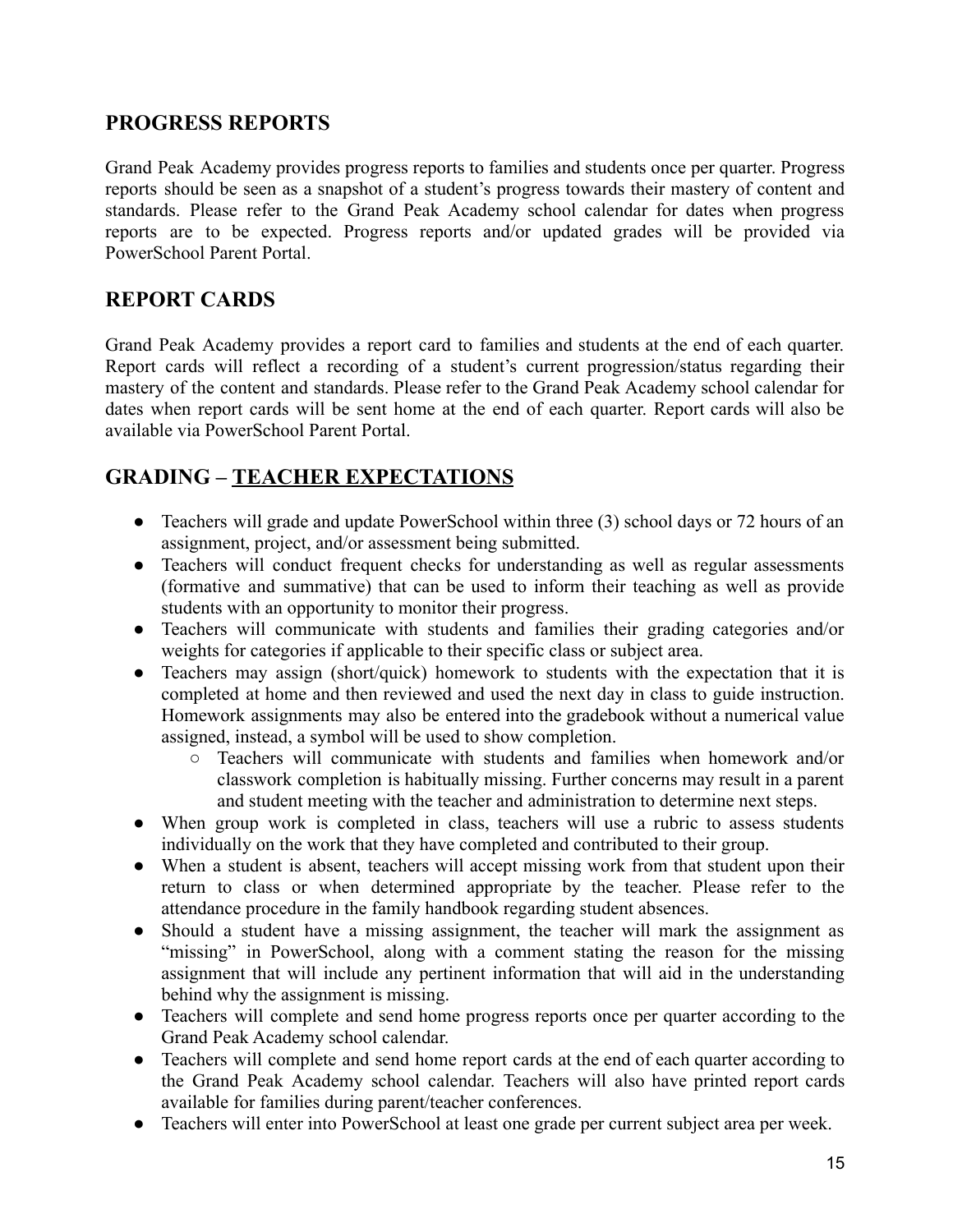- Teachers will provide students with a variety of assignments and tasks in order to support students' efforts to demonstrate mastery. When assigning long-term assignments, teachers should provide students with checkpoints on progress.
- Teachers will assign work for academic reasons to provide practice, reinforcement, and attempts for students to demonstrate mastery.
- When assigning work, teachers will provide clear directions for assignments, the format of the assignment, and the due date for the assignment.
- Teachers will adhere to the progress report calendar dates and update their grades and gradebook prior to progress reports being released.

## **GRADING – STUDENT EXPECTATIONS**

- Students will complete all assigned work and submit their work on the due date given by their teacher.
- Students will communicate with their teacher/s when they are unable to complete an assignment by a given due date, for example, an unexpected absence.
- Students may have to complete work at home that was not finished at school in addition to any homework that their teacher may assign.
- Students will be responsible for checking their PowerSchool account for any grade updates and will complete their own progress monitoring towards their goals. Questions regarding scores and/or grades should be directed to their teacher.
- Students will read the comments in PowerSchool for applicable assignments so that they can proactively correct any missing or late assignments.
- Students will understand and adhere to the late work acceptance policy for their grade level. If questions should arise, students will communicate in a timely manner with their teacher.
- Students should complete assignments neatly and on time
- Students should schedule their time wisely to meet assignment deadlines.

## **GRADING – PARENT AND FAMILY EXPECTATIONS**

- Parents should provide an appropriate place and atmosphere for their student to complete their assignments.
- Parents should provide support to their student(s) when setting aside time for homework and reading time nightly.
- Parents are expected to be aware of their students' progress and grades by logging into the PowerSchool Parent Portal on a weekly basis.
- Parents should check with their students often about their progress and how they are doing with the subjects and content they are currently working on.
- Parents will directly contact their child's teacher if they have any questions regarding grading, late work, etc.
- Parents will make every effort to attend parent/teacher conferences. If they are unable to attend, parents will communicate with their child's teacher about other conference options.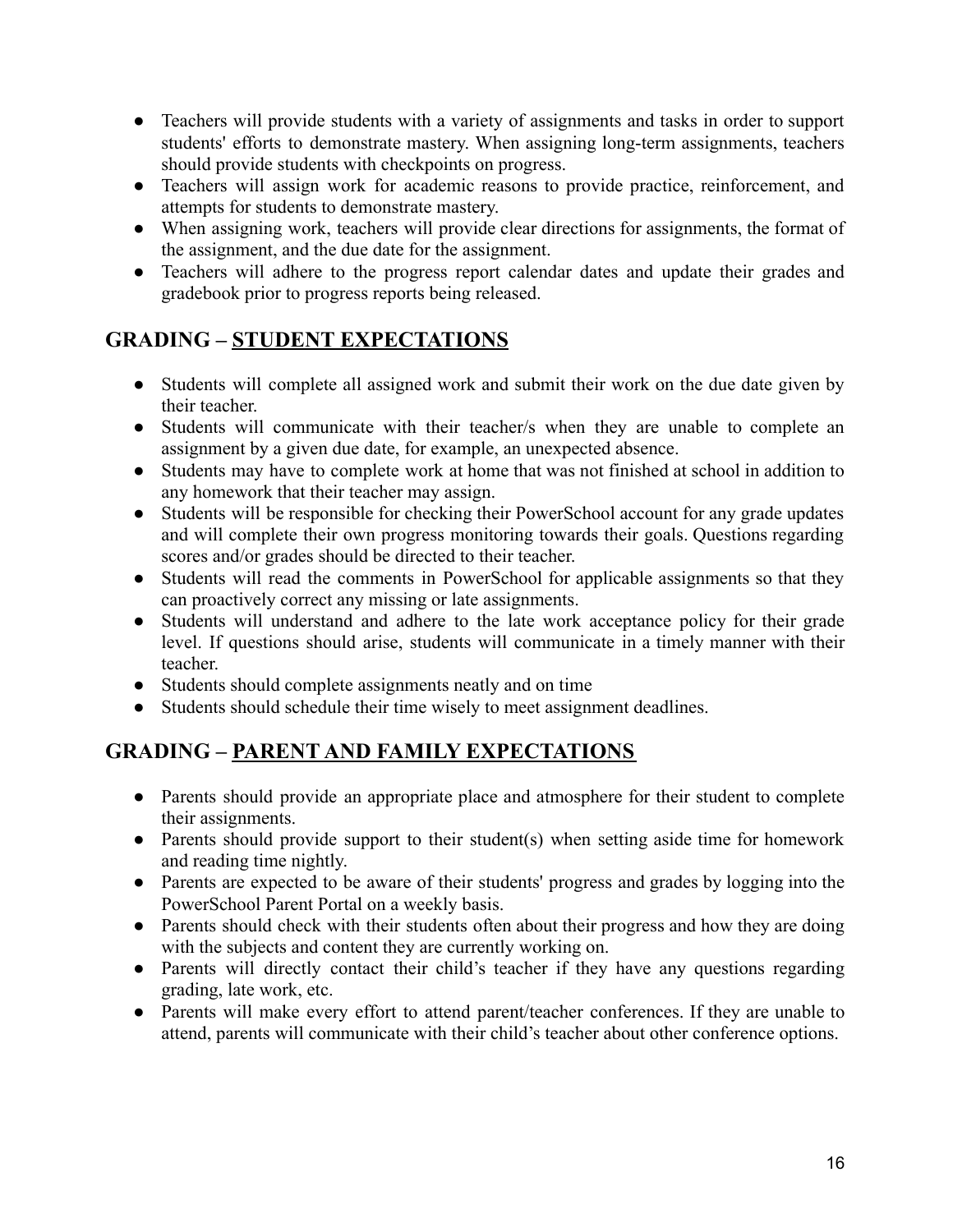## **HOMEWORK**

At Grand Peak Academy, the teachers and Administration strongly believe that homework contributes to the academic success of children. Homework serves as a link between the child, the home, and the classroom. Homework fosters positive school attitudes, good study habits, effective time management, and personal responsibility. While recognizing the usefulness of homework, Grand Peak Academy staff also strive to minimize homework loads, realizing the need to maintain a balance in students' lives. Homework may be a daily activity for some students. Students who use their class time responsibly should not have excessive amounts of homework (see chart below). If students are consistently overwhelmed, parents should contact the teacher.

| Homework Time Guidelines |            |
|--------------------------|------------|
| Kindergarten - 1st Grade | 10 minutes |
| 2nd Grade                | 20 minutes |
| 3rd Grade                | 30 minutes |
| 4th Grade                | 40 minutes |
| 5th Grade                | 50 minutes |
| 6th Grade                | 60 minutes |
| 7th Grade                | 70 minutes |
| 8th Grade                | 80 minutes |

## **READING AT HOME**

In addition to homework, students are also expected to read 20-30 minutes every evening; this will include parents reading to their child and/or a child reading independently. Teachers may recommend books for the children to read and may also send home a book for the parent and child to read together. Research indicated there is a correlation between time spent reading and performance on standardized tests. Students performing above the 90th percentile read an average of 20 minutes per day.

## **MULTI-TIERED SYSTEMS OF SUPPORT (MTSS)**

When teachers notice that a student is not making appropriate progress in the classroom, they will attempt a variety of strategies, or "intervention" within the classroom to help support student success. These interventions are tracked through progress monitoring or data collection regularly to determine the students' "response to interventions" or the success of these strategies. If the student is making better progress with these strategies in place, the interventions will be continued, and the student's progress will continue to be monitored. Should these strategies not prove to be effective, a new intervention and/or increased intensity of interventions will be employed, and further progress monitoring will take place. Should you have questions about your child's progress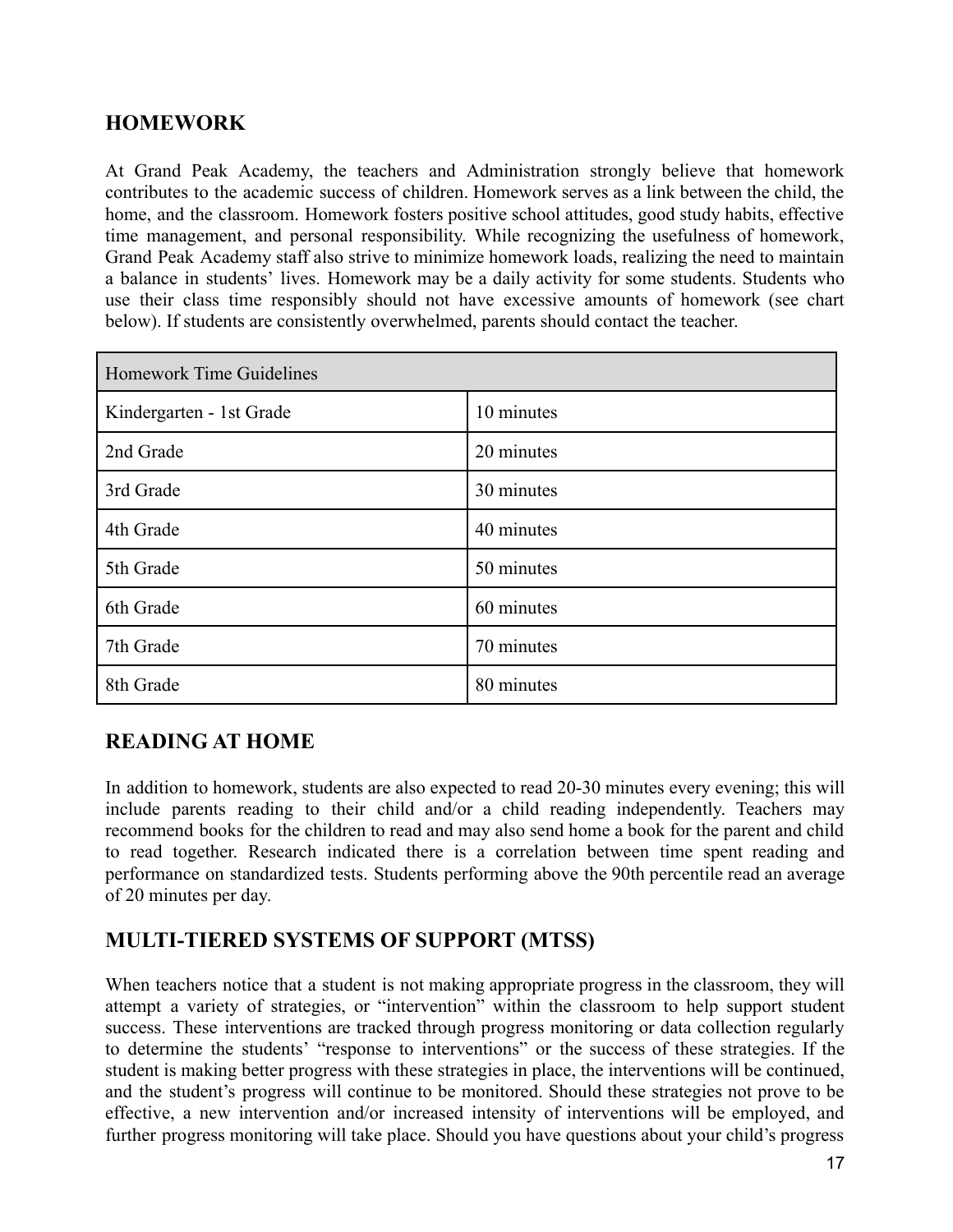and the need for strategies, please contact your child's teacher.

## **PLACEMENT AND PROMOTION CRITERIA**

Grand Peak Academy's primary goal at the elementary level is solid literacy. A child cannot go on to more complex studies if he/she does not have adequate reading skills. In addition to literacy, students must have attained competence in all the core subjects (English, including reading, spelling, grammar, composition; History; Math; Science) over the course of the year. Competence is attained by not only knowing the material but by completing assigned work. Completion of work demonstrates not only the ability of the student in the various subjects but also the mastery of study skills necessary for academic and personal achievement. Students whose grades or skills fall below the requirements of their grade level and if evidence indicates the student will not be successful with the more rigorous studies at the next grade level, these students will be considered for retention. Grand Peak Academy will work with the parents and the student to evaluate progress in academics, social skills, work habits, emotional maturity, physical maturity, and family support of retention. Based on a review of the evidence, the teacher and parent will make a recommendation to the School Administration or Designee. The school Administration or designee makes all final decisions about retention.

Students will be placed in the grade that is most appropriate for the child. Upon registration, the school will obtain information about the child's performance level from the parent and previous school. Some pretesting will also be done if there are questions about which grade placement will be best for the child's successful experience at school. School Administration or designee makes all final decisions about grade placement.

## **SPECIAL EDUCATION PROCEDURE**

With the implementation of interventions, the goal is for a student to make progress. However, if this does not happen, even with increasing the intensity of interventions, a referral for Special Education testing may be suggested. We use the MTSS format in supporting the needs of students. Before testing, parents will be contacted; no testing will take place without parent approval. Following the testing, a meeting between the parent, teacher, Special Education staff members, and Administration will be called to determine if the student qualifies for Special Education services. If a student qualifies, an Individual Education Plan (IEP) will be written to set student goals and create a plan for achieving them.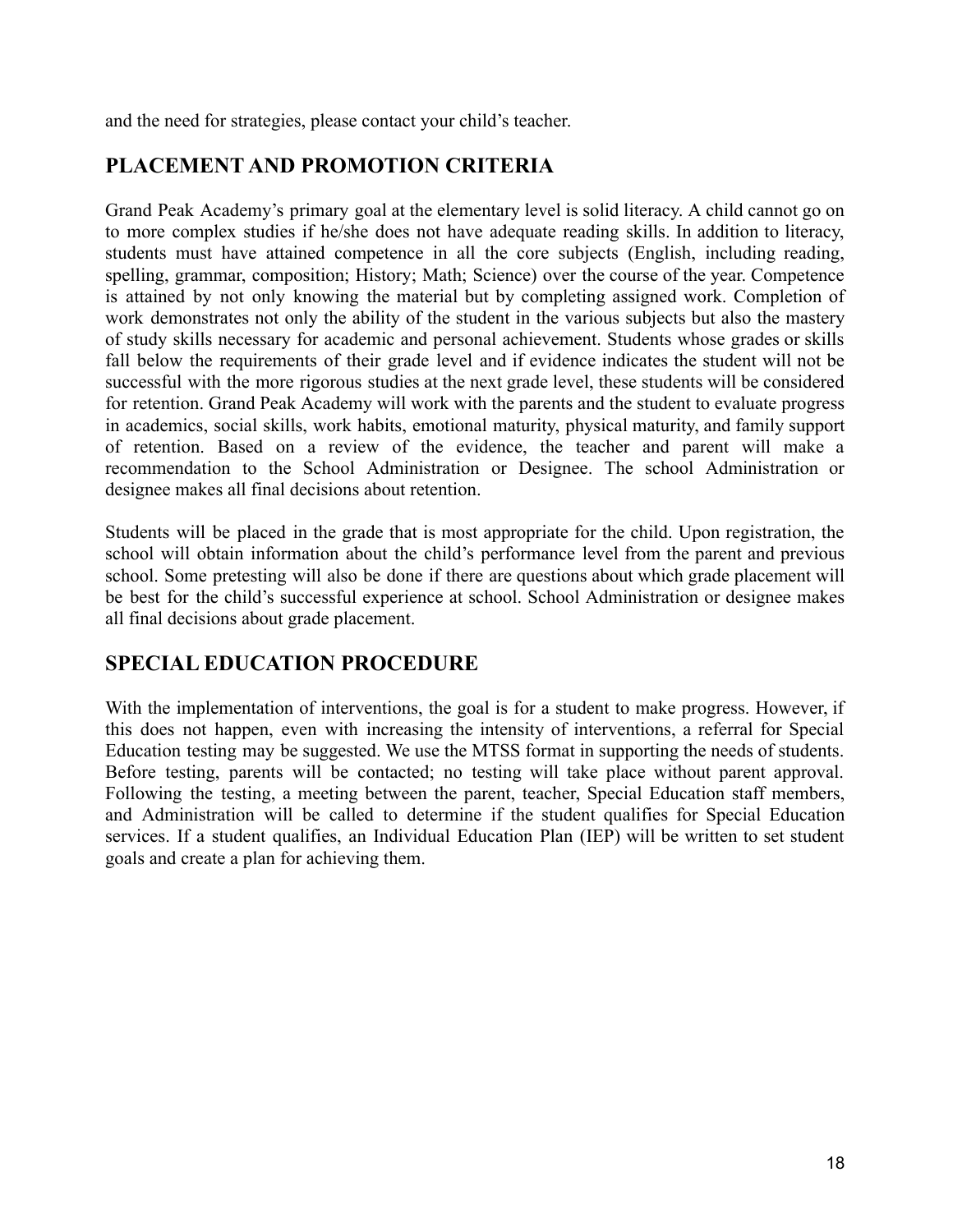## **TEXTBOOKS AND CHROMEBOOKS**

Textbooks and Chromebooks are the property of Grand Peak Academy, and students are responsible for the care of their items. All books are to be covered with an appropriate book cover. Damaged or lost materials are the responsibility of the student to whom they are issued. Any material that is damaged or lost will be paid for by the student at full replacement cost. It is possible that student permanent files may be held if all costs are not paid. Under no circumstances should a student write in a textbook.

#### **Parents and students must sign the Student Device Agreement form in order for the student to be issued a Chromebook.**

**Charge for damaged textbooks and Chromebooks (replacement cost plus 25% for processing, shipping and handling.)**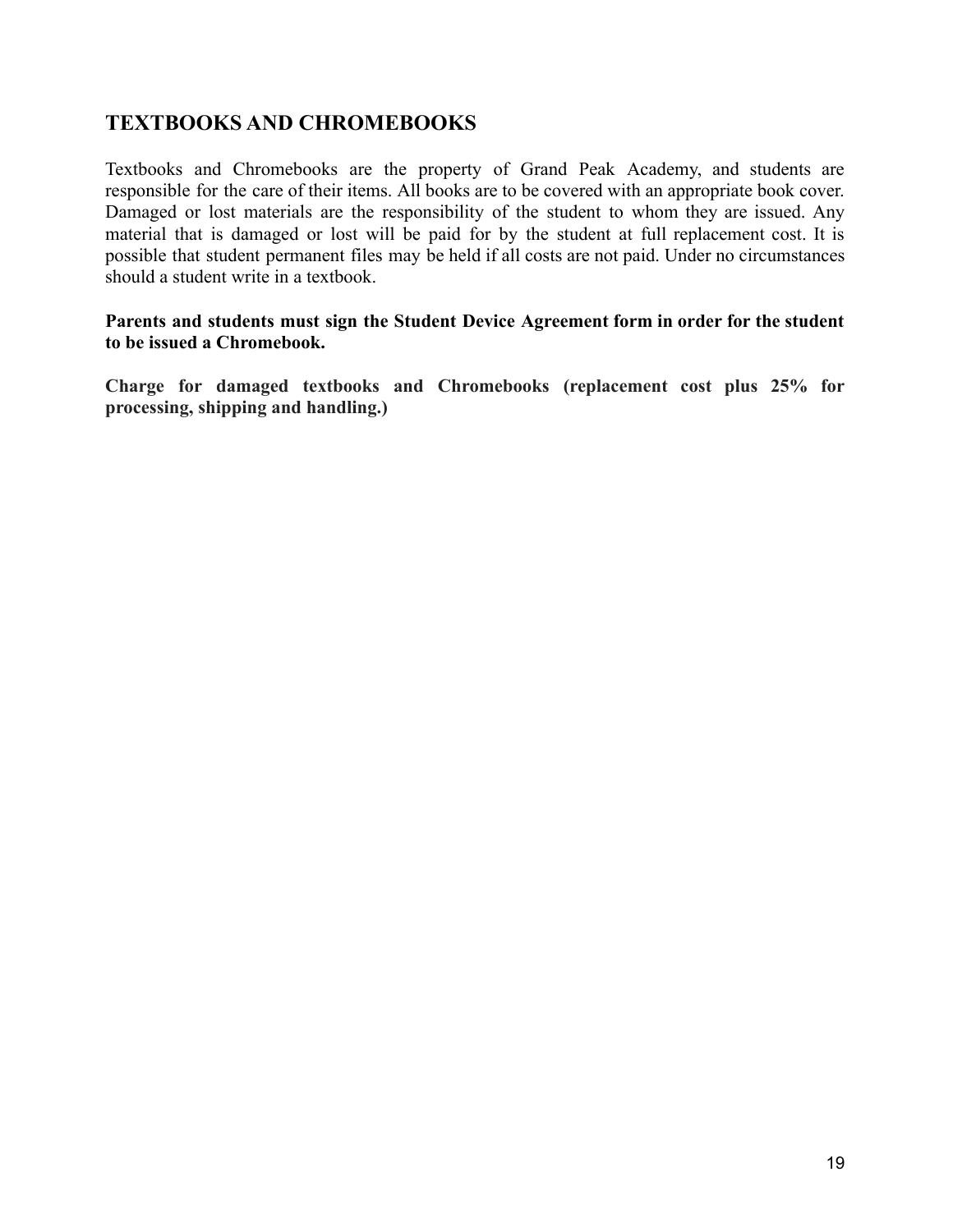## <span id="page-19-0"></span>**ATTENDANCE PROCEDURES**

Regular, daily attendance in class is extremely important to the educational process. According to state law, it is the obligation of every parent or guardian to ensure that every child under his or her care and supervision receives adequate education and training and, if of compulsory attendance age, attends school.

Absences may be classified as either excused or unexcused. Parents/guardians must notify the school office via phone or email before 9:00 am to report an absent student on the day of the absence for the absence to be considered excused. A doctor or health care provider note should be provided when possible. Although students may not be required to make up all work assigned during an illness, they will be held accountable for the content when tested. For each day of absence, two make-up days will be given. Extended illness that is validated by a physician may receive special consideration with Administration approval. Work that is missed as a result of an unexcused absence may be turned in for partial credit.

After an accumulation of four (4) absences, parents/guardians will be notified by letter. After an accumulation of seven (7) absences, parents/guardians will receive a second notification. After an accumulation of ten (10) absences, students will be placed on an attendance contract that will include parent input when possible. If compliance with an attendance contract becomes a challenge, the student may be referred to the District Truancy Officer and/or Truancy Court.

Students will be allowed no more than fifteen (15) absences per school year. Once the number exceeds the approved number of absences, written documentation from a doctor or health care provider may be required for the absences to not only be considered excused but also to address the reasons for the excessive absences. The absences may, therefore, be considered unexcused until the appropriate documentation is provided to the school's administration.

## **EXCUSED ABSENCES**

The following are considered excused absences:

- 1. Absences because of temporary illness or injury
- 2. Absences for an extended period due to physical, mental or emotional disability
- 3. Absences due to attending any school-sponsored activity or activities of an educational nature with advance approval by the Administration
- 4. Absences by those who are in the custody of court/law enforcement authorities
- 5. Those determined by the school Administration to be excusable, such as doctor's appointments or juvenile court appearances

## **UNEXCUSED ABSENCES**

An unexcused absence is defined as an absence that is not covered by one of the foregoing exceptions. Each unexcused absence shall be entered on the student's record. The parent/guardian of the student receiving an unexcused absence will be notified orally or in writing. Parents/guardians must notify the school within 48 hours of the absence for the absence to be deemed excused by the school administration. According to School District 49, El Paso County, Colorado policy, and in accordance with the law, the school may impose academic penalties that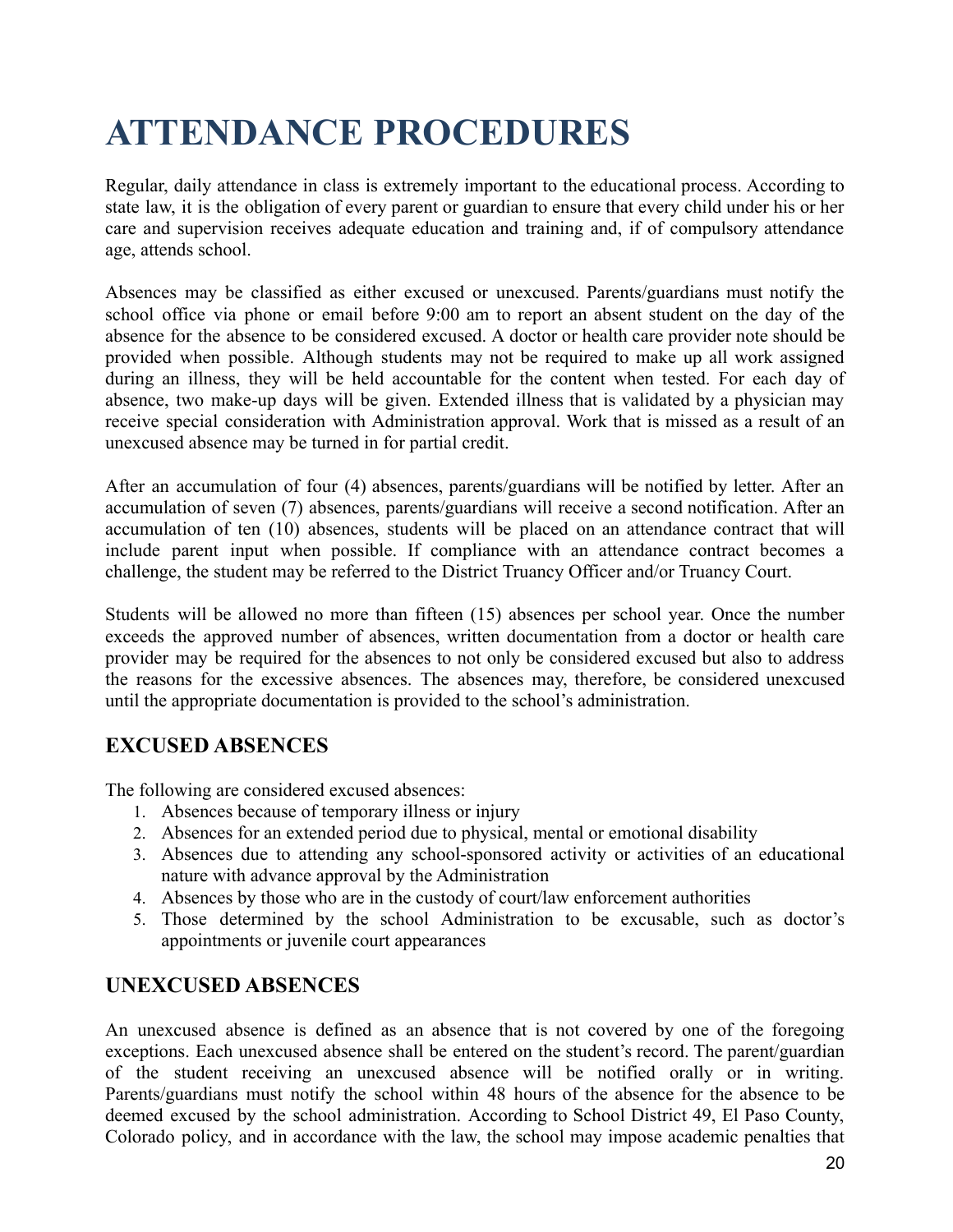relate directly to classes missed while unexcused. The Administration shall develop regulations to implement appropriate penalties.

## **PRE-ARRANGED EXTENDED ABSENCE**

When family needs result in a student's extended absence, advance written permission must be submitted. Written permission for an extended absence will be completed via the Pre-Arranged Extended Absence Form that can be found on the Grand Peak Academy website. Pre-arranged extended absences will count against the fifteen (15) day maximum allowance for absences per school year. Daily assignments may be excused at the discretion of the teacher. However, students will always be accountable for the material taught during their absence. Students should turn in missed work the day they return to school. Please notify the teacher as well regarding an extended absence, however, understand that teachers may choose to collect missing work for your student to collect and complete upon their return. Teachers and students should coordinate this expectation and determine appropriate due dates for assignments.

Ultimately the student is responsible for securing her/his make-up work from individual teachers.

- 1. Missed Test: Pre-announced and scheduled tests that are missed due to an excused absence will be administered on the day after the student returns to class.
- 2. Missed Quiz: Pop or unannounced quizzes due to an excused absence will be made up at the discretion of the teacher.
- 3. If a student "skips" school, he/she will not receive any credit for the required work.
- 4. If a student is unable to participate in class due to absences of more than ten (10) days in a semester, he/she may be asked to repeat the grade or attend summer school.
- 5. Students absent due to school-related activities (field trips, sports, rehearsals) must contact each teacher before the scheduled event to submit assignments due, schedule makeup tests, and complete a Pre-Arranged Absence Form for make-up work.
- 6. Grand Peak Academy does not recommend that parents remove students from school for long trips, such as extended family vacations, summer camp, mission trips, etc. during the school year. Those absences will negatively impact the student's academic experience at Grand Peak Academy, and they will count against the fifteen (15) day maximum allowance for absences per school year. Whenever possible, please use scheduled breaks and summer vacation for these purposes.

## **END-OF-YEAR ABSENTEEISM**

If a student is absent from school at the end of the year and does not return for the last five (5) days of school AND the student has ten (10) or more absences in the semester, the student is considered withdrawn from Grand Peak Academy, effective the last day he/she attended classes. Filling out a Pre-Arranged Absence form, will not prevent the withdrawal from being processed.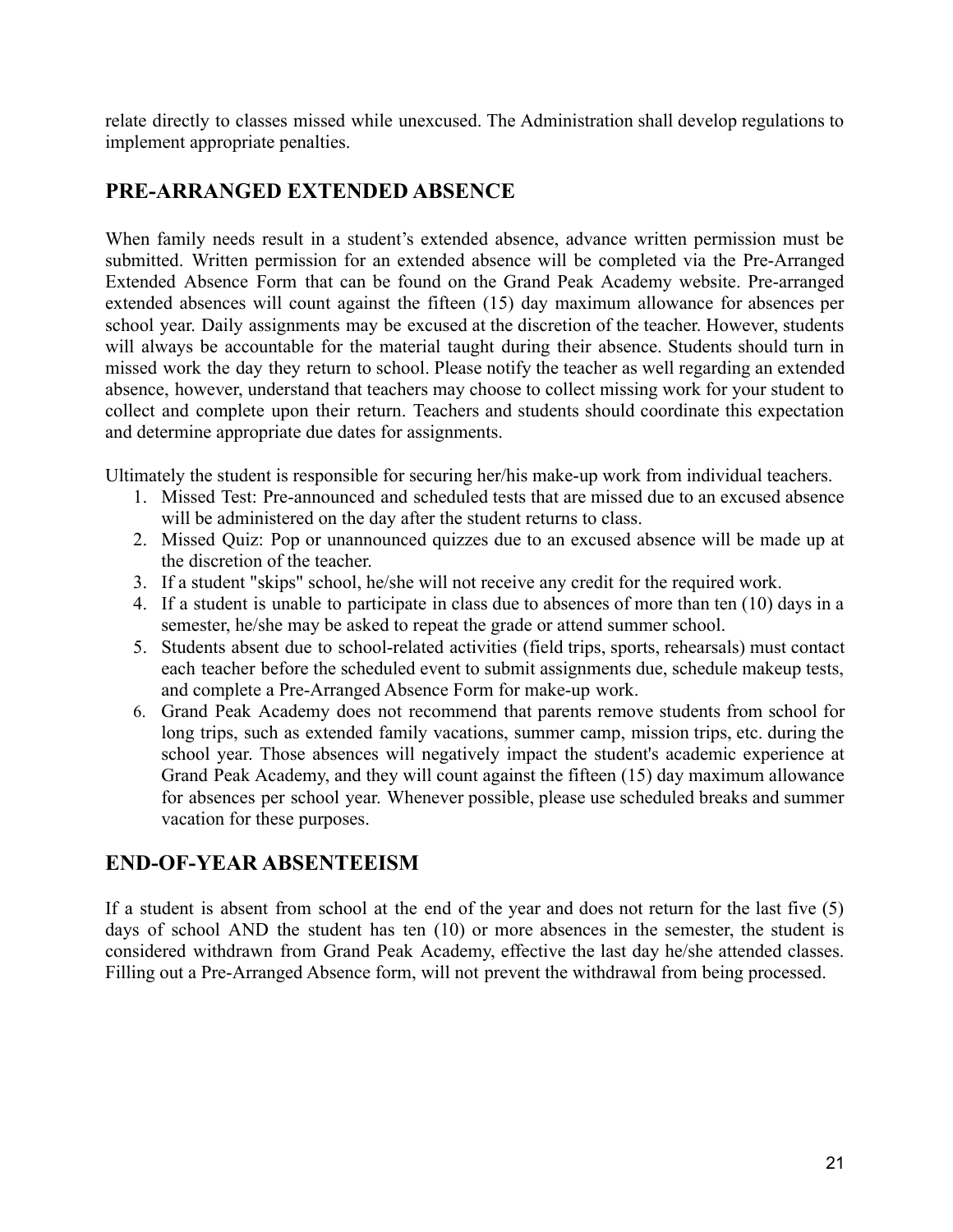## **TARDIES**

Punctuality is of great importance to Grand Peak Academy. Tardiness interferes with student achievement both for the tardy student and for that student's classroom. Excessive tardiness shall result in a conference to include a parent/guardian, the student, and the Principal. A plan will be developed and expected to be followed. If a child arrives after the start of the school day, the person dropping the child off must escort the student into the school office and sign the child in, and the child must receive a tardy slip from the front office before attending class for the day; this shall indicate to the teacher that the student has checked in at the front office. If a tardy child is NOT signed in, then they will have an unexcused tardy. When a tardy occurs due to an appointment, Grand Peak Academy should be notified in advance if possible. The office will not attempt to distinguish "excused" or "unexcused" tardiness. Carpooling arrangements must be made to ensure students arrive at school with adequate time to be prepared for their first activity. If you are tardy for school, please do not take your child to the classroom without first obtaining a tardy slip from the office and signing your child in. The teacher will only admit the student if the parent has signed the child in at the office, and the child has obtained a tardy slip.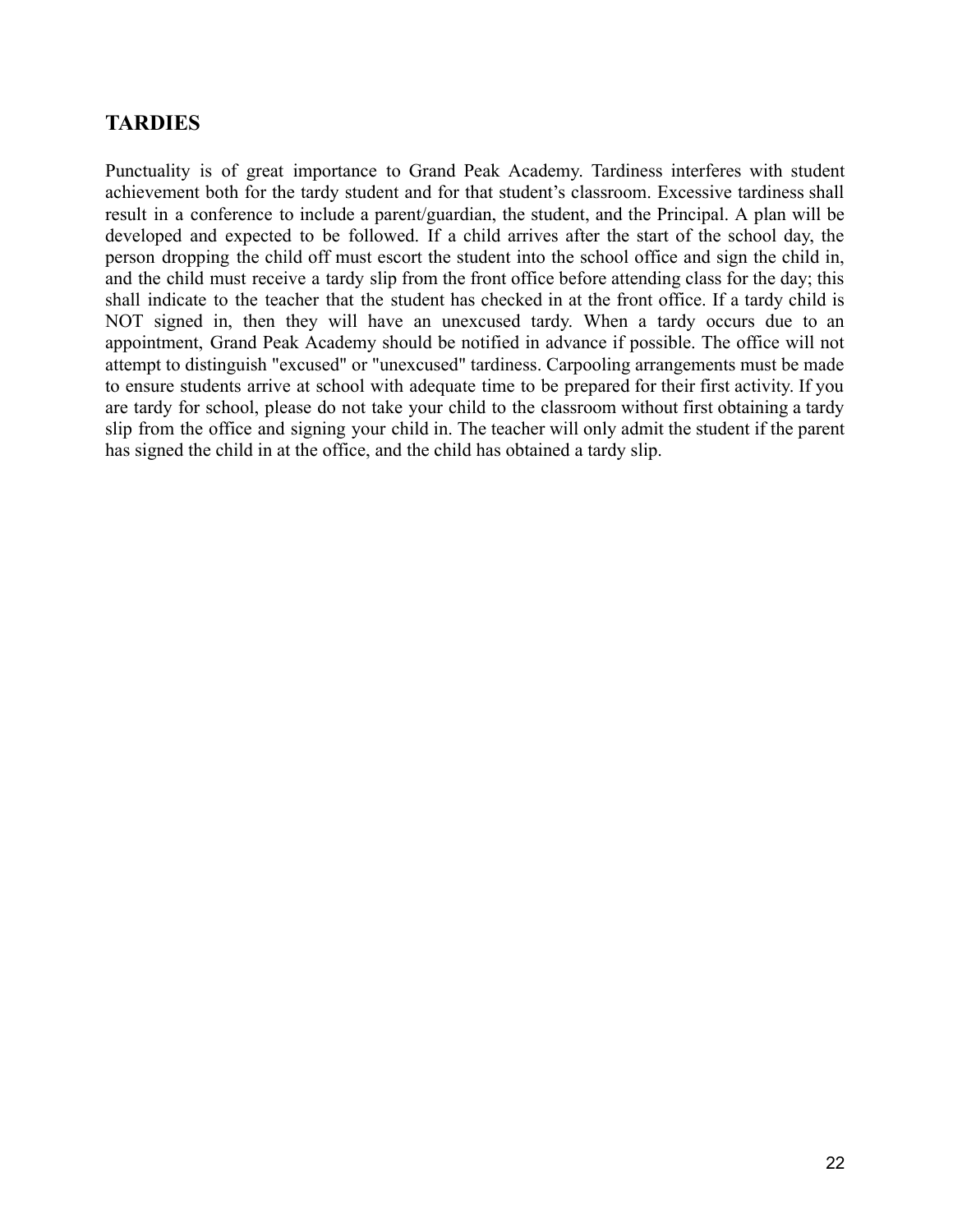## <span id="page-22-0"></span>**DRESS CODE**

Grand Peak Academy is dedicated to creating a positive environment that is conducive to learning.

The purpose of having and enforcing a dress code is to:

- Foster an environment conducive to learning, free of unnecessary distractions and comparisons
- Ensure an orderly and safe learning environment
- Promote neatness and modesty
- Avoid pitfalls of "cool" fads/trends/styles
- Encourage virtues of moderation and consideration of others

Students are expected to be well-groomed, dressed in a manner reflecting respect for themselves and those around them, and to use good judgment in the choices they make.

Uniforms are mandatory for all Grand Peak Academy students. Uniforms must be worn during school hours, including field trips, except under special circumstances or as announced; for all before and after school programs; all tutoring and enrichment sessions (except on occasions when costumes may be required for dress rehearsals or when gym clothes may be required for athletic activities). Uniforms are not required for evening or weekend activities unless specified.

Students/parents are responsible for ensuring students arrive at school in the proper uniform. Within the school, the dress code will be enforced by the classroom teachers, other staff members, and Administration. Dress code decisions are at Administration's discretion. Teachers will be checking students' dress regularly, upon entering the classroom, and throughout the day.

Clothing should be neat, clean, well-fitted, and age-appropriate; it should neither be too tight nor too baggy; not ripped or torn; and reflect a simple style - no adornments such as lace, frills, ruffles, tulle, sequins, rivets or sparkles. If you have a question about an item, please call the school before purchasing it. The school is not responsible for school clothing purchases that do not comply with the dress code.

If at any time, due to medical needs, a student is unable to comply completely with the dress code, a written note from a physician is needed, and a conference with the student and his/her parent/guardian may be required in order to determine the best way a student may honor the dress code and remain comfortable and healthy.

## **CONSEQUENCES**

Parents and students will be notified of dress code violations via the Dress Code Violation Form. Continued and/or willful violations will warrant further actions involving administration.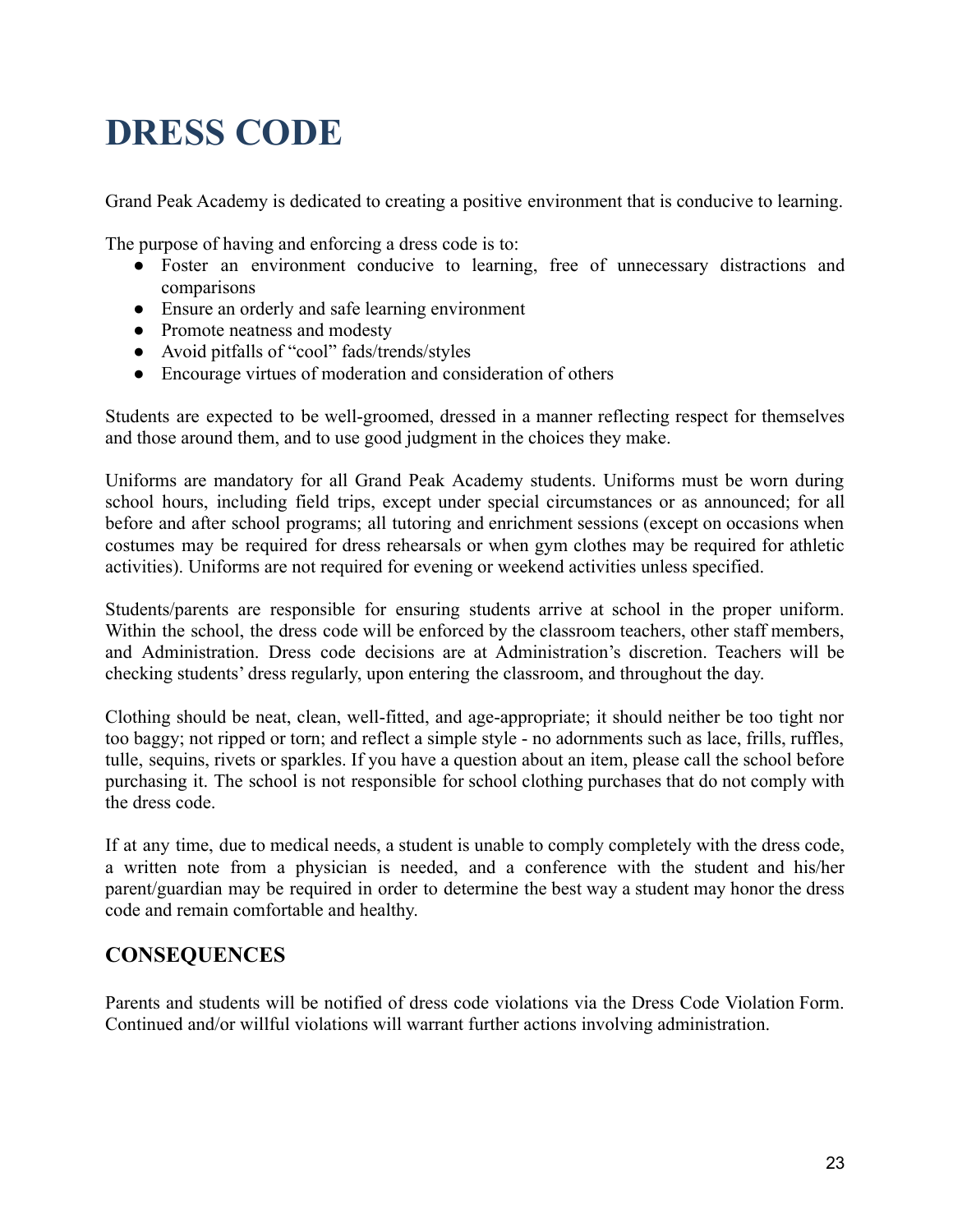#### **SHIRTS –**

- Shirts must be one of the following styles:
	- $\circ$  Polo Style long or short sleeve
	- White Oxford button-down
	- Turtleneck
- Shirts must be in one of the following grade-level approved colors:
	- PreK 5: Black, Gray, Navy, White, Light Blue, Red
	- 6-8: Any solid color
- All shirts must not contain any embellishments, designs, or stripes (includes collar and ring at sleeve) and must be one solid color. (shirts purchased from French Toast – Grand Peak Academy store only; may contain the Grand Peak Academy logo if you choose to purchase that option)
- Shirts must be tucked into bottoms at all times (not cinched, tied, or knotted).
- Undershirts may be worn under uniform shirts but must also be one of the grade-level approved colors.

#### **PANTS and SHORTS –**

- All pants, shorts, and jumper dresses must be either black, navy, gray or khaki in color and must be either woven or twill cotton fabric. Denim fabric is **not** permitted for uniform bottoms.
- Capri pants, sweat pants, yoga pants, nylon flight pants are **not** allowed.
- Pants do not have to have belt loops and Uniform pull-on joggers are allowed.
- Belts should be worn if pants are loose around the waist. Pants must stay at the waist at all times. Pants and shorts must not be too baggy.
- Leggings are not a substitute for pants.

#### **SKIRTS, SKORTS, and JUMPERS –**

- Must be in one of the following colors:
	- Black
	- Navy
	- Khaki
	- Gray
	- Plaid (must be purchased from French Toast Grand Peak Academy store only)
- Must be worn with an approved uniform shirt.
- Free of any stripes, designs, and prints.
- Hemlines must be no more than two inches above the knee when standing.
- Uniform style jumpers and skirts only.

#### **SWEATERS –**

- Sweaters must be one of the following approved colors, solid, and free of any logos (except Grand Peak Academy), designs, or patterns:
	- PreK 5: Black, Gray, Navy, White, Light Blue, and Red. (Grand Peak Academy logos are allowed with items purchased through French Toast Grand Peak Academy Store)
	- 6-8: any solid color
- V-neck and crew neck plain knit sweaters or cardigans may be worn over uniform shirt
- Sweaters may have hoods (hoods may not be worn in the building)
- Hem lines must be at hip-level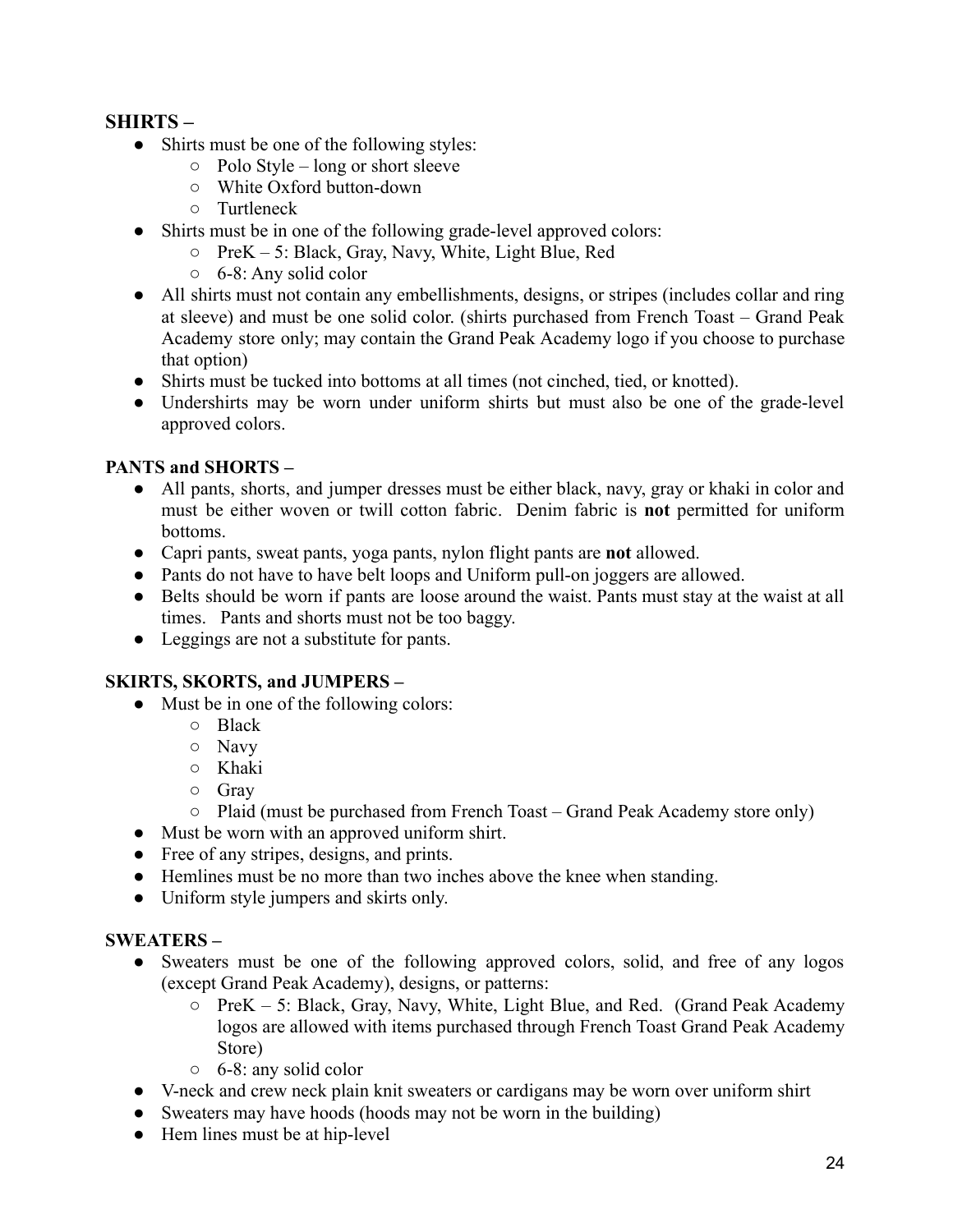• Navy Blazers may be worn (purchased from anywhere; however, only from French Toast – Grand Peak Academy Store if you want logo the Grand Peak Academy logo)

#### **SWEATSHIRTS**

- Solid Sweatshirts with **no logo** in black, navy, and grey may be worn at any time.
- Grand Peak Spirit wear sweatshirts purchased through authorized vendors may be worn at any time.
- Outerwear including jackets, gloves, hats, and sweatshirts that are not uniform may be worn on the way to lunch, recess or arrival/dismissal or upon return from these places. These items will be removed at the locker before entering the classrooms for middle school and in the classrooms for grades K-5.

#### **SOCKS, TIGHTS, or LEGGINGS –**

- Socks must be one of the following approved solid colors: white, navy, gray, black, and brown.
- Leggings and tights may be worn in one of the following approved solid colors: white, navy, gray, black, and brown; non-footed leggings require socks.
- Socks, tights, and leggings must be solid in color, and free of any designs, or patterns of any style.
- Socks must be worn at all times.

#### **SHOES –**

- Shoes must be closed-toe and have an enclosed heel.
- Heels/soles no higher than one inch and style must be conservative in style.
- Boots should be no higher than below the knee.
- No lights, roller wheels, crocs, jellies, flip-flops, sandals or slippers allowed.
- Laces must be tied, and straps and buckles must be secured for safety reasons.
- Shoes must be functional and safe for students to wear when playing during recess and participating in PE.

#### **SPIRIT WEAR –**

- Solid Sweatshirts with **no logo** in black, navy, and gray may be worn at any time.
- Spirit wear sweatshirts that are considered outerwear or the polo style shirt AND purchased through authorized vendors may be worn at any time.

#### **ACCESSORIES –**

- **● Belts –**
	- Belts are optional but should be worn if pants are loose; 2nd through 8th grade students will tuck in their shirts except at recess and PE.
	- Belts can be any solid and subdued color with a standard conservative buckle.
- **● Ties –**
	- Plaid ties purchased from French Toast Grand Peak Academy store only and only may be worn with the white Oxford button down shirt and tie only.

#### **HAIR/HEADWEAR –**

- Hair should be clean, neat, and worn in a style that is not distracting or that draws undue attention.
- Hair should be natural in color; no unnatural hair dyes such as blue, purple, orange, etc.);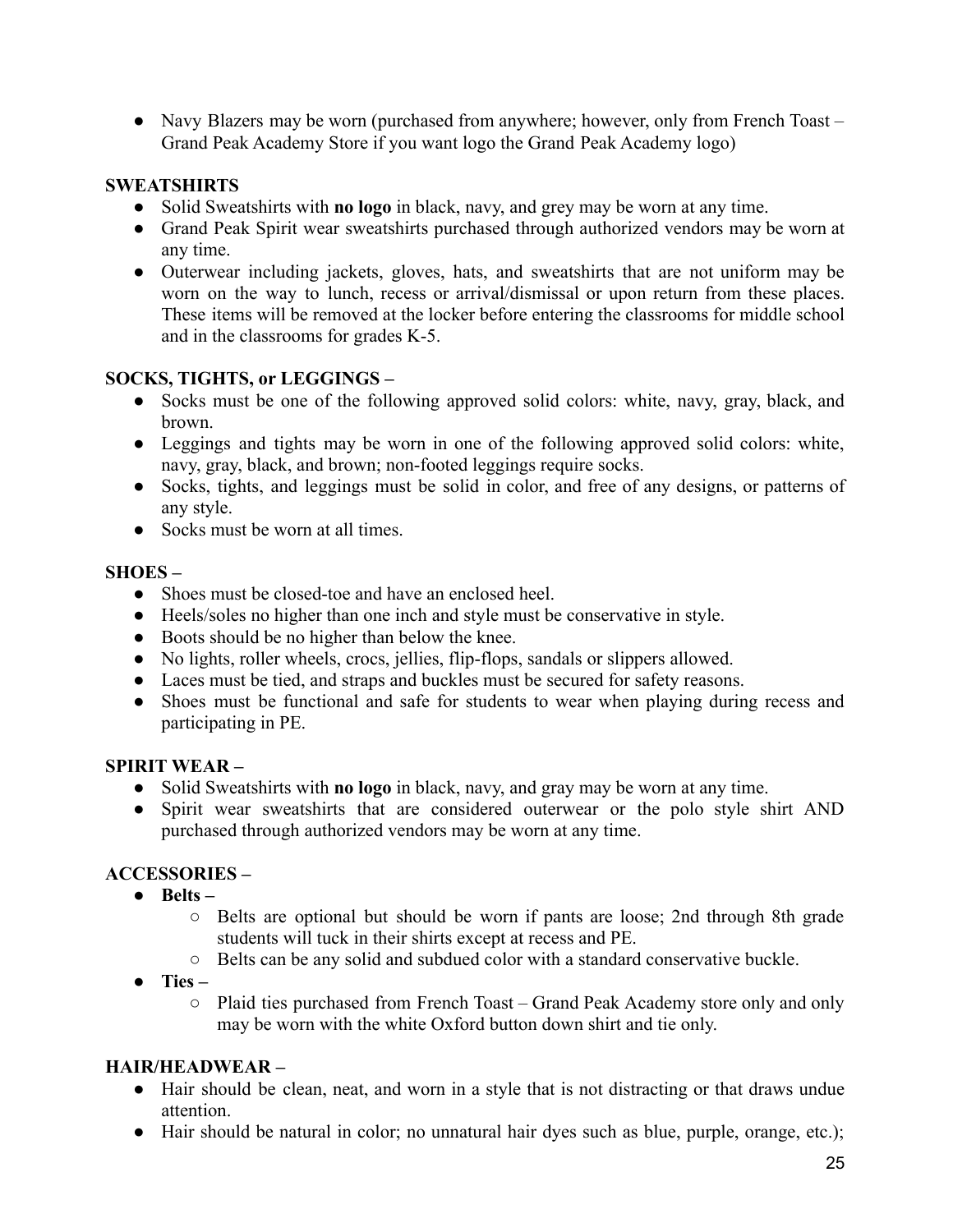cosmetic enhancements to hair must be conservative in nature and cannot draw unnecessary attention or distraction. Shaved designs, symbols, or lettering may not be worn. Students may wear hairstyles commonly or historically associated with race, such as braids, locs, twists, tight coils or curls, cornrows, Bantu knots, Afros, and head wraps.

● Hair accessories that are conservative in style can be worn. Students may wear hair bands and bows that are in the school shirt colors; Black, Gray, Navy, White, Light Blue, and Red (colors may be combined) in color.

#### **JEWELRY/OTHER ACCESSORIES -**

- No visible piercings other ear piercings.
- An object that has a purpose other than jewelry cannot be worn as jewelry (i.e. animal chains or collars)
- No visible permanent or temporary tattoos during school hours (except Grand Peak Academy temporary tattoos).
- No scarves to be worn inside.
- Middle school students are permitted to wear natural looking make-up.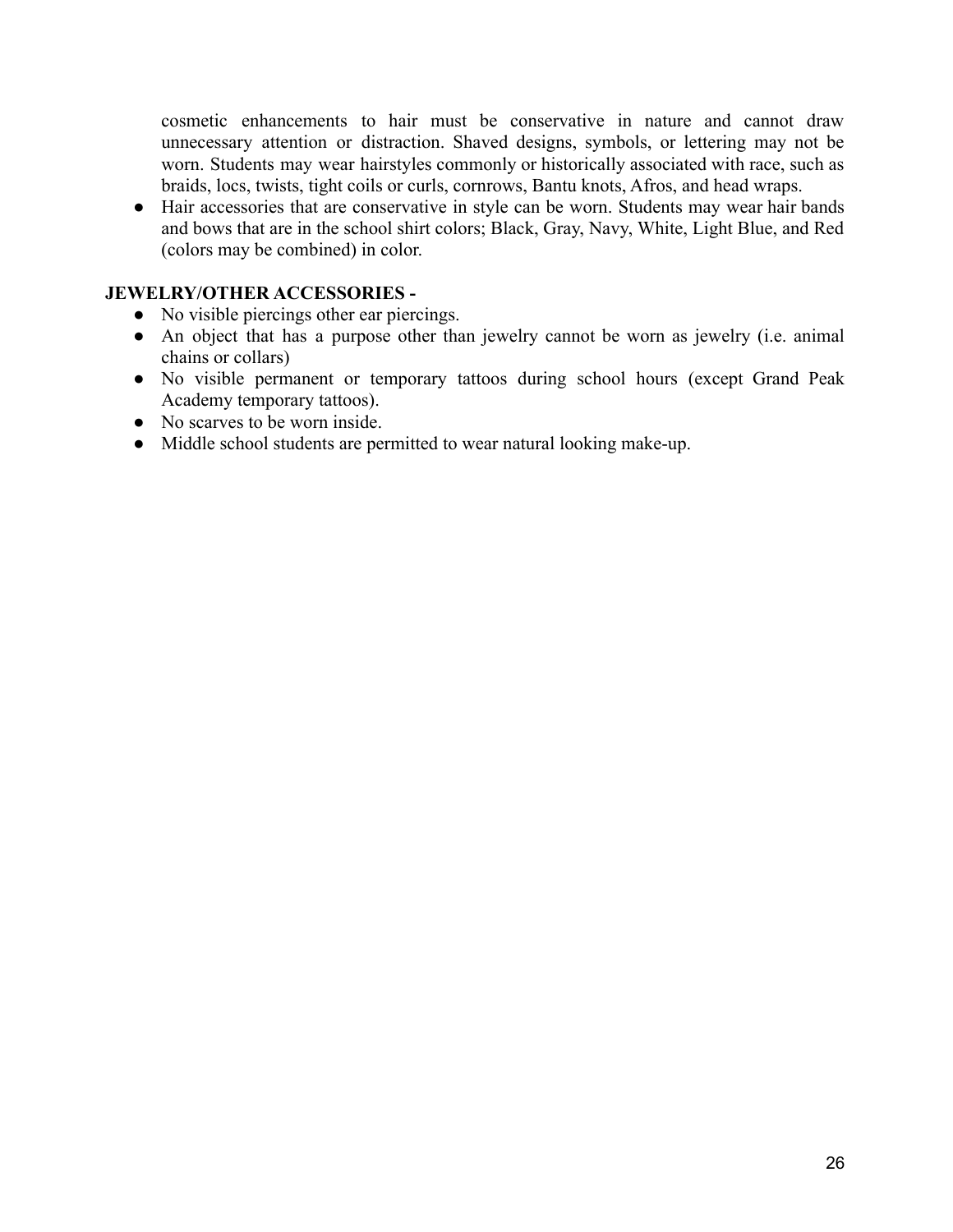## <span id="page-26-0"></span>**SCHOOL BEHAVIOR & DISCIPLINE**

Grand Peak Academy places a great deal of emphasis on the character development of each student. Students are expected to demonstrate an attitude of respect for their peers, adults, and to school property or the property of another. Grand Peak Academy encourages an attitude of individual responsibility towards the quality of life in the school community. Good sportsmanship is expected of all students who participate, either as athletes or spectators, in any form of School-related activities.

Rules and expectations covered in this section are designed to meet the following goals:

- Maintain orderly and safe school operation
- Maintain optimal learning opportunities for students school facilities and classrooms must be free of behaviors that interfere with teaching and learning
- Help students develop skills and behaviors necessary for healthy social interaction
- Help students learn how their decisions affect the quality of their lives and the lives of others
- Help students develop responsibility and character

## **BEHAVIOR AND CONDUCT EXPECTATIONS**

Students are expected to show consideration for adults and their classmates by being aware of and understanding the following:

- 1. Respectful communication should occur.
- 2. Students are held responsible for damage done to school property, including textbooks and Chromebooks. Actual replacement/repair costs will be assessed on damaged property.
- 3. Public displays of affection are not permitted at school or school activities.
- 4. Walk single file on the right side in all hallways.
- 5. Keep hands and possessions to themselves.
- 6. Keep their personal space (desk, backpack, etc.) neat and organized.
- 7. Be in class, on time, and ready to work.
- 8. Be active participants in the learning process by participating in class discussions, completing assignments, reading on a daily basis, and being open to new ideas and activities.
- 9. Eat or drink in designated areas only. Students may not chew gum at school.
- 10. Avoid the areas that are off-limits without adult supervision throughout the building and campus.

## **BEHAVIOR IN THE CLASSROOM**

Students are expected to:

- 1. Enter classrooms in an orderly manner
- 2. Be prepared to work when the bell rings
- 3. Pick up any trash and help to maintain a neat classroom environment (and campus)
- 4. Refrain from throwing any objects in the classrooms (or while on campus)
- 5. Respect the property of others, the classroom, and the teacher.
- 6. Stay on task and complete assignments as directed by the teacher.
- 7. Honor the classroom and learning environment and refrain from distracting behaviors such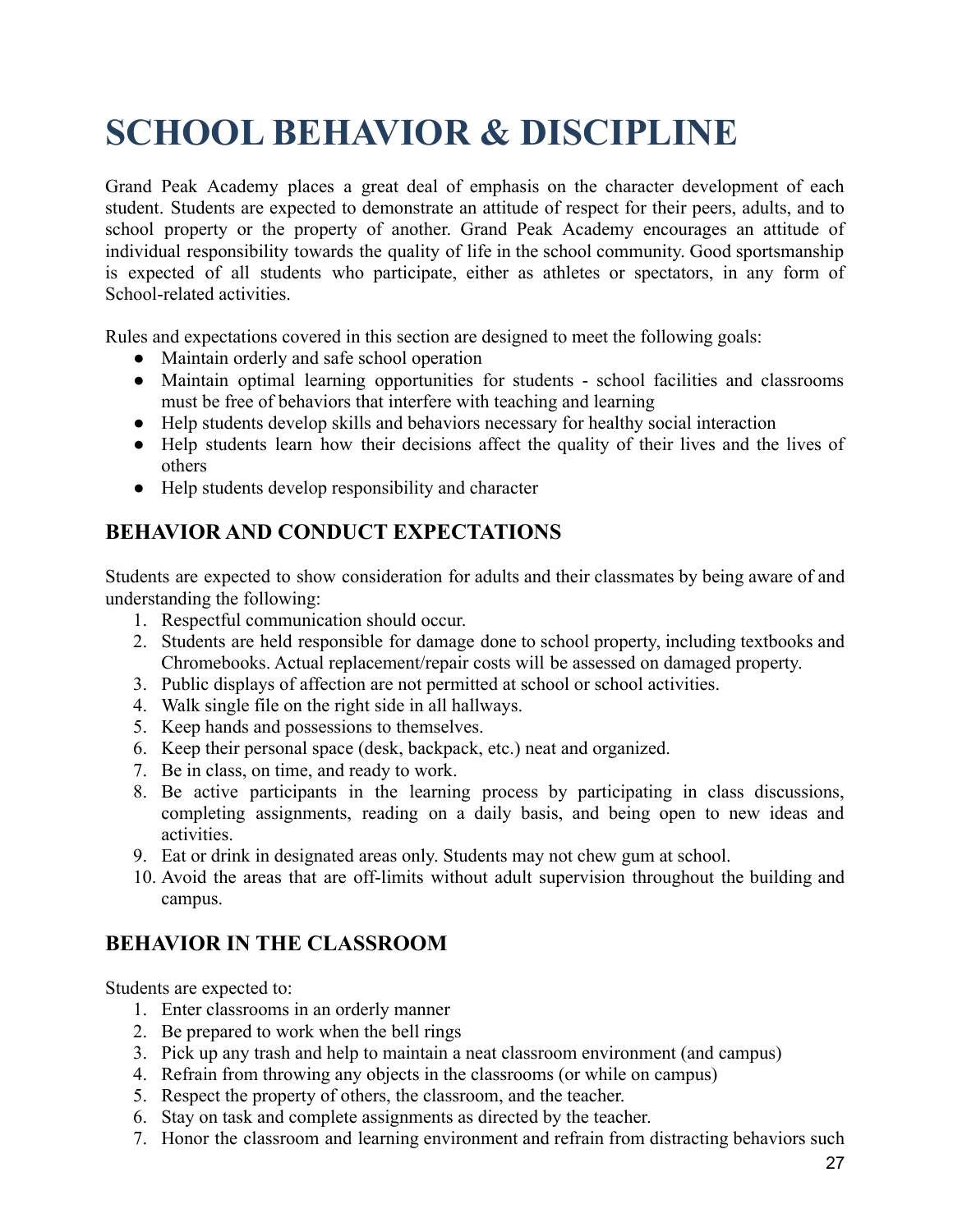as passing notes and talking to others while the teacher is talking.

## **BEHAVIOR OUTSIDE OF THE CLASSROOM**

Students are expected to:

- 1. Follow the lunchroom monitor's directions
- 2. Sit in the grade-level groupings as assigned, conversations are encouraged at the table (at an appropriate indoor level)
- 3. Use good manners and pick up after yourself. Individual tables will be dismissed by a lunchroom monitor when the table and surrounding area has been cleaned up
- 4. Use playground equipment in a safe and appropriate manner
- 5. Refrain from play fighting and rough play with other students
- 6. Walk safely in the hallways and maintain an appropriate conversation noise level.

## **DISCIPLINE**

Maintaining an appropriate learning climate facilitates a commitment to individual growth and learning. When student behavior hinders this approach, a clearly-focused disciplinary procedure comes into play. The disciplinary system is based on the Love and Logic philosophy and Restorative Practices that both involve clearly defined behavior expectations, helping the child articulate how his/her behavior was a violation, natural consequences, and refocus time. Reaction to misbehavior requires consideration of several factors:

- 1. The precipitating events
- 2. The child's intentions
- 3. The personality and temperament of the child
- 4. What actually happened
- 5. The damage or hurt caused by the misbehavior or rule violation

Discipline is maintained best by those on the front line: the classroom teachers. Individual teachers will handle matters of classroom level misbehavior and discipline. Repeated misconduct will be communicated to parents and families and they will be kept up-to-date regarding progress in the area of their child's behavior and interventions used. In areas of severe or repeated misbehavior and/or misconduct, teachers will contact and collaborate with administration to support both the staff and student.

Compassion and forgiveness are an integral part of student discipline. All discipline is character-focused and based on traditional principles (restorative practice, natural consequences, restitution, apologies, and attitudes).

The following are examples of misbehavior which may lead to disciplinary actions and/or referrals to Administration:

- 1. Habitual disrespect
- 2. Fighting
- 3. Obscene language or gestures
- 4. Habitual disruption
- 5. Stealing
- 6. Vandalism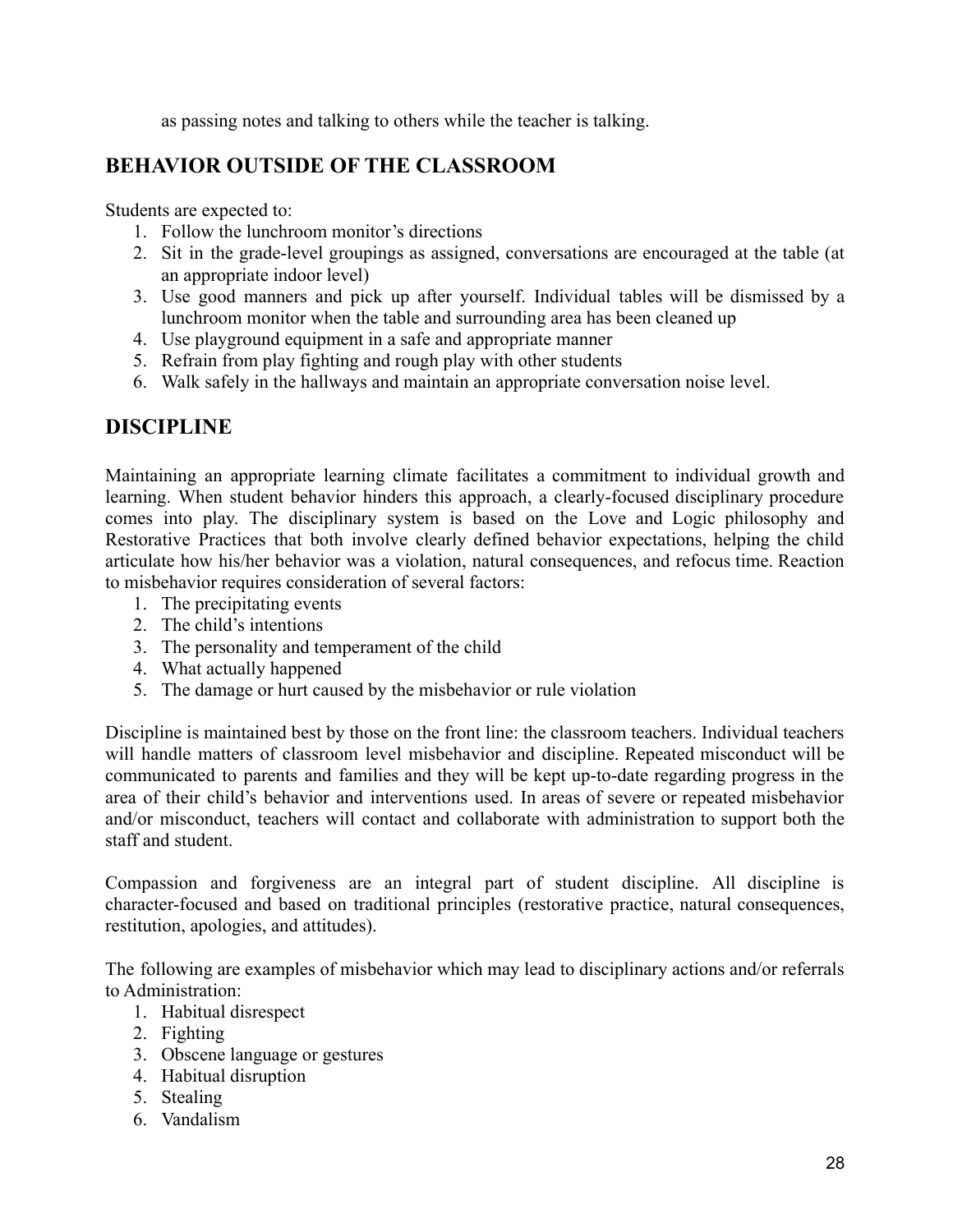- 7. Truancy
- 8. Weapons
- 9. Alcohol, tobacco, other drugs
- 10. Cheating *Copying or permitting a fellow student to copy, Use of notes or "cheat sheets"* , *Plagiarism*, *Looking at or possessing a copy*

*Behavior plans* - The administrative team may develop a behavior plan for any student who has not followed the behavior and conduct expectations for students. The goal of the behavior plan shall be to address the student's disruptive behavior and educational needs while keeping the child in school.

*Habitually Disruptive Students* - Students who have been suspended three (3) times during the school year in violation of their individual behavior plan shall be declared habitually disruptive, which may result in expulsion.

## **CONFLICT RESOLUTION**

As parents, students, and school personnel, we are committed to seeking resolution with others when a wrong, perceived or real, has occurred. Specifically, if a parent has a concern, the parent should meet with the teacher one-on-one as a first step. If a parent/student has a conflict with another parent/student, the parents and the students should notify the staff or Administration to assist in resolving differences/concerns. In general, parents and students are expected to exercise the following steps in resolving conflict:

- 1. Meet with the teacher and try to solve the problem directly.
- 2. If no satisfaction is reached, request a meeting with the assistant principal. The teacher and/or parents may or may not be involved in this meeting.
- 3. If no satisfaction is reached, request a meeting with the school's Principal
- 4. If no satisfaction is reached after steps 1-3, request a meeting with a member from the Board of Directors.
- 5. Grand Peak Academy may use techniques attributable to Love and Logic and/or Restorative Practices in attempts at resolving concerns.

## **SERIOUS MISCONDUCT**

If a student commits an act with such serious consequences that Administration deems it necessary, the office-visit process may be bypassed, and suspension or expulsion proceedings imposed immediately. Examples of such serious misconduct could include acts endangering the lives of other students or adults, gross violence, vandalism to the school facilities/campus, violations of civil law, any act that puts the personal safety and security of the student at risk, or any act in clear contradiction of Grand Peak Academy's policies. Students may be subject to school discipline for serious misconduct, which occurs after school hours.

Any behaviors or consequences not specifically documented here may fall under the guidance of the School District 49 Code of Conduct – JICDA. Administration reserves the right to refer and follow the School District 49 Code of Conduct when deemed appropriate by Grand Peak Academy Administration.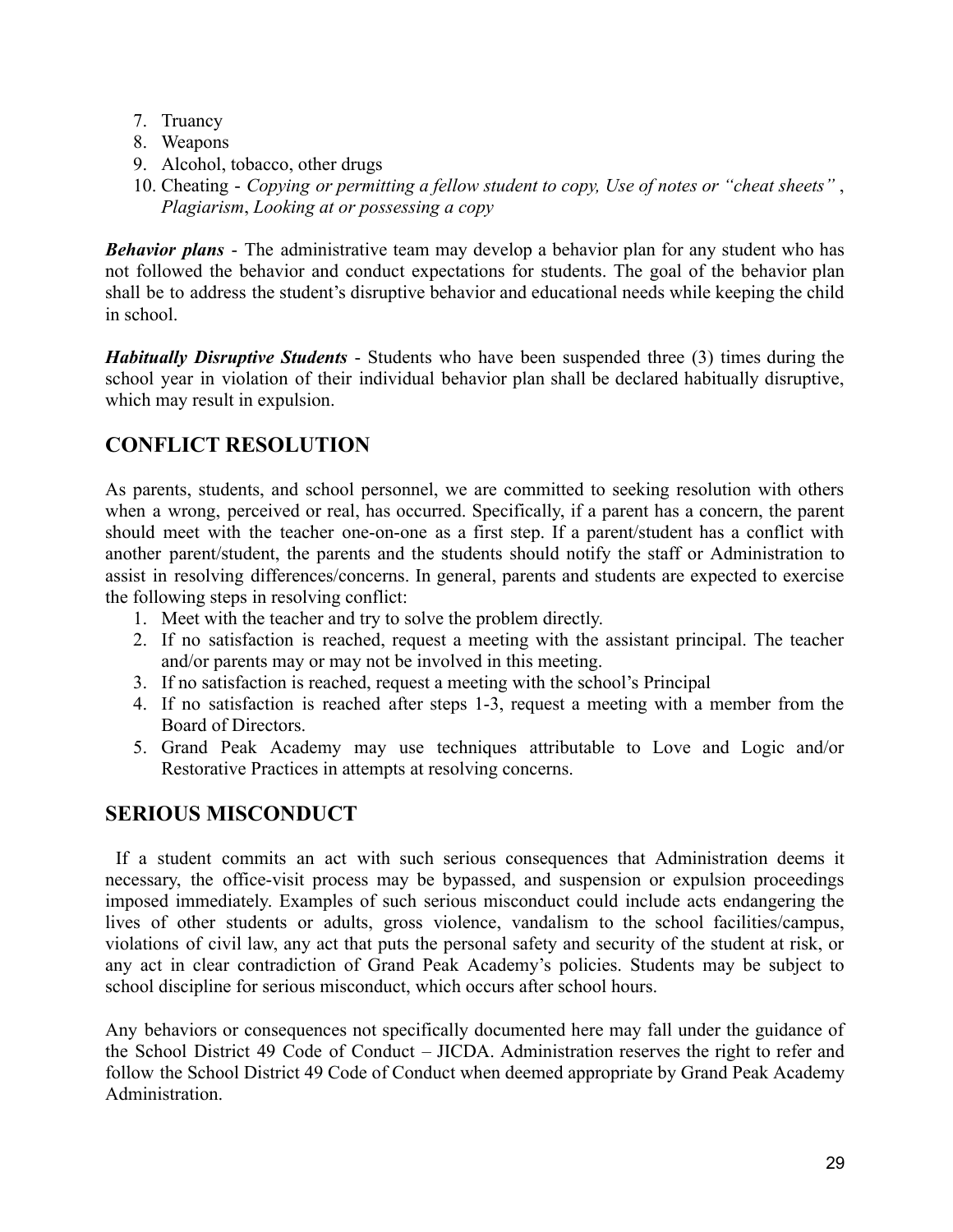### **SUSPENSION**

Suspension from school is a serious step in the discipline procedure of Grand Peak Academy. Suspension may result from repeated violations of school rules or a single serious violation of school rules. The length of the suspension is determined by the frequency or severity of the offense and could be a half-day to ten (10) days in duration. Certain offenses may receive automatic suspension without prior attempts at mediation. Any suspension will involve communication between parent and Administration and may require a re-entry meeting with or without parents at the discretion of the school Administration.

## **EXPULSION**

Grand Peak Academy follows the School District 49 expulsion policies and procedures found at www.D49.org.

## **SCHOOL DISTRICT 49 RULES**

Although the information in this section has been previously covered, it is District policy that each year students will receive a copy of the District 49 Code of Conduct. All District 49 Policies and Procedures are posted on their website at: www.d49.org, listed under Publications.

## **SCHOOL DISTRICT 49 CODE OF CONDUCT**

The principal may suspend/recommend expulsion of a student who engages in any of the following activities while on campus, in school vehicles or during a school-sponsored activity and in certain cases when the behavior occurs off of school property:

- 1. Causing or attempting to cause damage to district property or stealing or attempting to steal district property of value.
- 2. Causing or attempting to cause damage to private property or stealing or attempting to steal private property.
- 3. Willful destruction or defacing of district property.
- 4. Commission of any act which if committed by an adult would be robbery or assault as defined by state law.
- 5. Committing extortion, coercion, or blackmail, i.e., obtaining money or other objects of value from an unwilling person or forcing an individual to act through the use of force or threat of force.
- 6. Engaging in verbal abuse, i.e., name-calling, ethnic or racial slurs, either orally or in writing or derogatory statements addressed publicly to an individual or a group that precipitate disruption of the school program or incite violence.
- 7. Engaging in "hazing" activities, i.e., forcing prolonged physical activity, forcing excessive consumption of any substance, forcing prolonged deprivation of sleep, food, or drink, or any other behavior which recklessly endangers the health or safety of an individual for purposes of initiation into any student group.
- 8. Violation of the district's policy on bullying prevention and education.
- 9. Violation of criminal law which has an effect on the district or on the general safety or welfare of students or staff.
- 10. Violation of any Board policy or building regulations.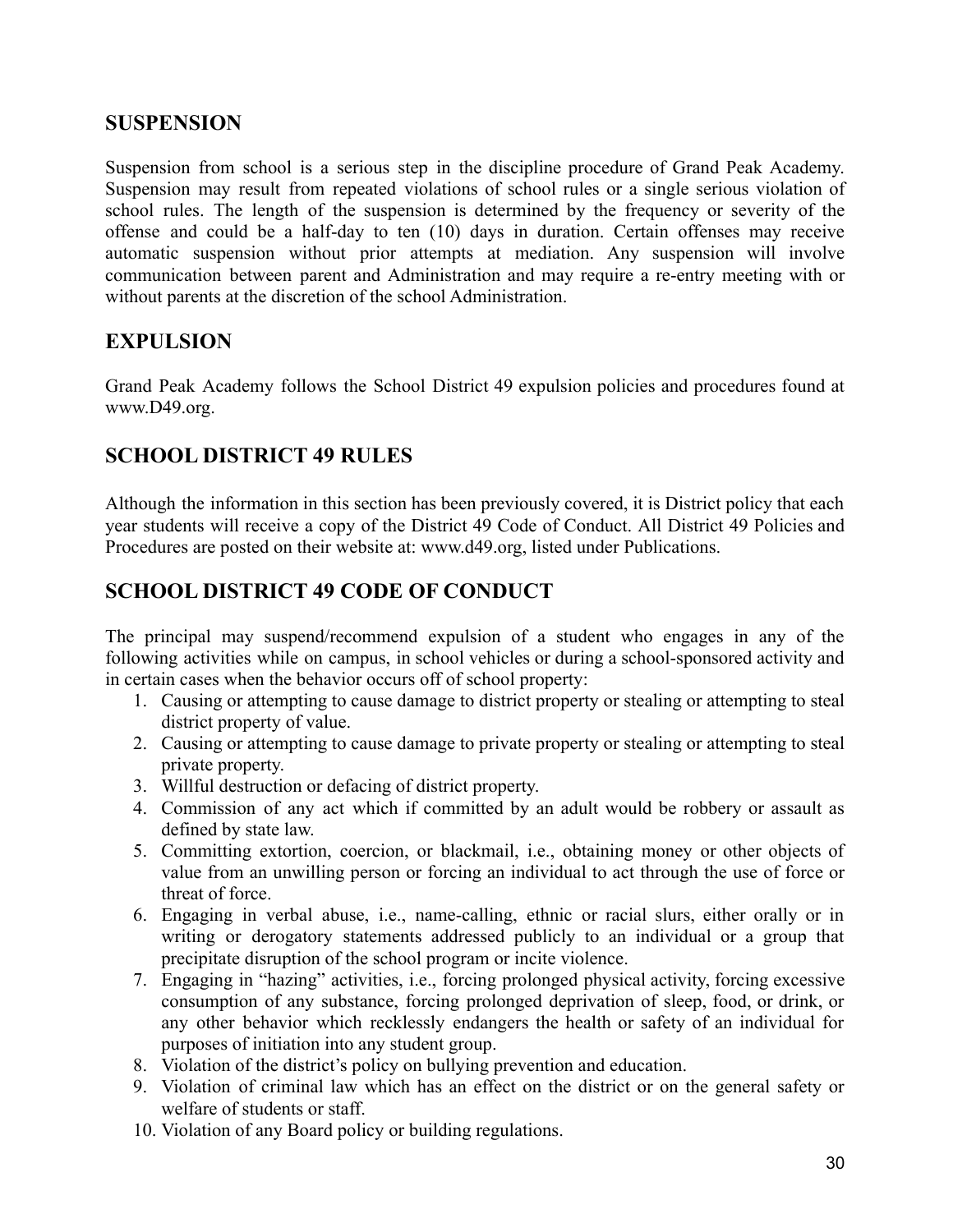- 11. Violation of the district's policy on weapons in the schools. Expulsion shall be mandatory for using or possessing a firearm in accordance with state law.
- 12. Violation of the Board's policy on student conduct involving drugs and alcohol.
- 13. Violation of the Board's violent and aggressive behavior policy.
- 14. Violation of the Board's tobacco-free school policy.
- 15. Violation of the Board's policies prohibiting sexual or other harassment.
- 16. Violation of the Board's policy on nondiscrimination.
- 17. Violation of the Board's dress code policy.
- 18. Violation of the Board's policy on gangs and gang-like activity.
- 19. Throwing objects, unless part of a supervised school activity, that can or do cause bodily injury or damage to property.
- 20. Directing profanity, vulgar language, or obscene gestures toward other students, school personnel, or others.
- 21. Lying or giving false information, either verbally or in writing, to a district employee.
- 22. Engaging in scholastic dishonesty, which includes but is not limited to cheating on a test, plagiarism, or unauthorized collaboration with another person in preparing written work.
- 23. Making a false accusation of criminal activity against a district employee to law enforcement to the district.
- 24. Behavior on or off school property that is detrimental to the welfare, safety, or morals of other students or school personnel, including behavior that creates a threat of physical harm to the student exhibiting the behavior or to one or more other students.
- 25. Repeated interference with the district's ability to provide educational opportunities to other students.
- 26. Continued willful disobedience or open and persistent defiance of proper authority, including refusal to obey a member of the district staff.

*The penalties or consequences for violating these rules cannot be excused or changed by local charter school boards or administrative staff.*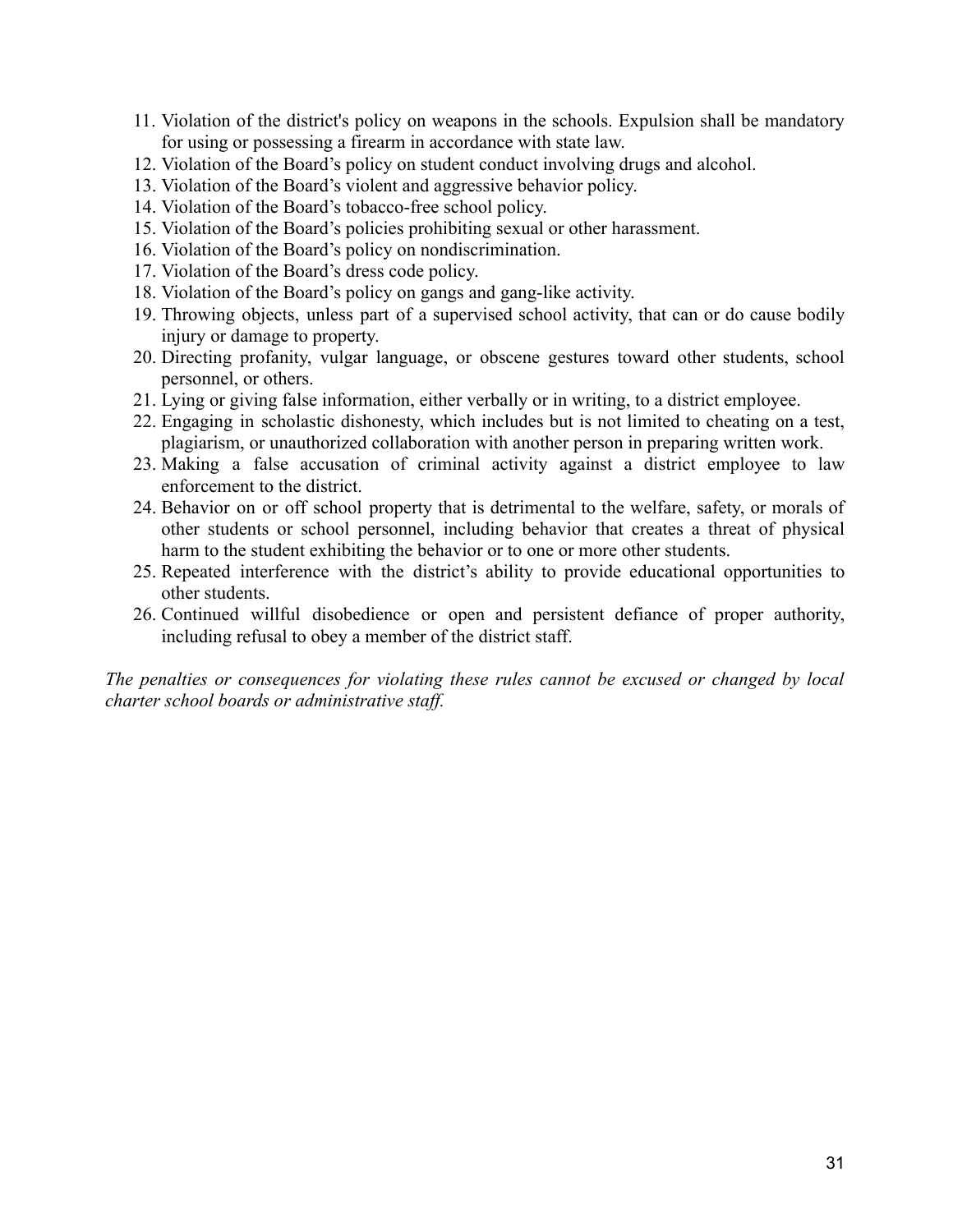## <span id="page-31-0"></span>**HARASSMENT**

Grand Peak Academy is committed to maintaining an environment for its school community, which is free from harassment. The school strongly disapproves of any form of harassment in our community. Complaints of harassment will be handled without delay.

## **DEFINITION**

The term "harassment" includes, but is not limited to, slurs, jokes, and other verbal, graphic or physical conduct relating to an individual's race, color, sex, religion, national origin, citizenship, age, or disability. Sexual harassment means unwelcome sexual advances, offensive touching, requests for sexual favors and other verbal, graphic or physical conduct of a sexual nature when:

- 1. Submission to such conduct is made either explicitly or implicitly a term or condition of an individual's grade, status at the School or involvement in any activity;
- 2. Submission to or rejection of such conduct by an individual is used as the basis for failing such individual; or
- 3. Such conduct has the purpose or effect of unreasonably interfering with an individual's School performance; or
- 4. Such conduct has the purpose or effect of creating an intimidating, hostile, or offensive learning environment.

Any sexual advance by a staff member to a student, whether welcome or not, shall be considered harassment.

## **REPORTING**

Students are encouraged to report all incidents of harassment to a teacher, counselor, or administrator. The Principal will inform the Title IX coordinator, who will oversee the investigation process. In determining whether alleged conduct constitutes harassment, the totality of the circumstances, the nature of the conduct, and the context in which the alleged conduct occurred shall be investigated.

## **CONSEQUENCES**

Any student found to have engaged in harassment shall be subject to a range of accountability process outcomes, including, but not limited to, being placed on a disruptive behavior plan, suspension, expulsion, and/or participation in a restorative activity, subject to applicable procedural requirements in accordance with applicable law. Conduct of a sexual nature by adults directed toward students shall, in appropriate circumstances, be reported as child abuse. Retaliation is prohibited for reports of harassment made in good faith.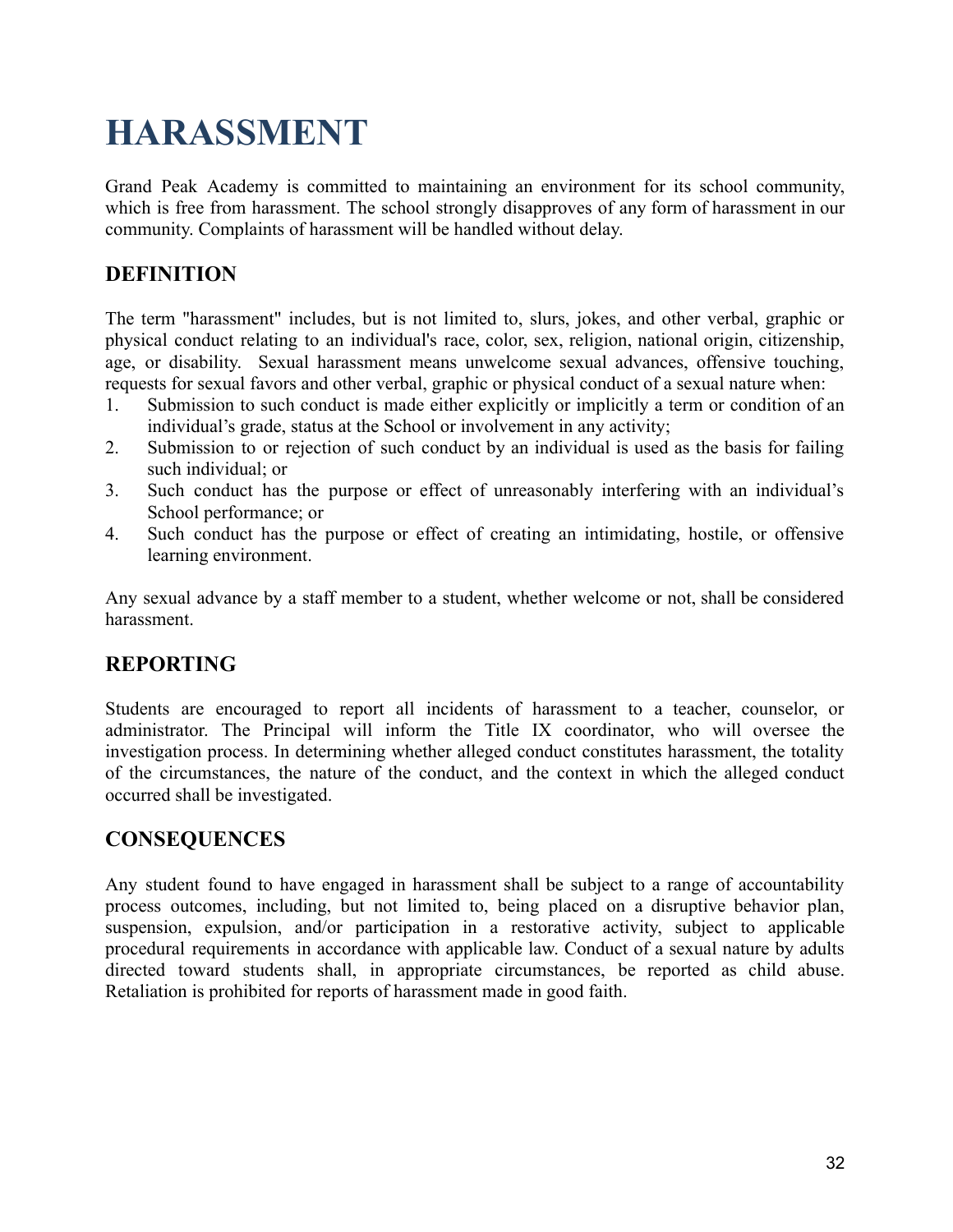## <span id="page-32-0"></span>**SCHOOL BULLYING POLICY**

"Bullying" is any act that is directed against another that is, or repeated, targeted and intended to cause harm. This would include any act that may reasonably be perceived as intimidating, hostile, humiliating, threatening, ridiculing, offensive, or otherwise likely to evoke fear of physical harm or emotional distress. Such behavior is considered bullying whether it occurs on or off-campus, during non-school hours, at any school-sponsored event, or in a school bus/vehicle.

- Physical bullying includes, but is not limited to, a pattern of repeated hitting, kicking, spitting on, or pushing another, destruction of property or theft from the intended victim.
- Verbal bullying includes, but is not limited to, insult, ridicule, and teasing. Verbal bullying may be done privately or publicly in order to, among other intentions, humiliate or torture a person.
- Written bullying includes, but is not limited to, insult, ridicule, and teasing.
- Social or Relational bullying involves an effort to destroy a person's reputation or participation in a social group. It includes spreading rumors and refusing to include the victim in group activities with the purpose of having the target rejected by peers and thereby forcing social isolation. Sexting, which involves sending sexually explicit material or photos by text message, is specifically prohibited.
- Cyberbullying involves the conduct of bullying through electronic means, such as social media, email, camera phones, personal digital assistants (PDA), computers, or other types of technology.

### **REPORTING**

All staff, administrators, and teachers are required to report any suspected intimidation or bullying to school leadership (e.g., principal, assistant principal and/or Administrative support staff). Students/parents/ guardians may confidentially report suspected/ alleged bullying to Administration. All reports or allegations of bullying will be reviewed and investigated.

No adverse action will be taken against any person who makes a good faith report of harassment or bullying. Retaliation in any form against anyone for making a complaint under this policy or for participating in an investigation is strictly prohibited. Any retaliation should also be reported pursuant to this policy and is itself a cause for disciplinary action.

## **DISCIPLINARY ACTIONS**

Bullying will be considered a violation of proper school conduct. All students who admit to or who are found guilty of committing intimidation or bullying will be subject to disciplinary consequences, including mediation, detention, suspension, or expulsion. Any submission of false reporting of intimidation or bullying will be subject to disciplinary action.

Grand Peak Academy follows these general procedures for incidents of bullying:

- Children/adults are to notify a teacher or Administrator if any bullying is occurring.
- The teacher or Administrator will meet with the student(s) involved either separately or collectively. Individual parent meetings may also occur.
- Bullying or perceived bullying will be considered an opportunity to train students on what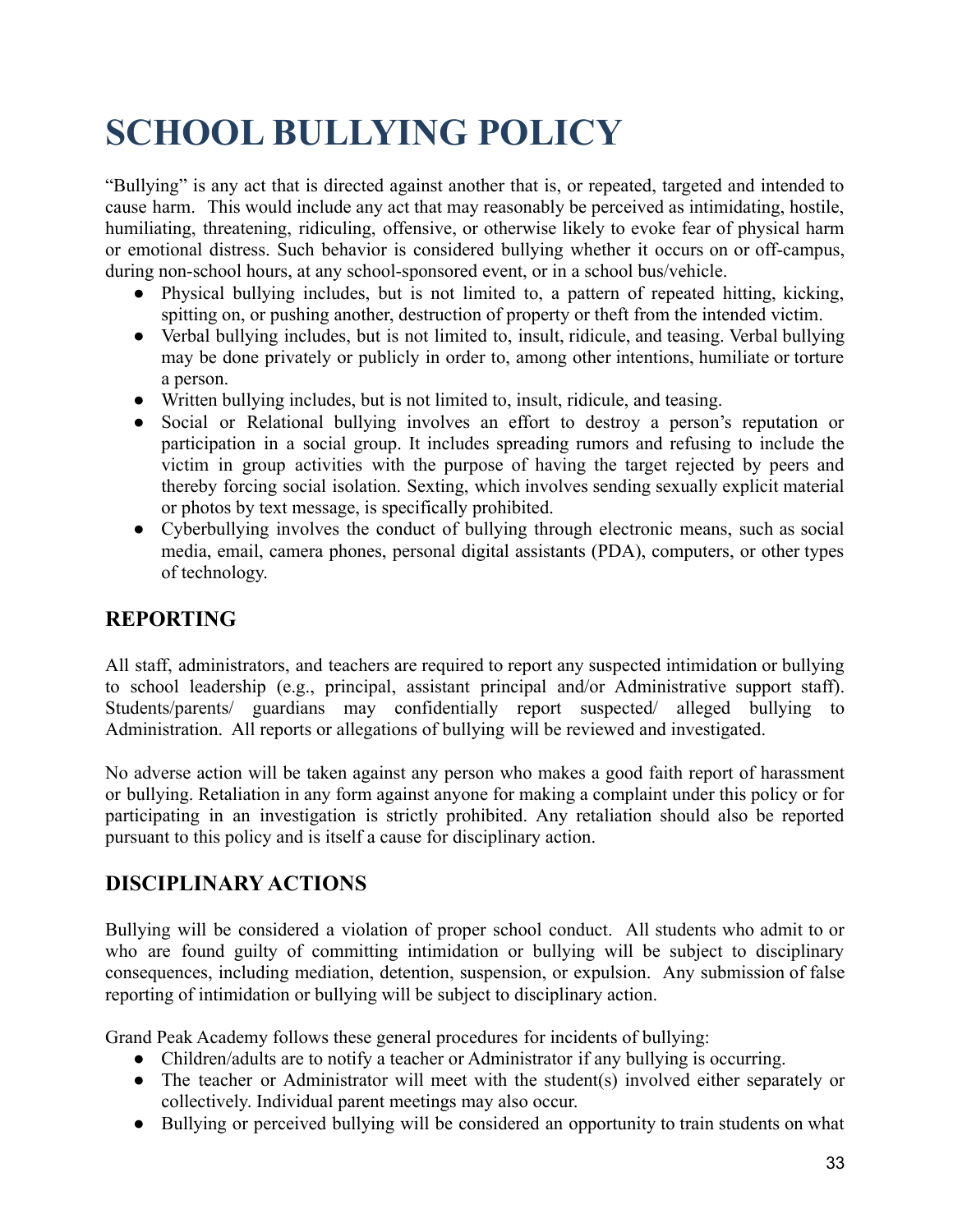bullying looks like and how to prevent bullying – no matter what type of bullying is occurring. If the bullying continues and the school is not able to resolve an agreeable plan to stop the bullying, the person doing the bullying may be suspended and/or expulsion may be considered.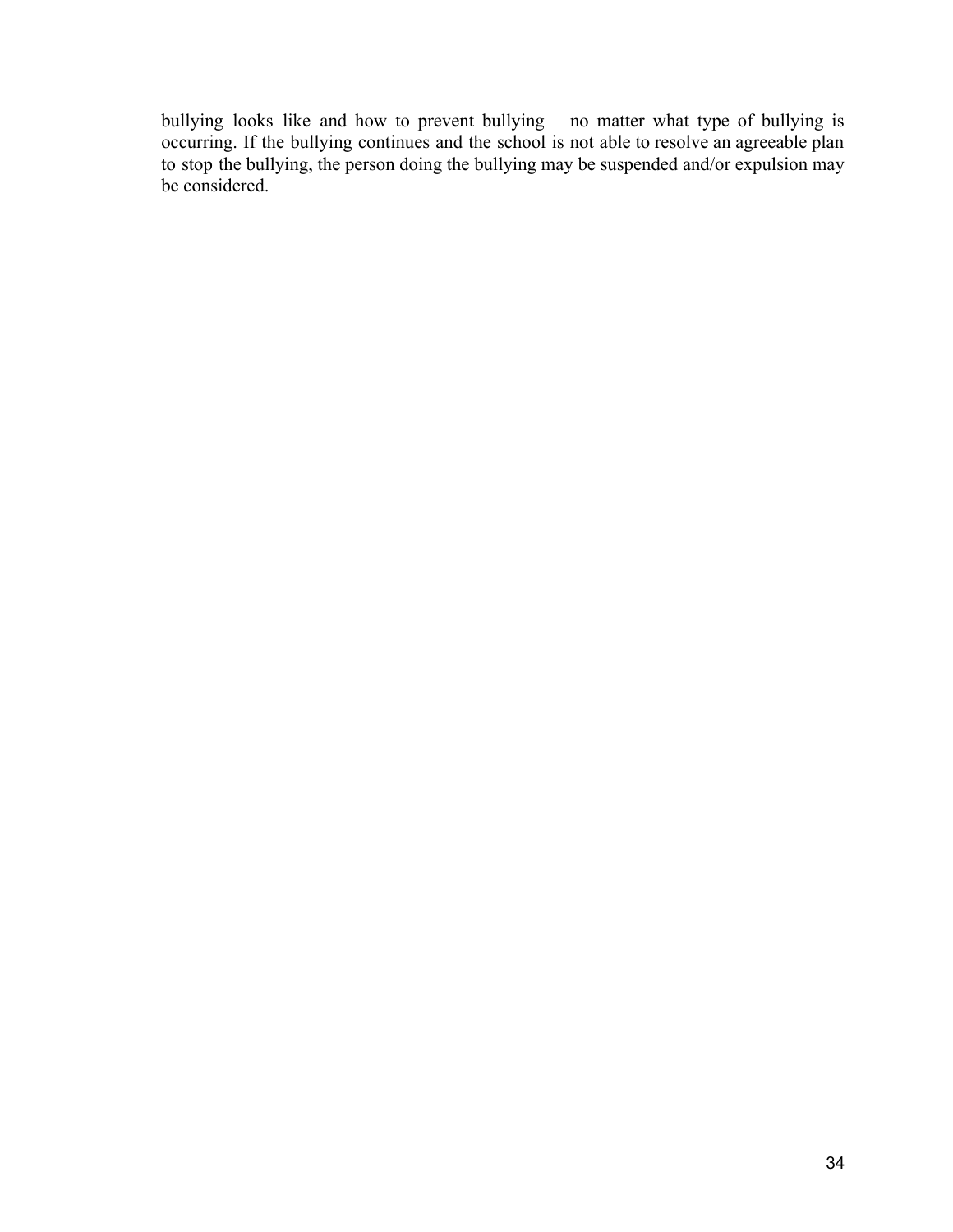## <span id="page-34-0"></span>**NON-DISCRIMINATION POLICY**

Grand Peak Academy affirms that no person shall be excluded from participation in, be denied the benefits of, or be subjected to unlawful discrimination under any district program or activity on the basis of race, color, national origin, ancestry, creed, religion, sex (which includes marital status), sexual orientation (which includes transgender), disability or need for special education services. For further information on notice of non-discrimination, the address and phone number of the office that serves your area, visit the Office for Civil Rights webpage on Ed.gov, or call 1-800-421-3481.

Please direct inquiries regarding the non-discrimination policies to:

Nicole Parker | Title IX Coordinator nicole.parker@grandpeakacademy.org 719-495-7360

Nicole Parker is Grand Peak Academy's designated administrator for monitoring daily alleged incidents of harassment or discrimination, and submitting monthly reports to the district's compliance officer.

#### **District 49 Policy Manual: Non-Discrimination Polices**

- [AC Nondiscrimination/Equal Education Opportunity](https://go.boarddocs.com/co/d49/Board.nsf/goto?open&id=BSLM6T56DAB8)
- [GBAA Sexual Harassment](https://go.boarddocs.com/co/d49/Board.nsf/goto?open&id=BMD5D20FACB7)
- $\bullet$  [JB Equal Education Opportunity](https://go.boarddocs.com/co/d49/Board.nsf/goto?open&id=BSNT5M6C0886)
- [JBB Sexual Harassment](https://go.boarddocs.com/co/d49/Board.nsf/goto?open&id=BSLMFS5792B9)
- [JII Student Concerns, Complaints, and Grievances](https://go.boarddocs.com/co/d49/Board.nsf/goto?open&id=BSLMGC57B10F)

*D49's Policy Manual is located on the BoardDocs platform.*

#### **District 49 Grievance Process**

• [Stakeholder Grievance Process](https://www.d49.org/Page/4948)

#### **ATIXA Training and Certification Materials**

**•** [Training Materials](https://www.atixa.org/2020-regulations-requirement-posting-of-training-materials/)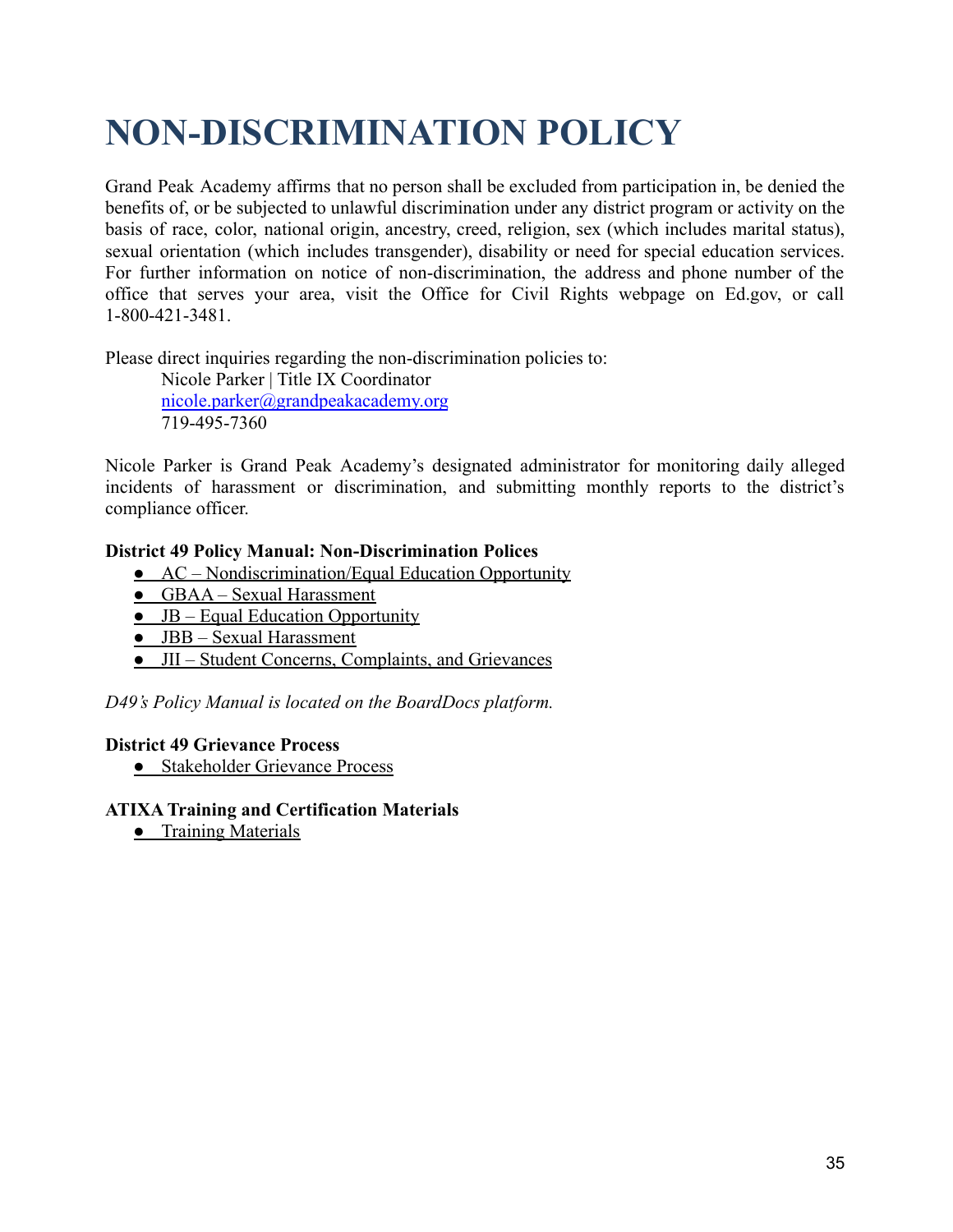## <span id="page-35-0"></span>**SCHOOL INTERNET USE**

## **INTERNET ACCESS**

Parents must sign the Internet Use and Rules Agreement before students may use the Internet.

## **STUDENT INTERNET USE**

*(Compliance with Children's Internet Protection Act)* It is the policy of Grand Peak Academy to:

- Prevent user access over its computer network to, or the transmission of, inappropriate material via the Internet, electronic mail, or other forms of direct electronic communications;
- Prevent unauthorized access and other unlawful online activity;
- Prevent unauthorized online disclosure, use, or dissemination of personal identification information of minors; and
- Comply with the Children's Internet Protection Act ("CIPA"). Key terms herein are as defined in the Children's Internet Protection Act (CIPA).

## **ACCESS TO INAPPROPRIATE MATERIAL**

Practical technology protection measures (e.g., Internet filters) are used to block or limit access to inappropriate information via the Internet/other forms of electronic communications.

Specifically, as required by CIPA, blocking shall be applied to audio, visual, or written depictions of material deemed obscene, to child pornography, and any material deemed harmful to minors. Subject to staff supervision, technology protection measures may be disabled for adults or, in the case of minors, minimized only for bona fide research or other lawful purposes.

## **INAPPROPRIATE NETWORK USAGE**

To the extent, practical steps shall be taken to promote the safety and the security of users of the school's online computer network when using electronic mail, social network websites, chat rooms, instant messaging, and other forms of direct electronic communication.

Specifically, as required by the CIPA, school policy shall prevent inappropriate network usage including a) unauthorized access, "hacking," and unlawful activities; b) unauthorized disclosure, use, and dissemination of personal identification information regarding minors; and c) cyberbullying in accordance with the "Protecting Children in the 21st Century Act" established in August 2011.

The Federal Communications Commission has specifically noted that Facebook is not required to be blocked. Grand Peak Academy will determine whether other social networking websites are harmful.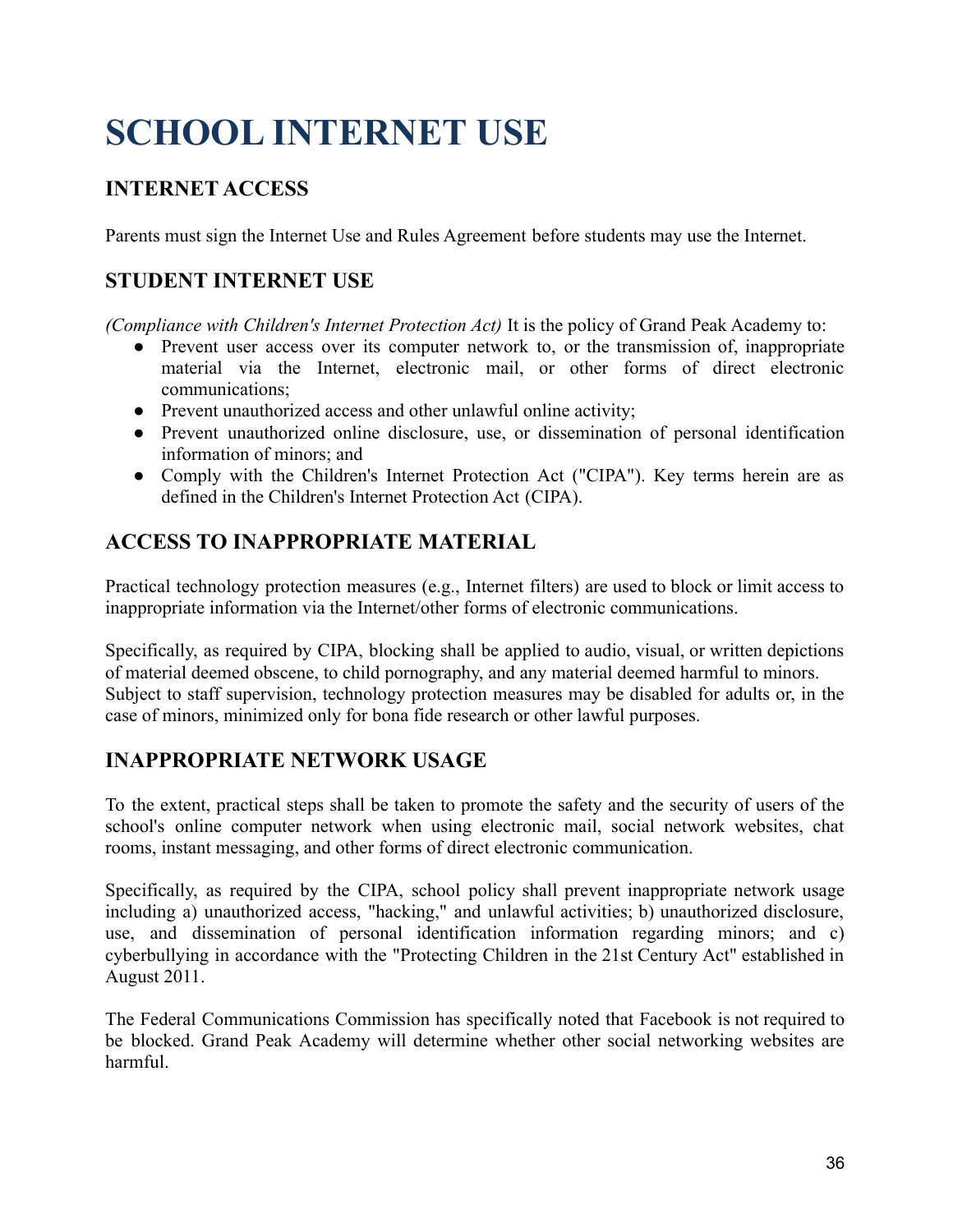## **EDUCATION, SUPERVISION, AND MONITORING**

It is the responsibility of all school staff members to educate, supervise, and monitor appropriate usage of online computer networks and access to the internet in accordance with this usage policy, as well as according to the standards of CIPA, NCIPA, and Protecting Children in the 21st Century Act.

Procedures for disabling or otherwise modifying any technology protection measures shall be the responsibility of the school's Internet Technology Officer/designee.

Teachers will provide age-appropriate training for students who use the school Internet facilities. Grand Peak Academy students will have access to Google Apps for Education to include, but not limited to, writing and editing tools, website creation, and email. Students will also have access to additional internet software at the discretion of Administration and the teacher that is grade-level specific. The training provided will be designed to promote the school commitment to:

- 1. The standards and acceptable use of Internet services as set forth in this Internet Safety Policy:
- 2. Student safety with regard to:
	- a. Safety on the internet
	- b. Appropriate behavior while online, on social networking Web sites, and in chat rooms
	- c. Cyberbullying awareness and response
- 3. Compliance with the requirements of the Children's Internet Protection Act

Following receipt of this training, the student will acknowledge that he/she has received the training, understood it, and will follow the provisions of the school's acceptable use policies. This Internet Safety Policy for Students was adopted and approved on October 14, 2011.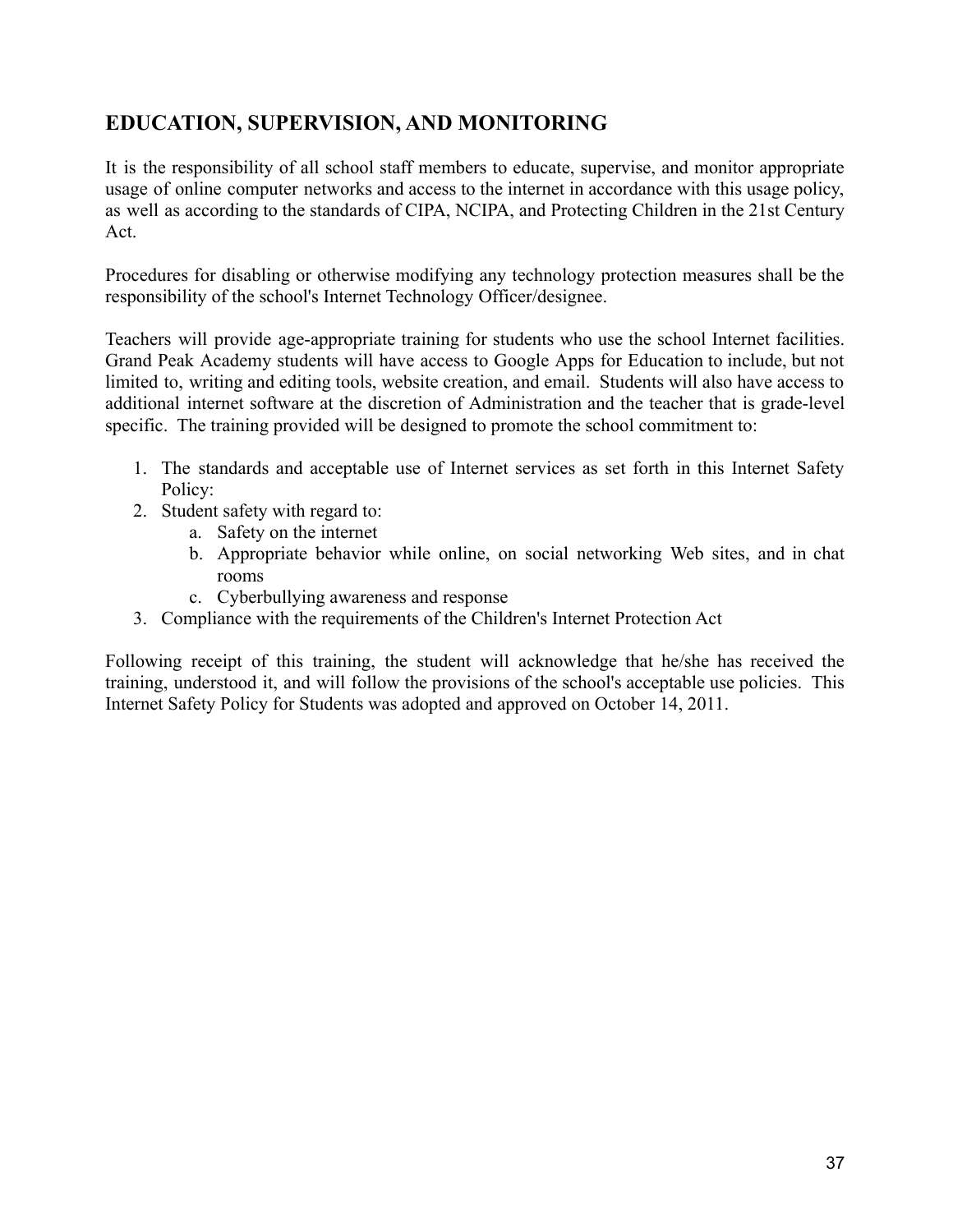## <span id="page-37-0"></span>**PARENT AND COMMUNITY INVOLVEMENT**

## **PARENT INVOLVEMENT AND COMMUNICATION**

Grand Peak Academy believes that parental partnership and involvement in their child's education strongly impact a student's academic achievement. The school's goal is to involve each parent as a full partner in the educational program. Grand Peak Academy strives for a high level of parental involvement as decision-makers, providing instructional support to students, and as volunteers in a variety of support functions. It is also the goal of Grand Peak Academy to have a high degree of parent satisfaction with both the education their child is receiving and the operations of the school. The authority and responsibility for the education of children belongs to parents. The role of the school is a supplementary agency commissioned to support not to supplant, to compliment not to compete with, and to reinforce not to replace the home.

Grand Peak Academy welcomes parents to be directly engaged in tutoring, coaching, classroom presentations, preparing resource materials, participating in school-wide task forces and committees, as well as providing other necessary and invaluable assistance. The family naturally provides the most influential and effective context for basic life-long learning and teaching. For this reason, and at the discretion of the classroom teacher or principal, parents are invited to teach or assist with learning projects in all subjects, depending on their interests and expertise. The Core Knowledge Scope and Sequence offers a broad and rich range of content that parents will likely be able to contribute to and enhance classroom teachings.

Parents are also encouraged to spend time reading aloud to children at school and/or in the home, coaching them in skill development, and otherwise contributing time and talents in a variety of ways. Parents with children in a specific grade level will have the opportunity to volunteer in that grade at the teacher's discretion. Grand Peak Academy recognizes that the many valuable and varied contributions of parents increase the overall quality of the school

### **PARENT INVOLVEMENT AND VOLUNTEERING**

Grand Peak Academy desires to create a balance between encouraging a great emphasis on parent volunteers in this school, while at the same time establishing a learning environment that best serves all of our students. Defined below are general parameters for parents volunteering in our classrooms.

Parents are an integral part of teaching the entire curriculum at home and on campus. The teacher's individual teaching style sets the tone in the classroom, including the delivery of the educational program to classroom management. The teacher has primary responsibility for the classroom and student learning within the classroom. Parents who wish to be volunteers in the classroom need to learn the teaching style of the teacher they wish to assist. If the teacher's teaching style conflicts with the parent's volunteering style, the parent will need to either adjust their style or find a more compatible volunteer role in the school. Under no circumstance is it ever acceptable for a parent/volunteer to confront a teacher or staff member about an issue when students are present; or is it ever acceptable for a parent/volunteer to confront a student about behavior or issues within the classroom.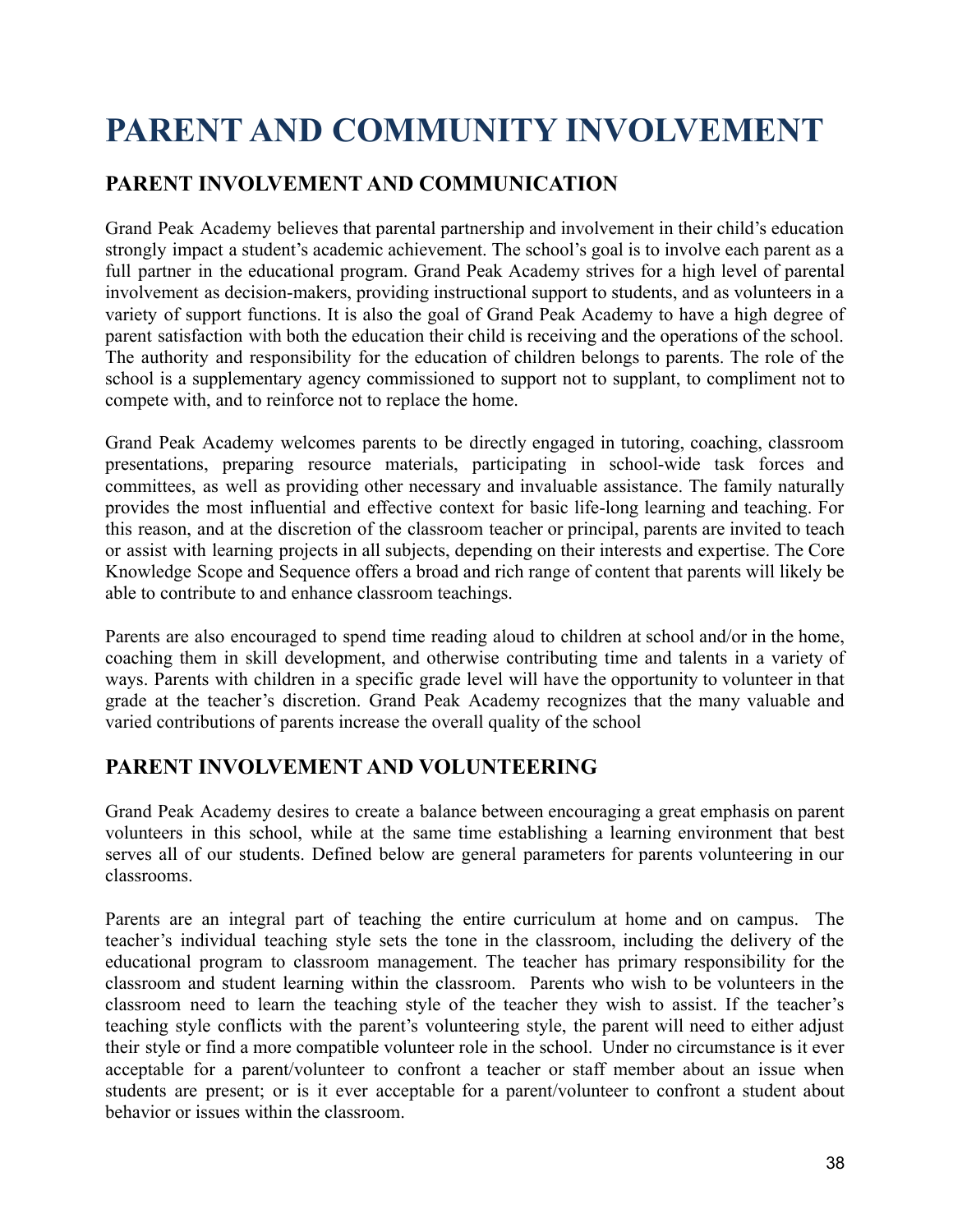Grand Peak Academy encourages parents to take special interest in the lives of their children, to act as a mentor and tutor, and to instill in every child a love of learning. Parents work in conjunction with the staff to ensure the most effective education possible. To this end, parents are responsible for knowing and understanding the contents of the Grand Peak Academy Family Handbook and are encouraged, but not required to participate in school committees, and provide other volunteer services, as they are able.

Parents/guardians of each family are asked to serve at least twenty (20) hours per year per household in school volunteer service. Twenty hours of volunteer service each year is the most desirable avenue for our partnership. However, parents who do not fulfill the volunteer hours requirement will be asked to submit a \$200 donation in lieu of their volunteer service.

Parents are welcomed and encouraged to participate in the school and to reasonably observe and/or assist the teacher. However, any parent whose presence or actions are deemed by the teacher and Principal to be a distraction, to exhibit hostility, or to interfere with the instruction or learning of the students, could be asked to serve in other valuable capacities outside the school environment.

## **VOLUNTEER CODE OF CONDUCT**

- Schedule all in-classroom volunteer hours through the classroom teacher.
- Be on-time and reliable in fulfilling volunteer commitments.
- Please exercise kindness while volunteering for Grand Peak Academy.
- Respect and abide by the confidential nature of anything you might see or hear while volunteering.
- Please conduct yourself in a businesslike and fair manner, without partiality to individual students.
- Please motivate children in a positive way to work and help them succeed in school.
- Graciously accept direction and constructive criticism from staff members.
- Acknowledge the teacher as the authority in the classroom.
- Do not confront students regarding behavior, conflict, or other student actions. Any concerns about student issues or behaviors should be brought to classroom teachers or staff members.
- Do not confront a teacher regarding disagreements/differences of opinion in the presence of children.
- Be respectful of the classroom by not disrupting a teacher's instructional time or student learning.
- Dress modestly and appropriately for a school environment (i.e., refer to Dress Code).
- Wear a current volunteer name tag at all times when volunteering at the school.
- Sign in and out at the front office when volunteering at the school. You will be expected to show valid identification before being admitted to the building.
- Record all on and off-campus volunteer hours in the log sheet in the front office.
- Ensure that all children (e.g., younger siblings, non-students) accompanying the volunteer on school premises are supervised at all times. Children may only accompany volunteers in the resource room, lunchroom, hallways, and at recess.
- Arrange for a replacement in the event you cannot meet your scheduled obligations and notify the teacher and front office at least 24 hours in advance.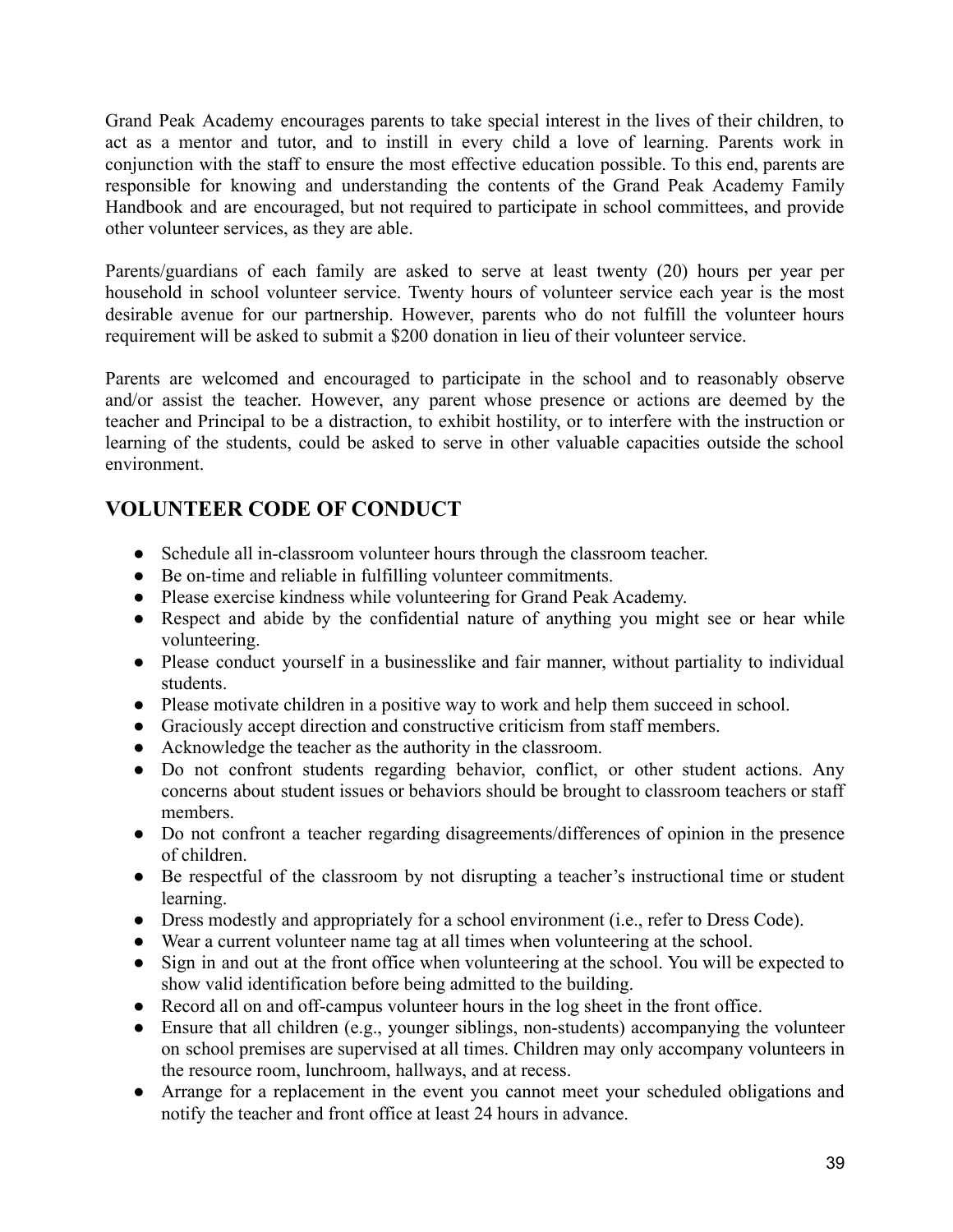● Please know that if any conduct is deemed inappropriate, limitations will be set by Administration.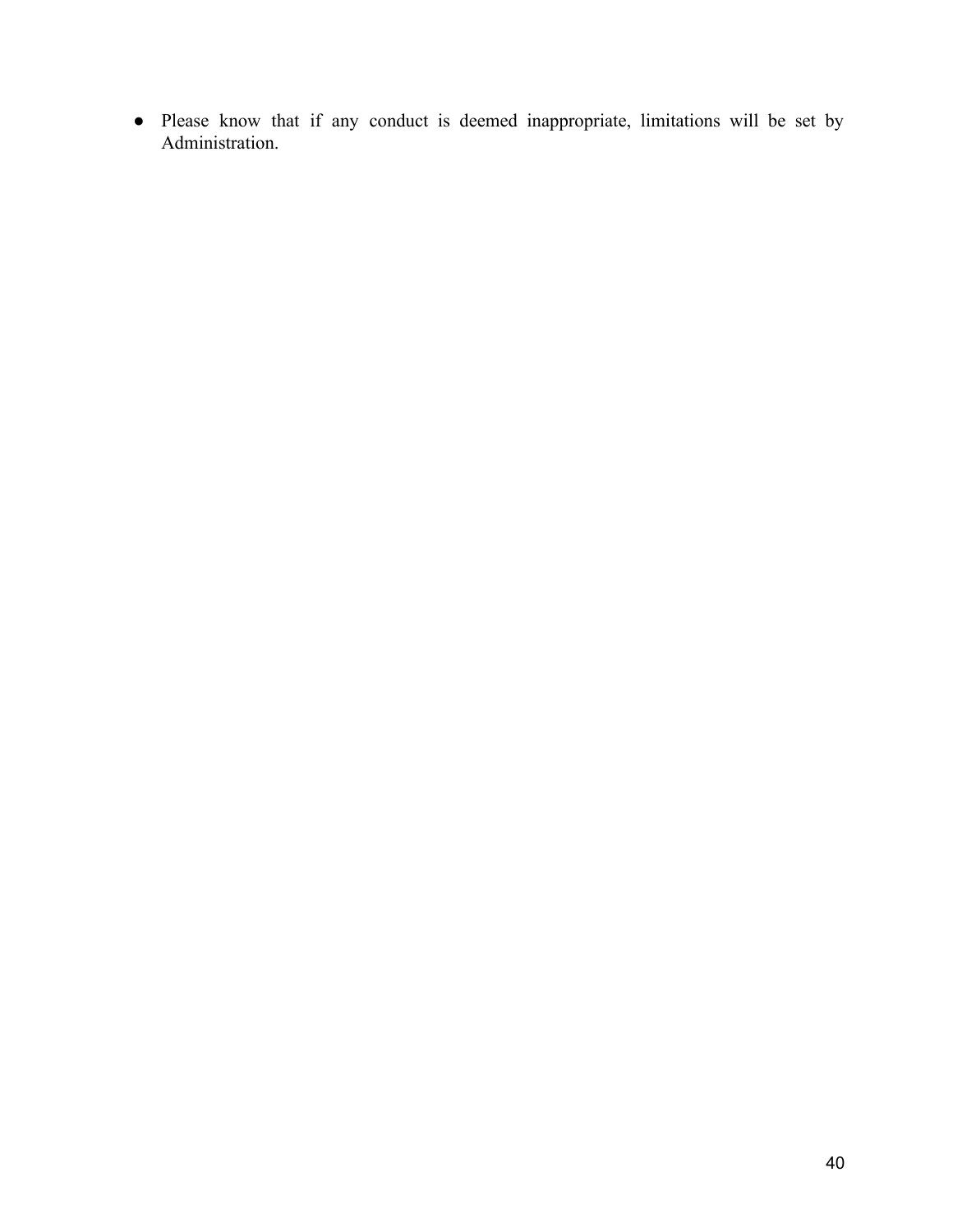## <span id="page-40-0"></span>**STUDENT HEALTH AND MEDICATION**

The most important step in preventing the spread of illness is to keep sick people away from healthy people. If your child is sick, please keep your child home to help him/her recover and to prevent the spread of illnesses. If your child has a sore throat, persistent cough, runny nose, body aches, vomiting, diarrhea, or a fever over 100 F degrees or 37.7 C degrees, please keep your child home until he/she is symptom-free for 24 hours – without the use of fever-reducing medicine.

The beginning of any infectious illness is usually the time it is most likely to spread to others; this is also the time your student is probably feeling unable to participate in class. Please observe the following:

- Fever, vomiting, or diarrhea: Your student should remain home for 24 hours after symptoms end.
- Colds/respiratory viruses: Students should stay home at the beginning of a cold. When she/he feels better and no longer has a persistent cough, it is permissible to return to school.
- Strep Throat: Students may return to school after taking the antibiotic for 24 hours and symptom-free.
- Chicken Pox: Students should stay home until no new lesions, and all existing lesions have scabbed over.
- Pink eye: Eye infections must be physician treated before the student returns to school. If an antibiotic is prescribed, the student can return to school 24 hours after treatment has begun and free of eye drainage.
- Open sores on skin: All skin lesions must be covered by a bandage or clothing during the school day; this may include impetigo, ringworm, scabies, and other fungal, bacterial, or viral skin infections.
- Generalized skin rash: Any student with an undiagnosed skin rash must be seen by a physician for diagnosis and/or treatment before returning to school with a note from the health care provider.
- Head lice: Your student may return to school only after treatment with lice shampoo.

Children **MUST** be fever-free and not vomiting for **24 hours** without medicine before returning to school.

Parents must bring medications to school and leave them with the nurse/health clerk. Please try to schedule medications to be administered at home. Medications prescribed for administration three times a day should be administered before school, after school, and at bedtime. If medications must be administered at school, please try to schedule that administration during the student's lunch hour.

Prescription and over-the-counter medications must come in the bottle dispensed by the pharmacy. The bottle label must include the following information:

- Student's name
- Prescribing doctor's name
- Name of the drug, dosage, and the time the drug is to be administered
- Prescription date
- Date medication is to be stopped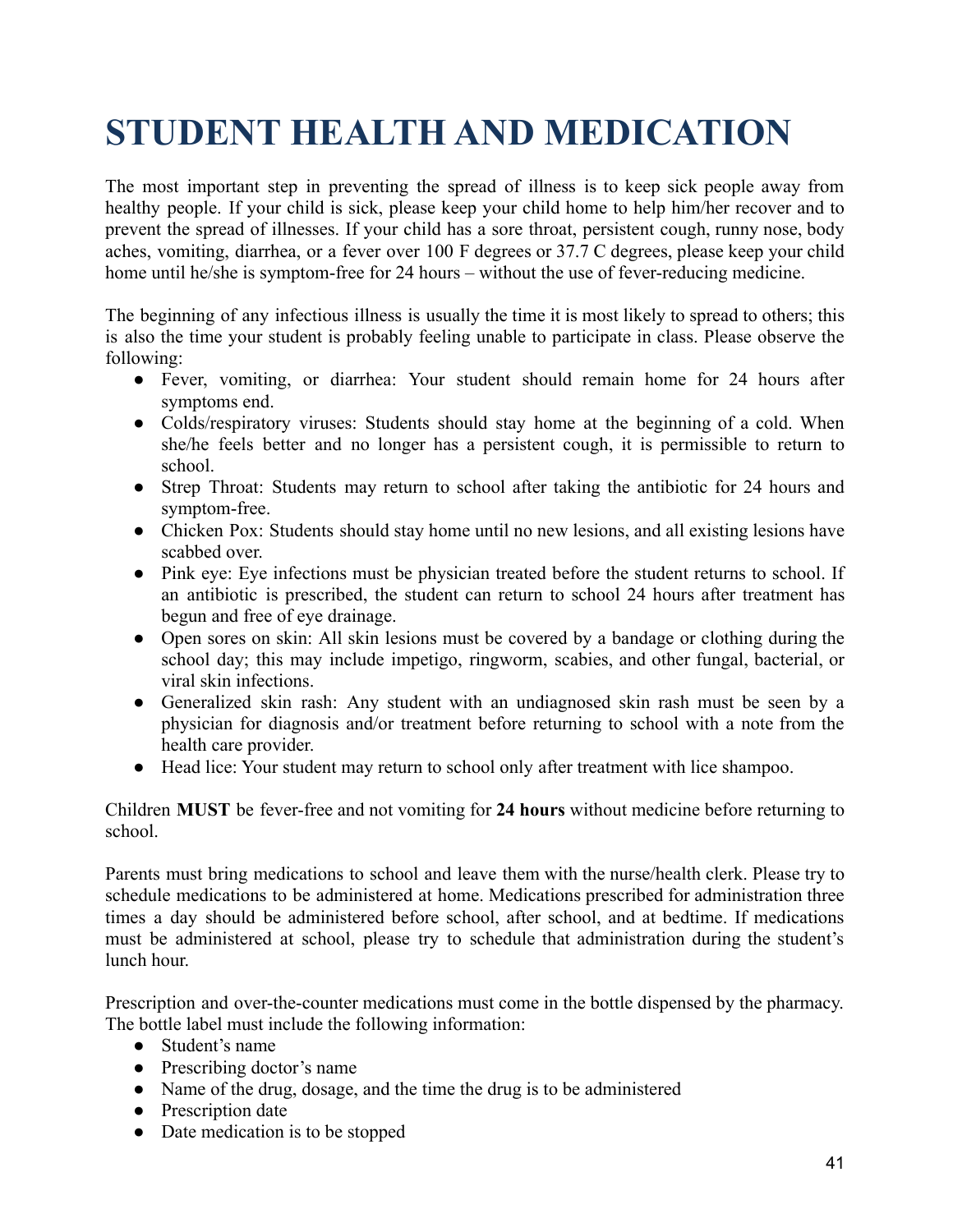A Medication Consent form must be completed by the parent /guardian and signed by the Health Care Provider with prescriptive authority and must accompany each medication. Parents should keep copies of this form at home and to take this form to the health care provider's office at each visit.

#### **NO MEDICATION WILL BE ADMINISTERED IF IT COMES IN A BAGGIE, PLAIN BOTTLE, ENVELOPE, ETC.**

For the safety of your child, *these policies must be followed strictly;* this is not meant to inconvenience parents, but to ensure the health and well-being of all students.

Students may visit the front office if they are ill, injured, or have a health concern. Students must obtain permission from a teacher to come to the office except in the case of an emergency. Students will be permitted to use the office phone to call home. Only parents are permitted to bring in medications.

#### **SHOT RECORDS – IMMUNIZATION REQUIREMENTS:**

Colorado law requires children in school to have an immunization record on file and to have the required immunizations. Immunizations protect our children from disease. If your child cannot receive immunizations because of medical reasons or because you have a religious or personal reason to exempt your child, contact the Grand Peak Academy health room.

Following are the required immunizations for entering Kindergarten:

- 5 DTP
- 4 POLIO
- $\bullet$  2 MMR
- 3 HEPATITIS B
- 2 VARICELLA (or written verification from your doctor if your child has had the disease)

Following are the required immunizations for 1st through 5th grade:

- $\bullet$  4 DTaP
- 3 POLIO
- $\bullet$  1 \*MMR
- 3 HEPATITIS B
- 1 \*VARICELLA (for 1st, 2nd, 3rd, 4th grade) or written verification from your doctor if your child has had the disease
- $\bullet$  \*MMR and VARICELLA 1st shot must be given after 1st birthday

Following are the required immunizations for 6th through 8th grade 5/4 DTP, DTAP, DT

- 1 TDAP
- $\bullet$  4 POLIO
- $\bullet$  2 MMR
- 3 HEPATITIS B
- 2 VARICELLA (or written verification from your doctor if your child has had the disease)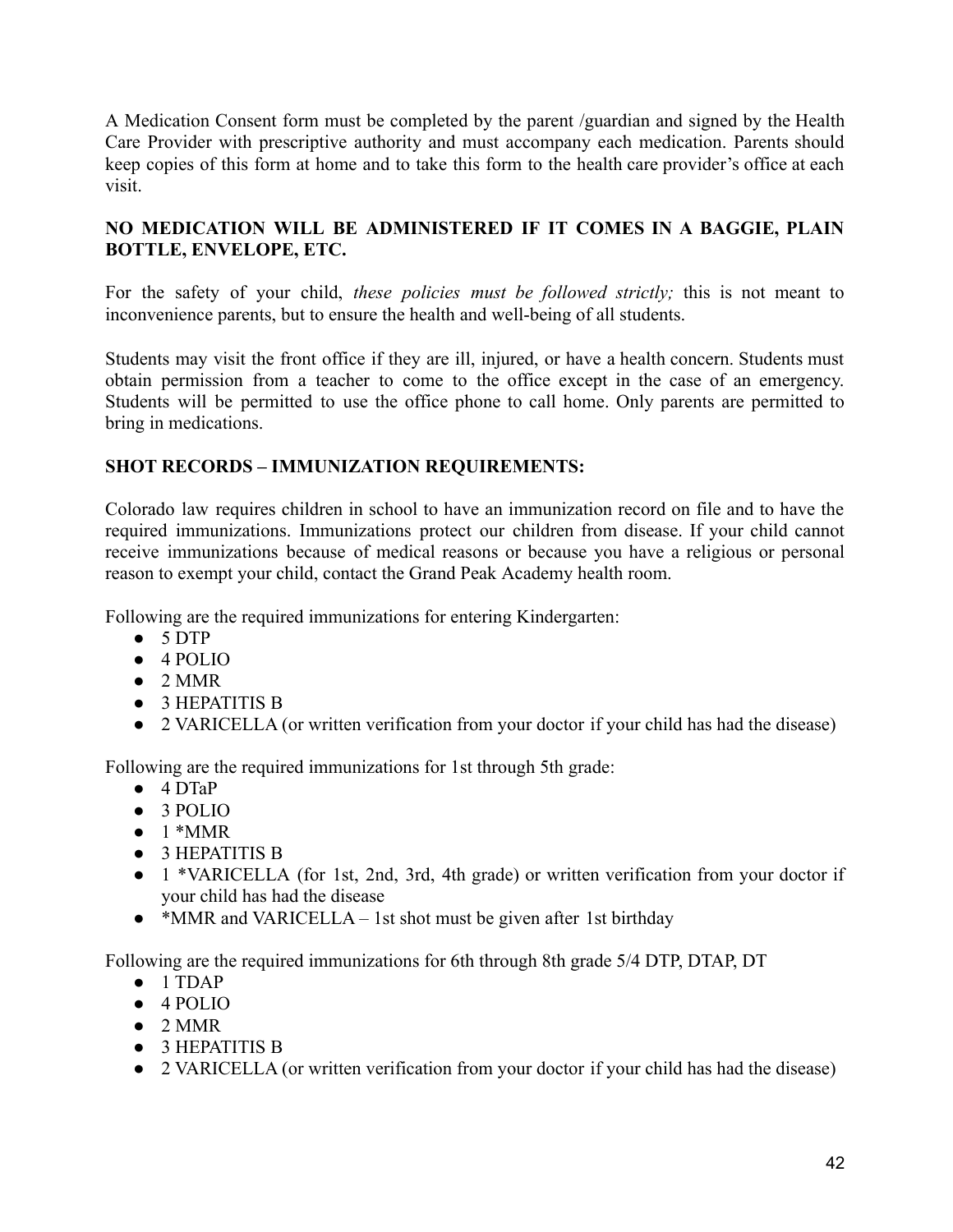**NOTE**: First Varicella shot and first MMR shot must be given after 1st birthday. If a student receives their first Varicella shot after the age of 13, a second shot is required within 4 – 8 weeks.

Any health concerns not specifically documented here may fall under the guidance of the School District 49 Health and Wellness policies. Administration reserves the right to refer and follow the School District 49 Policies when deemed appropriate by Grand Peak Academy Administration.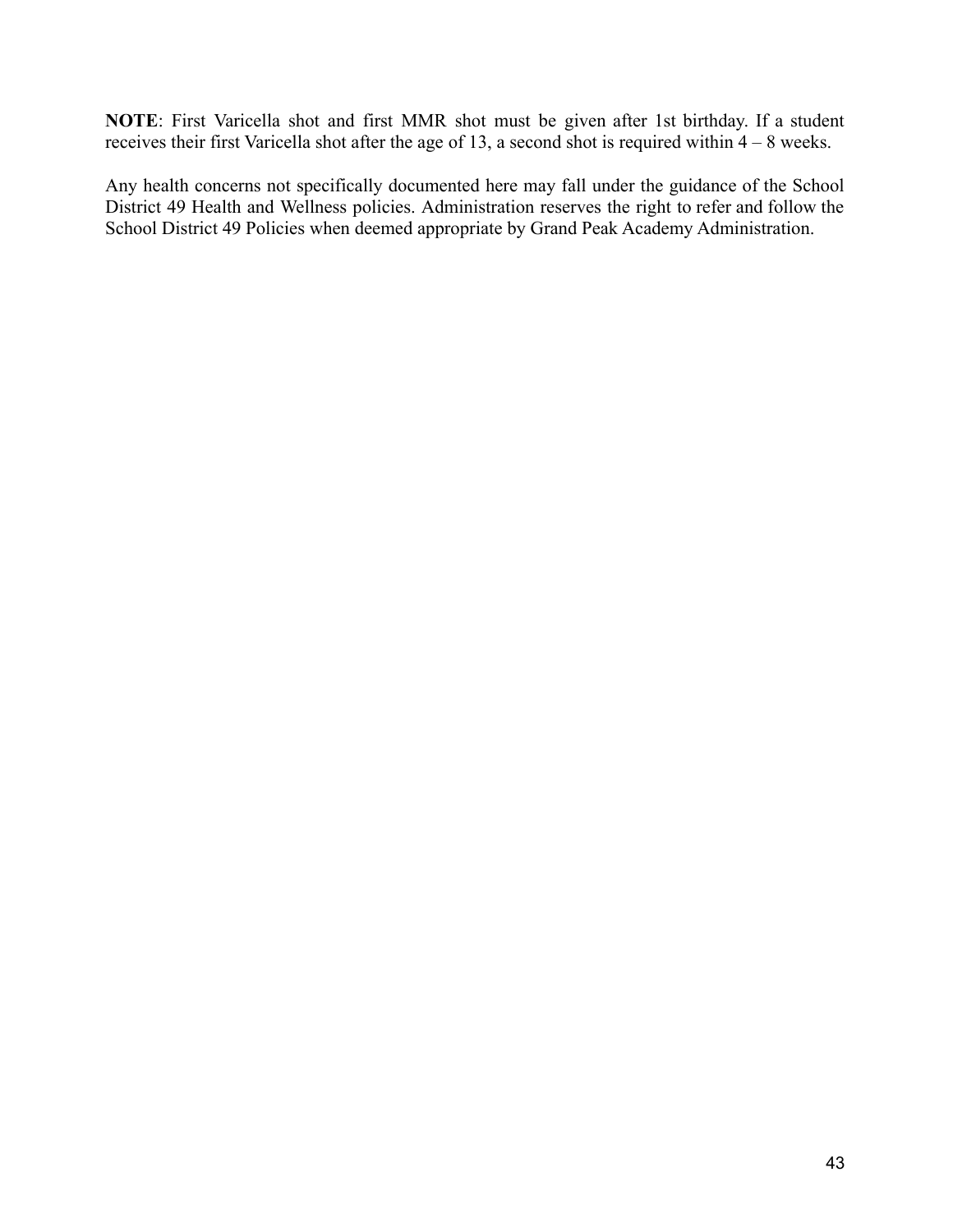## <span id="page-43-0"></span>**STUDENT LOCKERS (Middle School students only)**

Lockers are available for students to use to store school supplies and personal items necessary while at school and remain the property of Grand Peak Academy. Lockers are not to be used to store items which cause, or can be foreseen to cause, interference with the educational program or which are forbidden by state law or school rules. Grand Peak Academy retains the right to inspect the locker to ensure the locker is being used in accordance with this policy and to eliminate fire or other hazards, maintain sanitary conditions, attempt to locate lost or stolen material and to prevent use of the locker to store prohibited or dangerous materials such as weapons, illegal drugs, alcohol, or tobacco. Locker space with a combination lock is provided to each student within the following guidelines:

- Required lockers will be provided for 6th through 8th-grade students. The locker usage fee is included in the student fees assessed for 6th through 8th-grade students. Students must sign-up for locker space.
- Only school issued combination padlocks are permitted. There is a \$5.00 non-refundable fee for the required school provided lock for each locker.
- The school assumes NO responsibility for loss or damage to any item in a locker, locked or unlocked.
- Drinks and food items are not to be kept in lockers at any time.
- Students are not allowed to share lockers.
- Students must respect the property/lockers of other students. Marking/writing on lockers is forbidden. Decals and similar materials are not to be placed on the inside/outside of the locker. Hitting or kicking lockers with or without intent to damage is not tolerated.
- Students who willfully cause damage to any locker will be suspended for a time determined by Administration. In addition, the student's parent/guardian will be responsible for covering the cost of repair or replacement of any damaged locker.
- Lockers should be locked at all times.

## **LOCKER RULES**

- 1. Locks: Grand Peak Academy will retain access to student lockers by keeping a master key. Students **may not** use store-bought locks to prevent access to lockers. Any unauthorized locks will be removed without notice.
- 2. Inspection of all lockers: An inspection of all lockers **may be** conducted if a school/district official reasonably believes that such an inspection is necessary to prevent or reduce the risk of:
	- a. An interference with school purposes or educational function
	- b. A physical injury or illness to any person
	- c. Damage to personal or school property, or
	- d. A violation of state or school rules. Examples of circumstances justifying a general inspection of several lockers include:
		- i. When the school receives a bomb threat;
		- ii. When evidence of drug or alcohol use creates a reasonable belief of an unusually high level of student use;
		- iii. At mid-term, end of grading period, and before school holidays to check for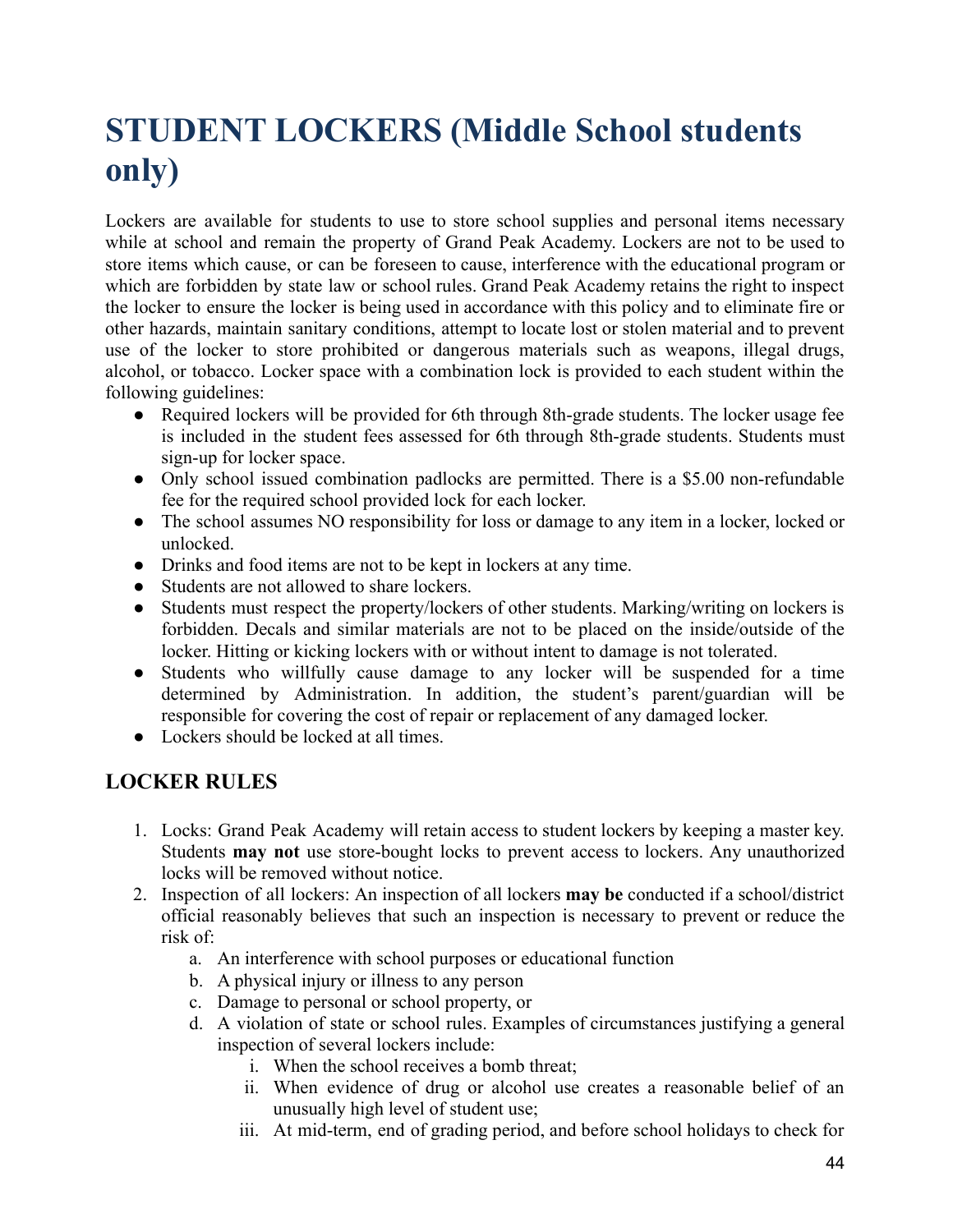missing library books, missing materials, lab chemicals, or school equipment;

- iv. Where student violence or threats of violence create a reasonable belief that weapons are stored in the lockers.
- 3. If a general inspection of several lockers is necessary, then all lockers in the defined inspection area will be examined. Students will not necessarily be given the opportunity to be present while a general inspection is being conducted.
- 4. Involvement of Law Enforcement Officials: Any school/district official may request the assistance of law enforcement officials to assist in inspecting lockers for purposes of enforcing school policies only if such assistance is required:
	- a. To identify substances that may be found in the lockers
	- b. To protect the health and safety of persons or property, such as to aid in the discovery and the disarming of bombs, which may be located in the lockers.

### **LOCKER MAINTENANCE**

Nothing in these rules shall affect members of the custodial staff who, at the direction of the principal, clean out (a) lockers from time to time in accordance with general housekeeping schedule or (b) the locker of the student no longer enrolled in the school. Further, the administration or custodial staff may open a student's locker during any vacation period if they have reason to believe the locker contains rotting, spoiling, or mildewing items such as food, wet clothes, etc.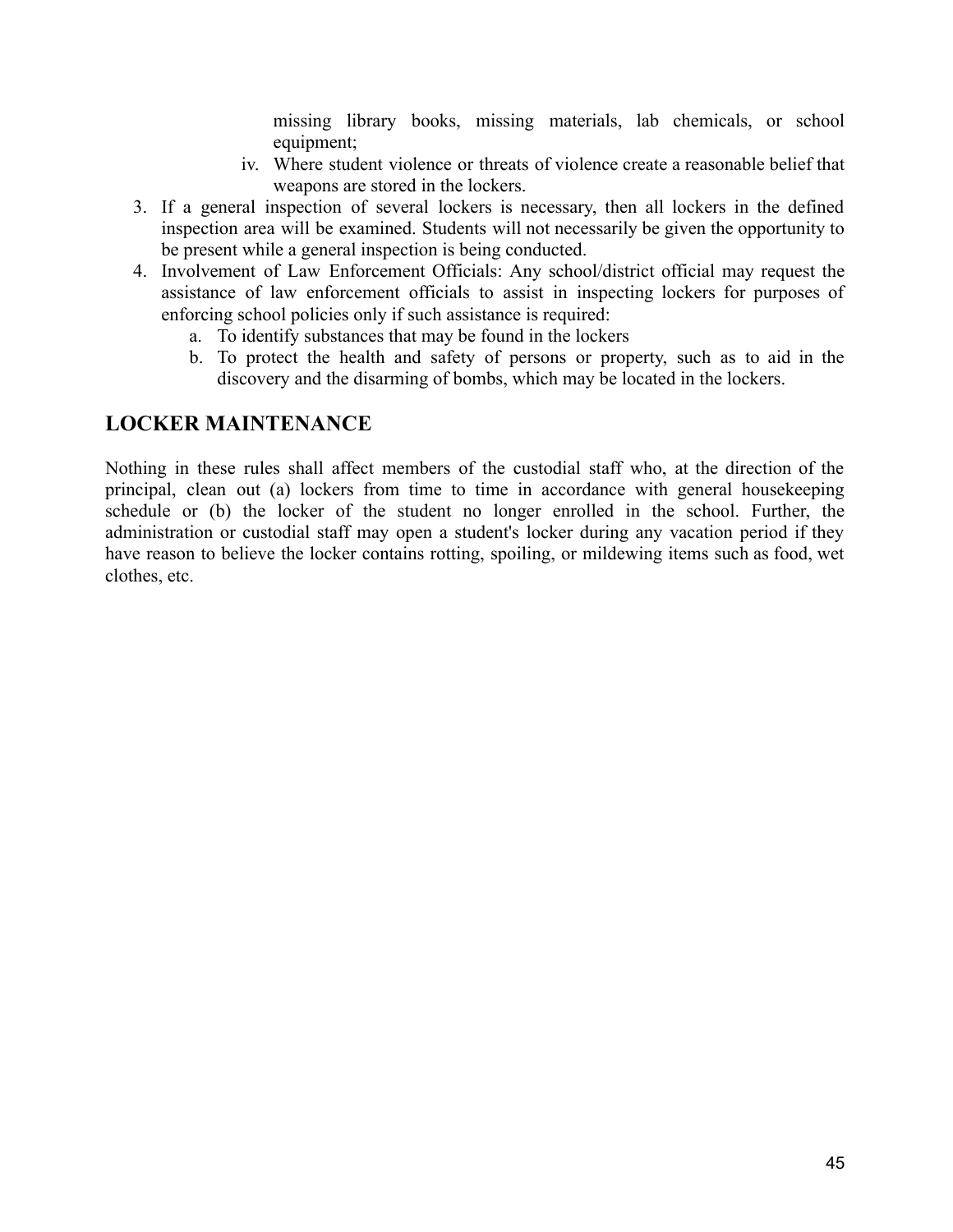## <span id="page-45-0"></span>**STUDENT RIGHTS AND SAFEGUARDS**

## **INDIVIDUAL DIGNITY**

Every person is entitled to be treated with respect and dignity regardless of her/his race, color, ethnicity, religion, gender, social status, disability, or age. The dignity of each individual is best served when all concerned students and school personnel alike, treat one another as they would like to be treated. In particular, sexual harassment and bullying behavior are not tolerated.

### **FREE FROM DISCRIMINATION**

Grand Peak Academy policies provide that students will not be discriminated against or denied the benefits of educational programs/activities based on race, gender, religion, ethnicity, national origin, age, or disability in any Grand Peak Academy program/activity. If any student believes he/she has been discriminated against, notify the principal.

## **FREE EXPRESSION**

Students have a limited right to free expression. This right is found in the First Amendment to the United States Constitution. In the classroom, this means that students may express opinions orally or in writing. Outside of the classroom, at school, on the bus, or at school activities, students also have a limited right of free speech. The limitation on this right to speak is that such speech must not create a material and substantial disruption to the educational process or harm someone's reputation or create a clear and present danger to others. In addition, the First Amendment does not protect speech that leads to unlawful action, nor does it protect obscenities.

## **FREE ASSOCIATION**

Students are generally free to associate with, join, and participate in groups of their choosing. However, any group, whether school-sponsored or not, that engages in activities that interfere with the rights of others, or which disrupts the educational environment or the educational process, may be subject to disciplinary actions by Administration or appropriate law enforcement agencies.

## **PEACEFULASSEMBLY**

The First Amendment to the United States Constitution allows students of a school to peacefully assemble on school grounds. However, such assembly must comply with attendance rules and procedures as well as building regulations.

## **SEARCH AND SEIZURE**

All school property is under the control of the Board and the Principal. A search of school property (including, but not limited to, lockers and vehicles parked on school property) may be made at the discretion of school administration if a reasonable suspicion arises that items considered illegal, disruptive, or a general nuisance to the educational process are being kept at the school. School officials can detain and search a student if there is a reasonable suspicion that a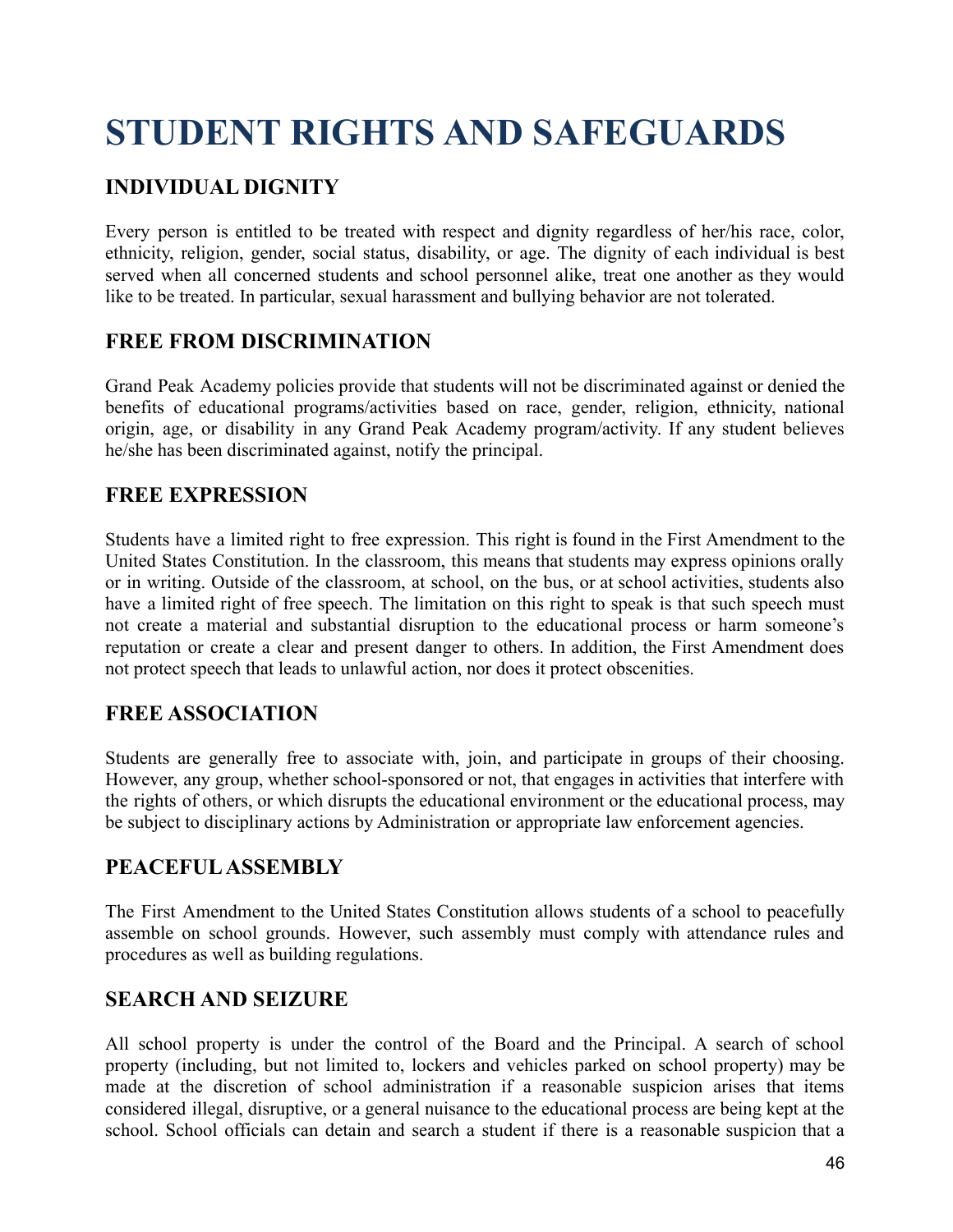student has stolen items, tobacco products, drugs, narcotics, weapons, explosives, or other dangerous contraband in his possession, and if such possession constitutes a clear and imminent danger to the safety and welfare of the student, other persons, or school property. Further, school officials will notify parents and the appropriate law enforcement agency of illegal possession of such materials. Under no circumstances will strip searches be conducted at school.

## **INTERROGATIONS**

School administration will make a reasonable attempt to notify parents before permitting any law enforcement official to question or detain a student.

## **WEAPONS AT SCHOOL**

Any student carrying, bringing, using, or possessing any dangerous or deadly weapon in any school building, on school grounds, or at any school-sponsored event shall be recommended for expulsion. The following are dangerous weapons: firearms (including air guns and pellet guns – loaded or unloaded, operable or inoperable), firearm facsimiles, fixed blade knife with a, spring-loaded or pocket knife with a blade of more than three inches, any knife used to threaten harm to others, brass knuckles, bludgeons or any other device or substance intended to be used to inflict serious bodily injury or death. Students who inadvertently bring in a dangerous or deadly weapon may not be punished if he/she immediately, and voluntarily, notify an adult at school and gives up the weapon.

## **VIDEO DISCLAIMER**

Video surveillance shall be used to promote the order, safety, and security of students, staff, and property.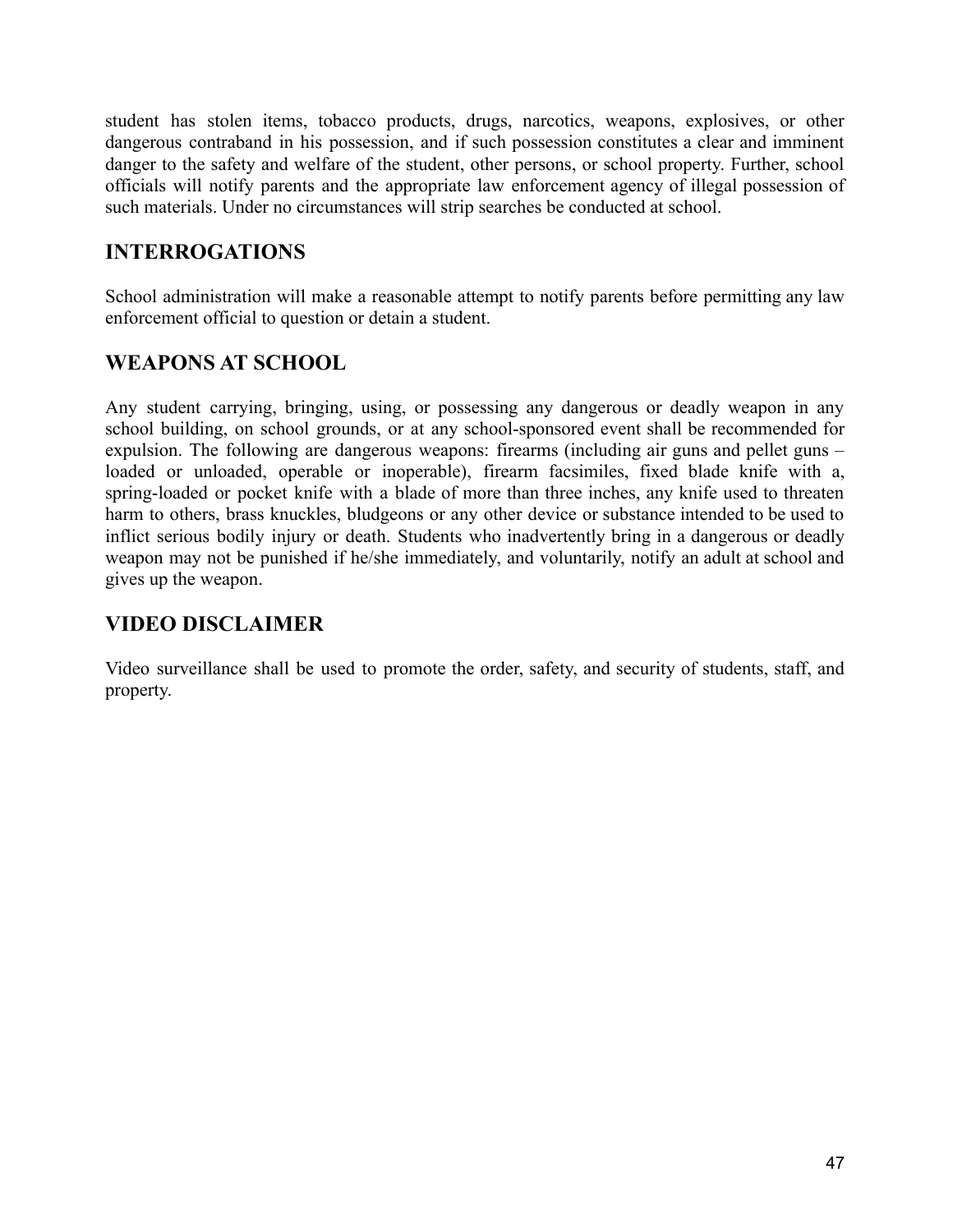## <span id="page-47-0"></span>**SCHOOL RULES THE LOVE AND LOGIC WAY**

## **CORE BELIEFS THAT GUIDE ENFORCEMENT OF SCHOOL RULES AND EXPECTATIONS**

Each student is a unique individual with unique personal, social, and educational needs. As a result, every disciplinary situation becomes unique in nature. Consequences for misbehavior provide the best learning value when matched to the unique student and the unique situation. The odds for children learning from their mistakes dramatically increase when children see a reasonable connection between their behavior and the resulting consequences.

The following core beliefs guide Grand Peak Academy's attempts to individualize disciplinary procedures and to help students see reasonable connections between their behavior and the resulting consequences.

## **LOVE AND LOGIC CORE BELIEFS FOR GRAND PEAK ACADEMY**

The following list of core beliefs outlines the professional actions and attitudes of all Grand Peak Academy staff members:

- Every attempt is made to maintain the dignity and self-respect of both student and teacher.
- Students will be guided and expected to solve their problems, or the ones they create, without creating problems for anyone else.
- Students will be given opportunities to make decisions and live with the consequences.
- Misbehavior will be handled with natural or logical consequences whenever possible.
- Misbehavior will be viewed as an opportunity for individual problem solving and preparation for the real world as opposed to a personal attack on school or staff.
- Students are encouraged to request an opportunity to share their side of the situation whenever they have a question about the consequences.
- School problems are handled by the school. Criminal activity will be referred to the authorities.

## **LOVE AND LOGIC RULES FOR GRAND PEAK ACADEMY**

- Treat others with the same respect with which you are treated by the adults in this school.
- Your actions, dress, possessions, etc., may not cause a problem for anyone else. If so, however, you will be asked to solve that problem.
- If you cannot or choose not to solve the problem, appropriate consequences will be imposed by staff members. These consequences will depend upon the situation and the person(s) involved. Staff members will use their best judgment based on the information they have at the time.
- If a student/parent needs more discussion for a final resolution, a meeting may be called to share information related to the situation. In the event this discussion provides additional information that provides a new perspective, a different resolution may result.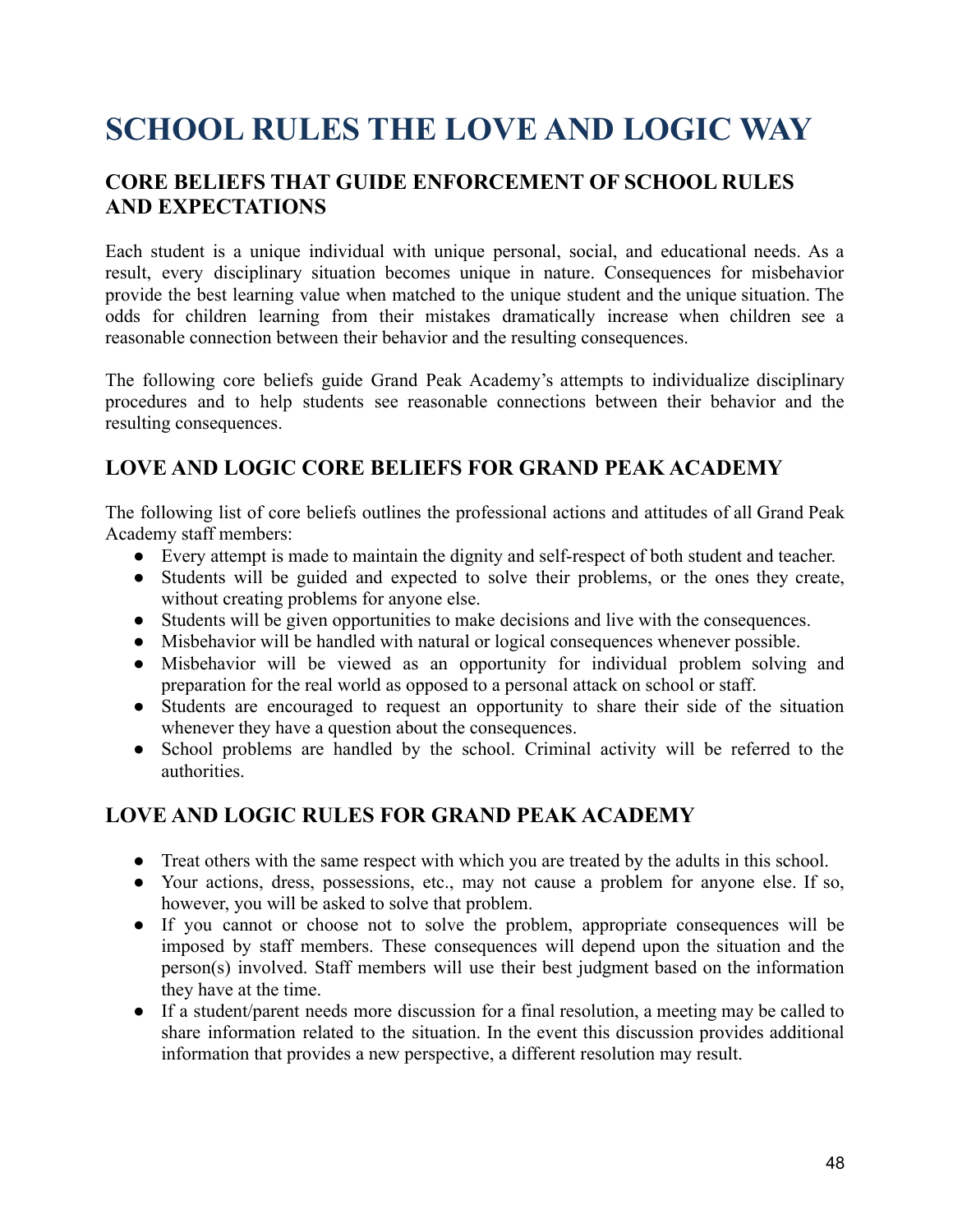## **CAMPUS RULES (Classrooms, Cafeteria, Hallways, and Playground)**

- Treat all adults and fellow students with the same respect with which you are treated.
- Your actions may cause a problem for anyone else. If so, you will be asked to solve it.
- If a student cannot solve the problem or chooses not to, the teacher will take action.
- What action the teacher takes will depend upon the situation and the person involved.
- If the teacher does something that appears to be unfair, whisper to the teacher, "I'm not sure that's fair," and it will be discussed.